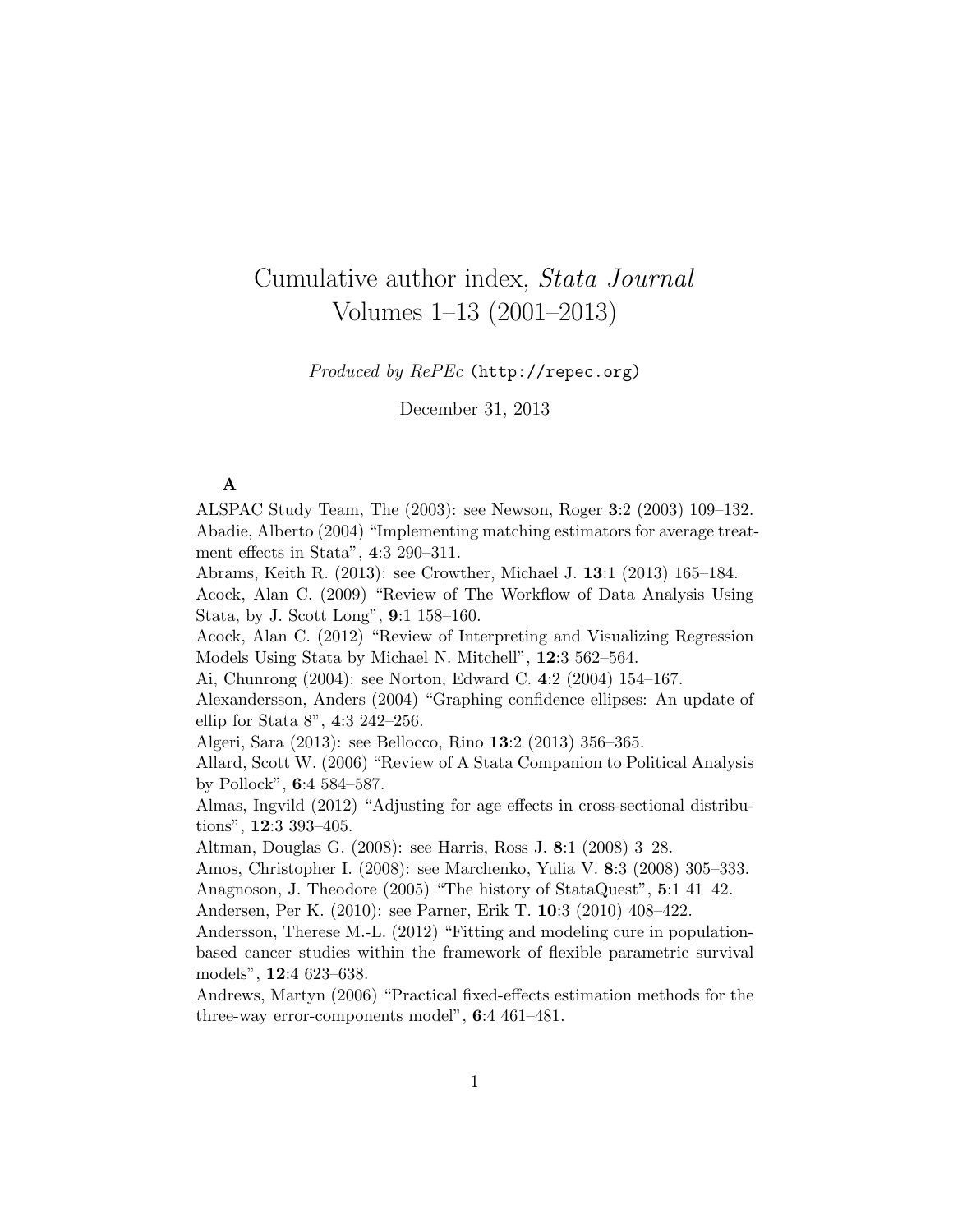Angquist, Lars (2010) "Stata tip 92: Manual implementation of permutations", 10:4 686–688.

Aponte, John J. (2012): see Quint, Lloren 12:4 (2012) 702–717.

Archer, Kellie J. (2006) "Goodness-of-fit test for a logistic regression model fitted using survey sample data", 6:1 97–105.

Atella, Vincenzo (2013): see Belotti, Federico 13:4 (2013) 718–758.

Audige, Laurent (2004) "Review of Veterinary Epidemiologic Research by Dohoo, Martin and Stryhn", 4:1 89–92.

#### B

Babiker, Abdel (2002): see Royston, Patrick 2:2 (2002) 151–163.

Babiker, Abdel (2002): see White, Ian R. 2:2 (2002) 140–150.

Babiker, Abdel (2005): see Barthel, Friederike Maria-Sophie 5:1 (2005) 123– 129.

Barlow, Natasha L. M. (2008): see Cox, Nicholas J. 8:2 (2008) 295–298.

Barrett, Jennifer H. (2003): see Saunders, Catherine L. 3:1 (2003) 47–56.

Barthel, Friederike M.-S. (2009) "A menu-driven facility for sample-size calculation in novel multiarm, multistage randomized controlled trials with a time-to-event outcome", 9:4 505–523.

Barthel, Friederike M.-S. (2010): see Royston, Patrick 10:3 (2010) 386–394. Barthel, Friederike Maria-Sophie (2005) "A menu-driven facility for complex sample size calculation in randomized controlled trials with a survival or a binary outcome: Update", 5:1 123–129.

Barthel, Friederike Maria-Sophie (2006) "Graphical representation of interactions", 6:3 348–363.

Bartus, Tams (2005) "Estimation of marginal effects using margeff", 5:3 309–329.

Basu, Anirban (2005) "Extended generalized linear models: Simultaneous estimation of flexible link and variance functions", 5:4 501–516.

Bauer, Thomas K. (2008): see Sinning, Mathia 8:4 (2008) 480–492.

Baum, Christopher F (2001) "Residual diagnostics for cross-section time series regression models", 1:1 101–104.

Baum, Christopher F (2003) "Instrumental variables and GMM: Estimation and testing", 3:1 1–31.

Baum, Christopher F (2005) "Stata: The language of choice for time-series analysis?", 5:1 46–63.

Baum, Christopher F (2006) "Stata tip 37: And the last shall be first", 6:4 588–589.

Baum, Christopher F (2006) "Stata tip 38: Testing for groupwise heteroskedasticity", 6:4 590–592.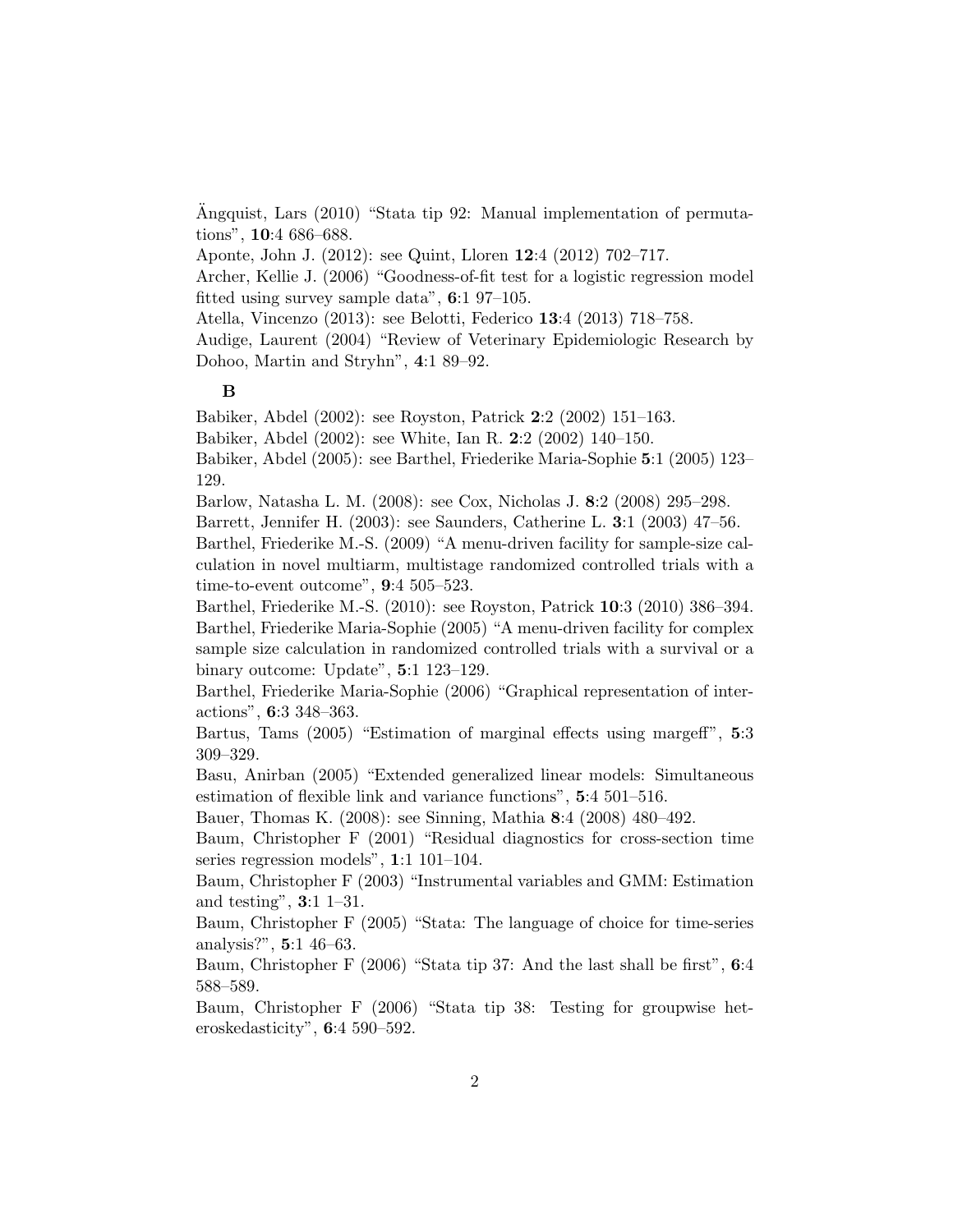Baum, Christopher F (2007) "Enhanced routines for instrumental variables/generalized method of moments estimation and testing", 7:4 465–506. Baum, Christopher F (2007) "Stata tip 40: Taking care of business", 7:1 137–139.

Baum, Christopher F (2007) "Stata tip 45: Getting those data into shape", 7:2 268–271.

Baum, Christopher F (2008) "Stata tip 63: Modeling proportions", 8:2 299– 303.

Baum, Christopher F (2009) "Evaluating concavity for production and cost functions", 9:1 161–165.

Baum, Christopher F (2009) "Stata tip 73: append with care!", 9:1 166–168. Baum, Christopher F (2010) "Stata tip 88: Efficiently evaluating elasticities with the margins command", 10:2 309–312.

Baum, Christopher F (2011) "Richard Sperling (1961-2011)", 11:2 157–158. Becker, Sascha O. (2002) "Estimation of average treatment effects based on propensity scores", 2:4 358–377.

Becker, Sascha O. (2007) "Sensitivity analysis for average treatment effects", 7:1 71–83.

Becketti, Sean (2005) "In at the creation", 5:1 32–34.

Bellocco, Rino (2005) "Review of Statistics for Epidemiology by Jewell", 5:3 461–464.

Bellocco, Rino (2006): see Orsini, Nicola 6:1 (2006) 40–57.

Bellocco, Rino (2008): see Orsini, Nicola 8:1 (2008) 29–48.

Bellocco, Rino (2011): see Caria, Maria Paola 11:3 (2011) 386–402.

Bellocco, Rino (2013) "Goodness-of-fit tests for categorical data", 13:2 356– 365.

Bellocco, Rino (2013): see Orsini, Nicola 13:1 (2013) 185–205.

Belotti, Federico (2010) "Translation from narrative text to standard codes variables with Stata", 10:3 458–481.

Belotti, Federico (2013) "Stochastic frontier analysis using Stata", 13:4 718– 758.

Bera, Anil K. (2008): see Sosa-Escudero, Walter 8:1 (2008) 68–78.

Berglund, Patricia (2008): see West , Brady T. 8:4 (2008) 520–531.

Berkowitz, Daniel (2013): see Riquelme, Andres 13:3 (2013) 528–546.

Bia, Michela (2008) "A Stata package for the estimation of the dose-response function through adjustment for the generalized propensity score", 8:3 354– 373.

Bishop, D. Timothy (2003): see Saunders, Catherine L. 3:1 (2003) 47–56. Blackburne III, Edward F. (2007) "Estimation of nonstationary heterogeneous panels", 7:2 197–208.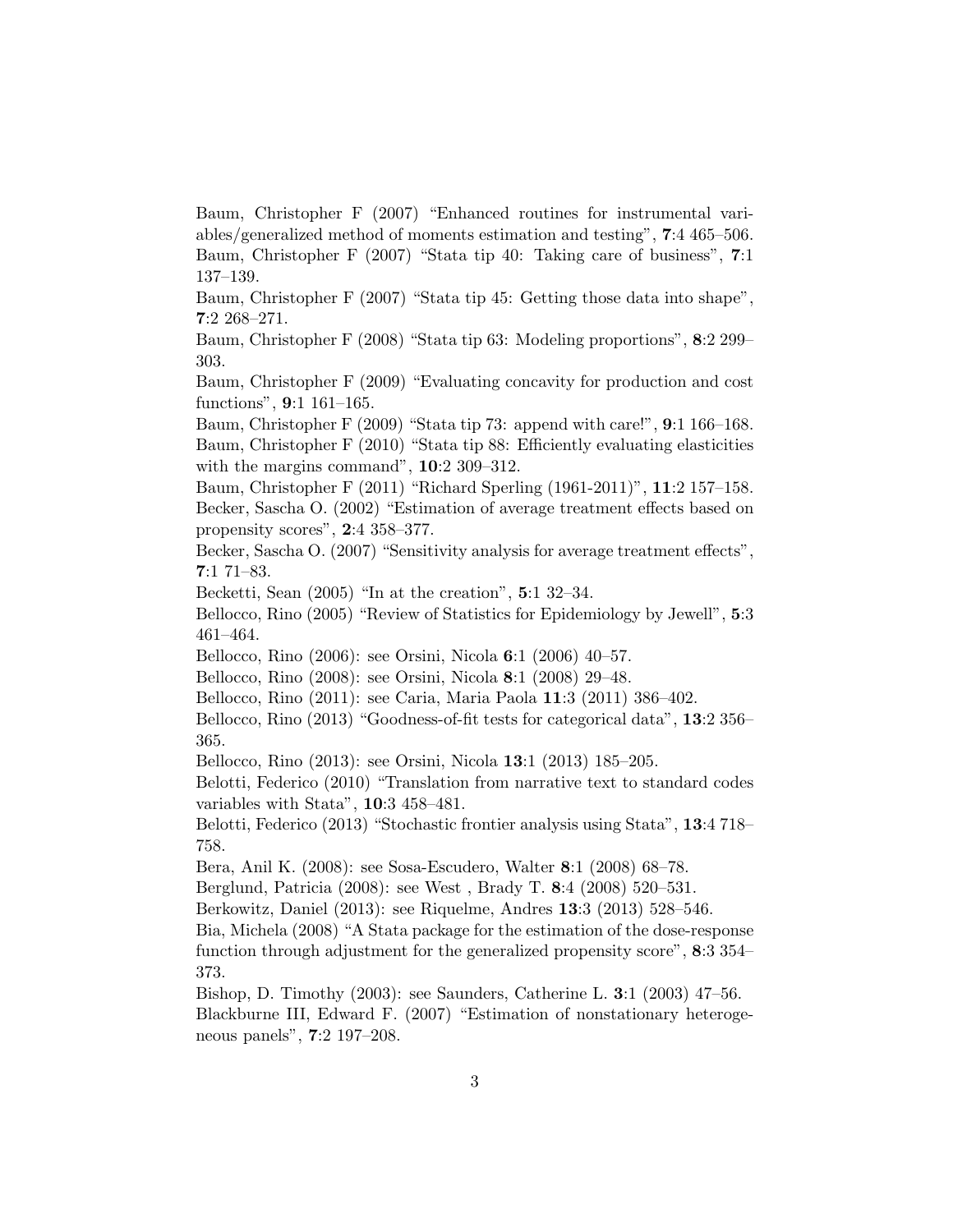Blackwell, Matthew (2009) "cem: Coarsened exact matching in Stata", 9:4 524–546.

Blackwell III, J. Lloyd (2005) "Estimation and testing of fixed-effect paneldata systems", 5:2 202–207.

Blevins, Jason R. (2013) "Distribution-free estimation of heteroskedastic binary response models in Stata", 13:3 588–602.

Boggess, May (2004): see Coviello, Vincenzo 4:2 (2004) 103–112.

Bonetti, Marco (2011): see Tebaldi, Pietro 11:2 (2011) 271–289.

Bonnaud-Antignac, Angelique (2011): see Hardouin, Jean-Benoit 11:1 (2011) 30–51.

Boswell, Theresa (2011) "Stata tip 94: Manipulation of prediction parameters for parametric survival regression models", 11:1 143–144.

Bottai, Matteo (2004) "Confidence intervals for the variance component of random-effects linear models", 4:4 429–435.

Bottai, Matteo (2008): see Orsini, Nicola 8:1 (2008) 29–48.

Bottai, Matteo (2011): see Orsini, Nicola 11:3 (2011) 327–344.

Bottai, Matteo (2013) "A command for Laplace regression", 13:2 302–314.

Bradburn, Michael J. (2008): see Harris, Ross J. 8:1 (2008) 3–28.

Brady, Anthony R. (2004): see Harrison, David A. 4:2 (2004) 142–153.

Braumoeller, Bear F. (2004) "Boolean logit and probit in Stata", 4:4 436– 441.

Brown, Graham K. (2011) "Treatment interactions with nonexperimental data in Stata", 11:4 545–555.

Bruno, Giovanni S. F. (2005) "Estimation and inference in dynamic unbalanced panel-data models with a small number of individuals", 5:4 473–500. Brzezinski, Michal (2012) "The ChenShapiro test for normality", 12:3 368– 374.

Brzinsky-Fay, Christian (2005): see Kohler, Ulrich 5:4 (2005) 601–602.

Brzinsky-Fay, Christian (2006) "Sequence analysis with Stata", 6:4 435–460.

Buis, Maarten L. (2007) "Stata tip 48: Discrete uses for uniform()", 7:3 434–435.

Buis, Maarten L. (2007) "Stata tip 53: Where did my p-values go?", 7:4 584–586.

Buis, Maarten L. (2007) "predict and adjust with logistic regression", 7:2 221–226.

Buis, Maarten L. (2009) "Stata tip 81: A table of graphs", 9:4 643–647.

Buis, Maarten L. (2010) "Direct and indirect effects in a logit model", 10:1 11–29.

Buis, Maarten L. (2010) "Stata tip 87: Interpretation of interactions in nonlinear", 10:2 305–308.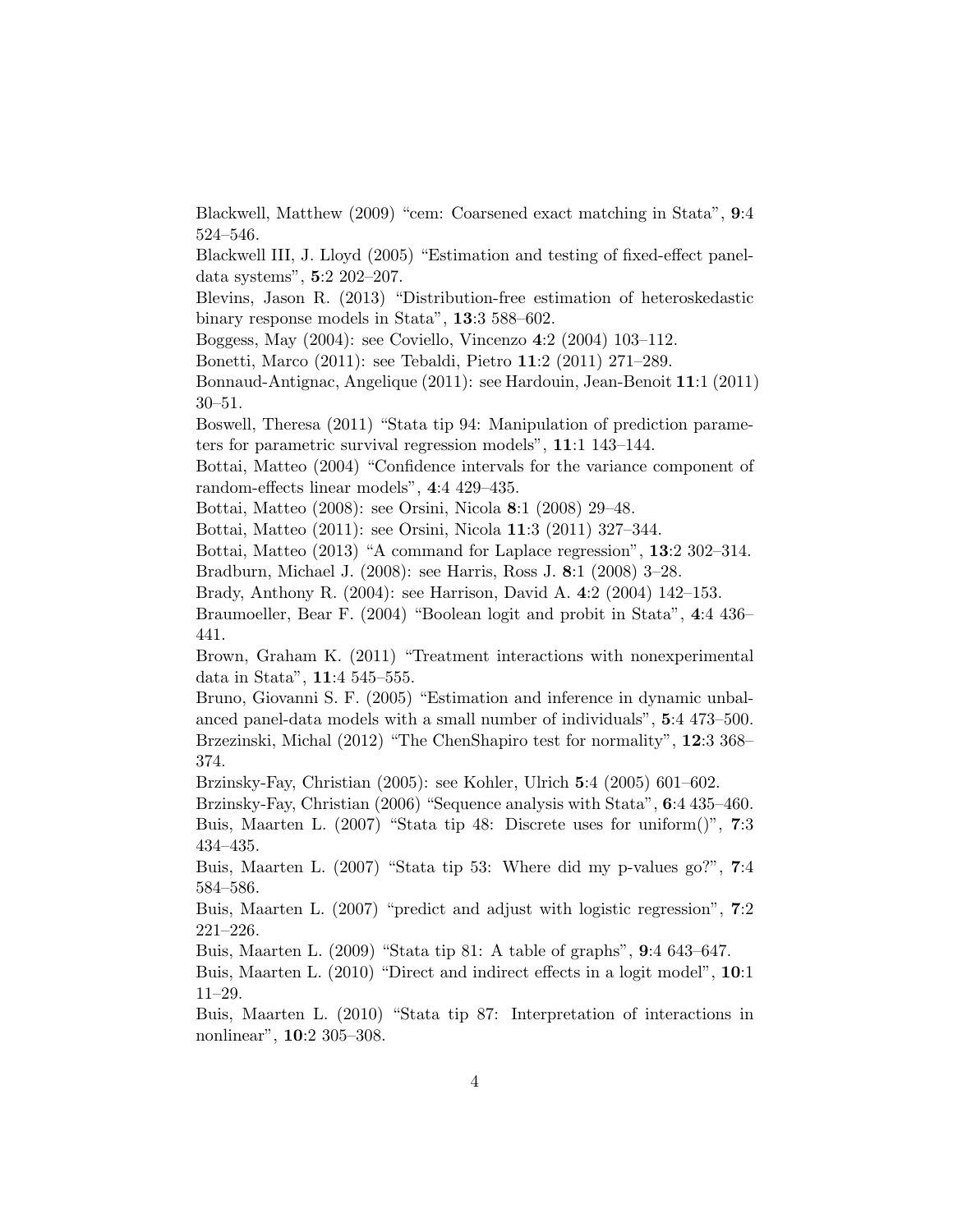Buis, Maarten L. (2011) "Stata tip 97: Getting at s and s", 11:2 315–317. Buis, Maarten L. (2012) "Stata tip 106: With or without reference", 12:1 162–164.

Buis, Maarten L. (2012) "Stata tip 107: The baseline is now reported", 12:1 165–166.

Buis, Maarten L. (2012) "Stata tip 108: On adding and constraining", 12:2 342344.

Buis, Maarten L. (2012) "Stata tip 112: Where did my p-values go? (Part 2)", 12:4 759–760.

Burke, William J. (2009) "Fitting and interpreting Cragg's tobit alternative using Stata", 9:4 584–592.

Buzzoni, Carlotta (2012): see Consonni, Dario 12:4 (2012) 688–701.

# $\overline{C}$

Caliendo, Marco (2007): see Becker, Sascha O. 7:1 (2007) 71–83.

Caner, Mehmet (2013): see Riquelme, Andres 13:3 (2013) 528–546.

Cappellari, Lorenzo (2003) "Multivariate probit regression using simulated maximum likelihood", 3:3 278–294.

Cappellari, Lorenzo (2006) "Calculation of multivariate normal probabilities by simulation, with applications to maximum simulated likelihood estimation", 6:2 156–189.

Caria, Maria Paola (2011) "The impact of different sources of body mass index assessment on smoking onset: An application of multiple-source information models", 11:3 386–402.

Carlin, John (2004): see Vidmar, Suzanna 4:1 (2004) 50–55.

Carlin, John (2006) "Review of An Introduction to Stata for Health Researchers by Juul", 6:4 580–583.

Carlin, John B. (2003) "Tools for analyzing multiple imputed datasets", 3:3 226–244.

Carlin, John B. (2008) "A new framework for managing and analyzing multiply imputed data in Stata", 8:1 49–67.

Carlin, John B. (2009): see Royston, Patrick 9:2 (2009) 252–264.

Carpenter, James R. (2013): see Ng, Edmond S.-W. 13:1 (2013) 141–164.

Carroll, Raymond J. (2003): see Hardin, James W. 3:4 (2003) 329–341.

Carroll, Raymond J. (2003): see Hardin, James W. 3:4 (2003) 342–350.

Carroll, Raymond J. (2003): see Hardin, James W. 3:4 (2003) 351–360.

Carroll, Raymond J. (2003): see Hardin, James W. 3:4 (2003) 361–372.

Carroll, Raymond J. (2003): see Hardin, James W. 3:4 (2003) 373–385.

Carroll, Raymond K. (2008): see Marchenko, Yulia V. 8:3 (2008) 305–333.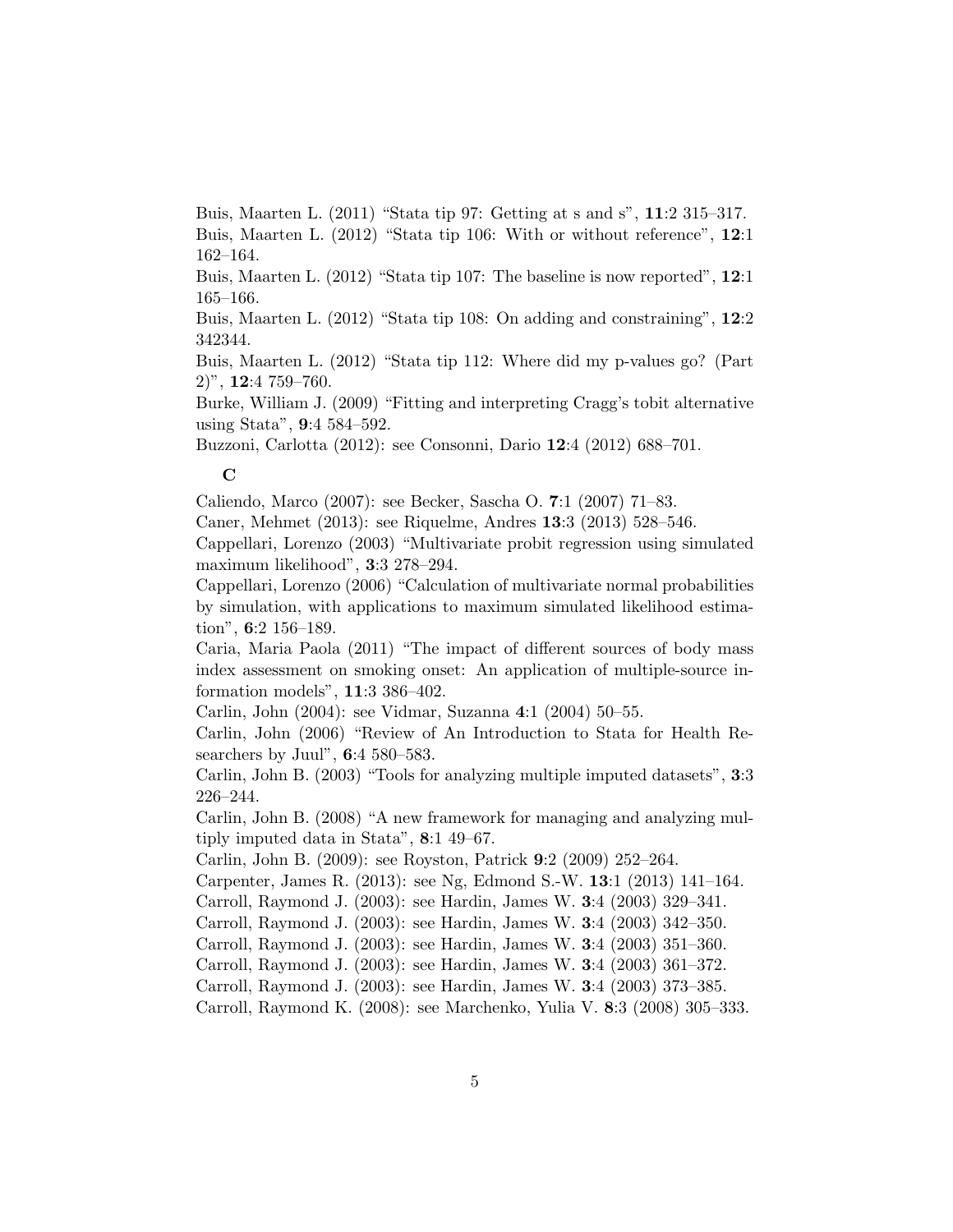Cattaneo, Matias D. (2013) "Estimation of multivalued treatment effects under conditional independence", 13:3 407–450.

Cefalu, Matthew (2011) "Pointwise confidence intervals for the covariateadjusted survivor function in the Cox model", 11:1 64–81.

Chatfield, Mark (2009) "The SkillingsMack test (Friedman test when there are missing data)", 9:2 299–305.

Chen, Xiao (2005): see Mitchell, Michael N. 5:1 (2005) 64–82.

Chiburis, Richard (2007) "Maximum likelihood and two-step estimation of an ordered-probit selection model", 7:2 167–182.

Choi, Hyon (2004): see Fewell, Zoe 4:4 (2004) 402–420.

Cleves, Mario A. (2002) "Comparative assessment of three common algorithms for estimating the variance of the area under the nonparametric receiver operating characteristic curve", 2:3 280–289.

Cleves, Mario A. (2002) "From the help desk: Comparing areas under receiver operating characteristic curves from two or more probit or logit models", 2:3 301–313.

Cleves, Mario A. (2005) "Exploratory analysis of single nucleotide polymorphism (SNP) for quantitative traits", 5:2 141–153.

Coffey, Carolyn (2003): see Carlin, John B. 3:3 (2003) 226–244.

Cole, Tim (2004): see Vidmar, Suzanna 4:1 (2004) 50–55.

Cole, Tim J. (2013): see Vidmar, Suzanna I. 13:2 (2013) 366–378.

Conroy, Ronan M. (2012) "What hypotheses do "nonparametric" two-group tests actually test?", 12:2 182190.

Conroy, Ronn M. (2002) "Choosing an appropriate real-life measure of effect size:the case of a continuous predictor and a binary outcome", 2:3 290–295. Conroy, Ronn M. (2005) "Stings in the tails: Detecting and dealing with censored data", 5:3 395–404.

Consonni, Dario (2012) "A command to calculate age-standardized rates with efficient interval estimation", 12:4 688-701.

Cook, Daniel E. (2013) "Generating Manhattan plots in Stata", 13:2 323– 328.

Cornelissen, Thomas (2008) "The Stata command felsdvreg to fit a linear model with two high-dimensional fixed effects", 8:2 170–189.

Cornelissen, Thomas (2009) "Partial effects in probit and logit models with a triple dummy-variable interaction term", 9:4 571–583.

Corten, Rense (2011) "Visualization of social networks in Stata using multidimensional scaling", 11:1 52–63.

Cousens, Simon N. (2011): see Daniel, Rhian M. 11:4 (2011) 479–517.

Coviello, Enzo (2012): see Consonni, Dario 12:4 (2012) 688–701.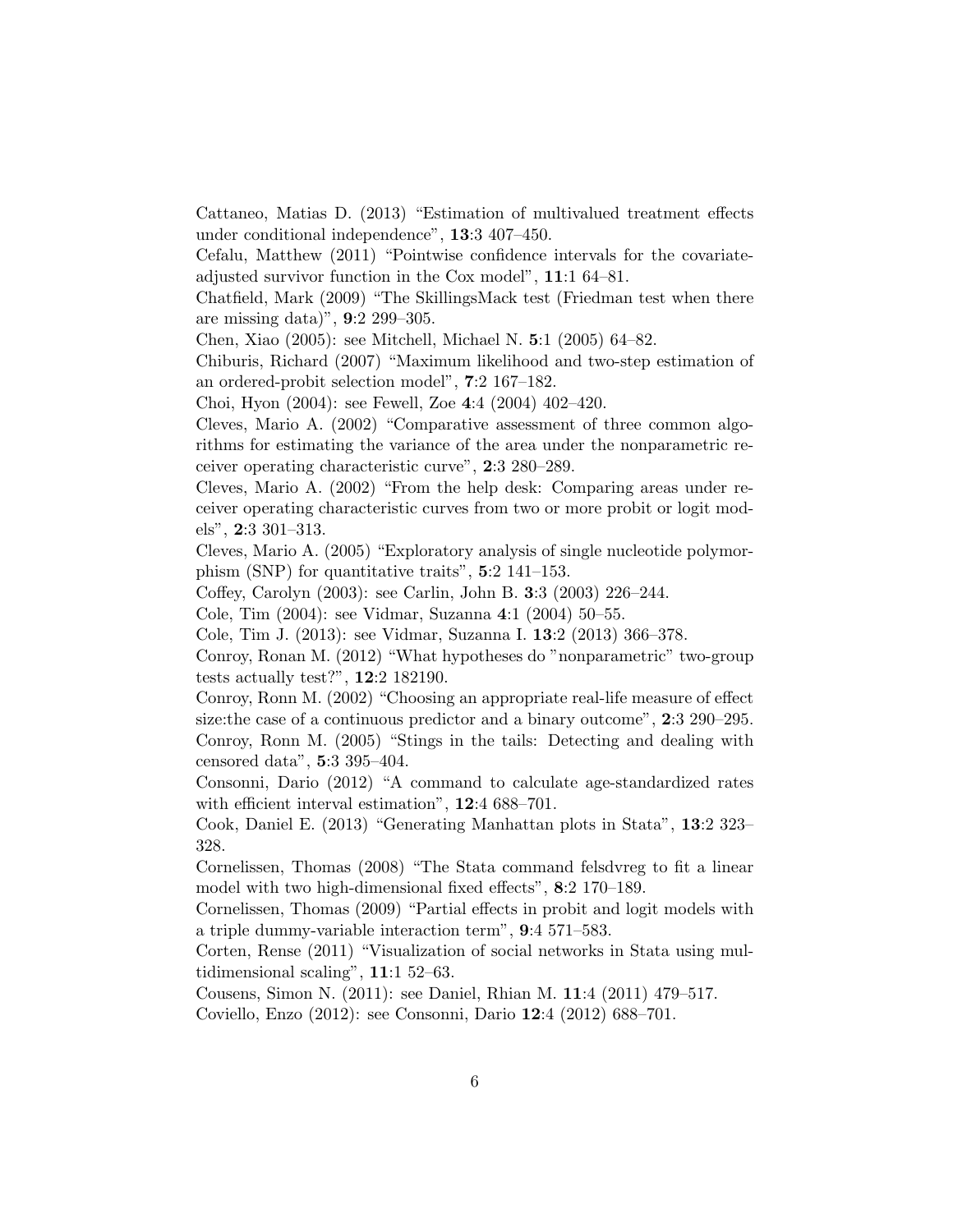Coviello, Vincenzo (2004) "Cumulative incidence estimation in the presence of competing risks", 4:2 103–112.

Cox, Nicholas J. (2001) "Speaking Stata: How to repeat yourself without going mad", 1:1 86–97.

Cox, Nicholas J. (2002) "Speaking Stata: How to face lists with fortitude", 2:2 202–222.

Cox, Nicholas J. (2002) "Speaking Stata: How to move step by: step", 2:1 86–102.

Cox, Nicholas J. (2002) "Speaking Stata: On getting functions to do the work", 2:4 411–427.

Cox, Nicholas J. (2002) "Speaking Stata: On numbers and strings", 2:3 314–329.

Cox, Nicholas J. (2002): see Steichen, Thomas J. 2:2 (2002) 183–189.

Cox, Nicholas J. (2003) "Speaking Stata: On structure and shape: the case of multiple responses", 3:1 81–99.

Cox, Nicholas J. (2003) "Speaking Stata: Problems with lists", 3:2 185–202. Cox, Nicholas J. (2003) "Speaking Stata: Problems with tables, Part I", 3:3 309–324.

Cox, Nicholas J. (2003) "Speaking Stata: Problems with tables, Part II", 3:4 420–439.

Cox, Nicholas J. (2003) "Stata tip 2: Building with floors and ceilings", 3:4 446–447.

Cox, Nicholas J. (2003): see Newton, H. Joseph 3:2 (2003) 105–108.

Cox, Nicholas J. (2003): see Smeeton, Nigel 3:3 (2003) 270–277.

Cox, Nicholas J. (2004) "Review of Statistical Evaluation of Measurement Errors by Dunn", 4:4 480–483.

Cox, Nicholas J. (2004) "Speaking Stata: Graphing agreement and disagreement", 4:3 329–349.

Cox, Nicholas J. (2004) "Speaking Stata: Graphing categorical and compositional data", 4:2 190–213.

Cox, Nicholas J. (2004) "Speaking Stata: Graphing distributions", 4:1 66– 88.

Cox, Nicholas J. (2004) "Speaking Stata: Graphing model diagnostics", 4:4 449–475.

Cox, Nicholas J. (2004) "Stata tip 12: Tuning the plot region aspect ratio", 4:3 357–358.

Cox, Nicholas J.  $(2004)$  "Stata tip 15: Function graphs on the fly", 4:4 488–489.

Cox, Nicholas J. (2004) "Stata tip 6: Inserting awkward characters in the plot", 4:1 95–96.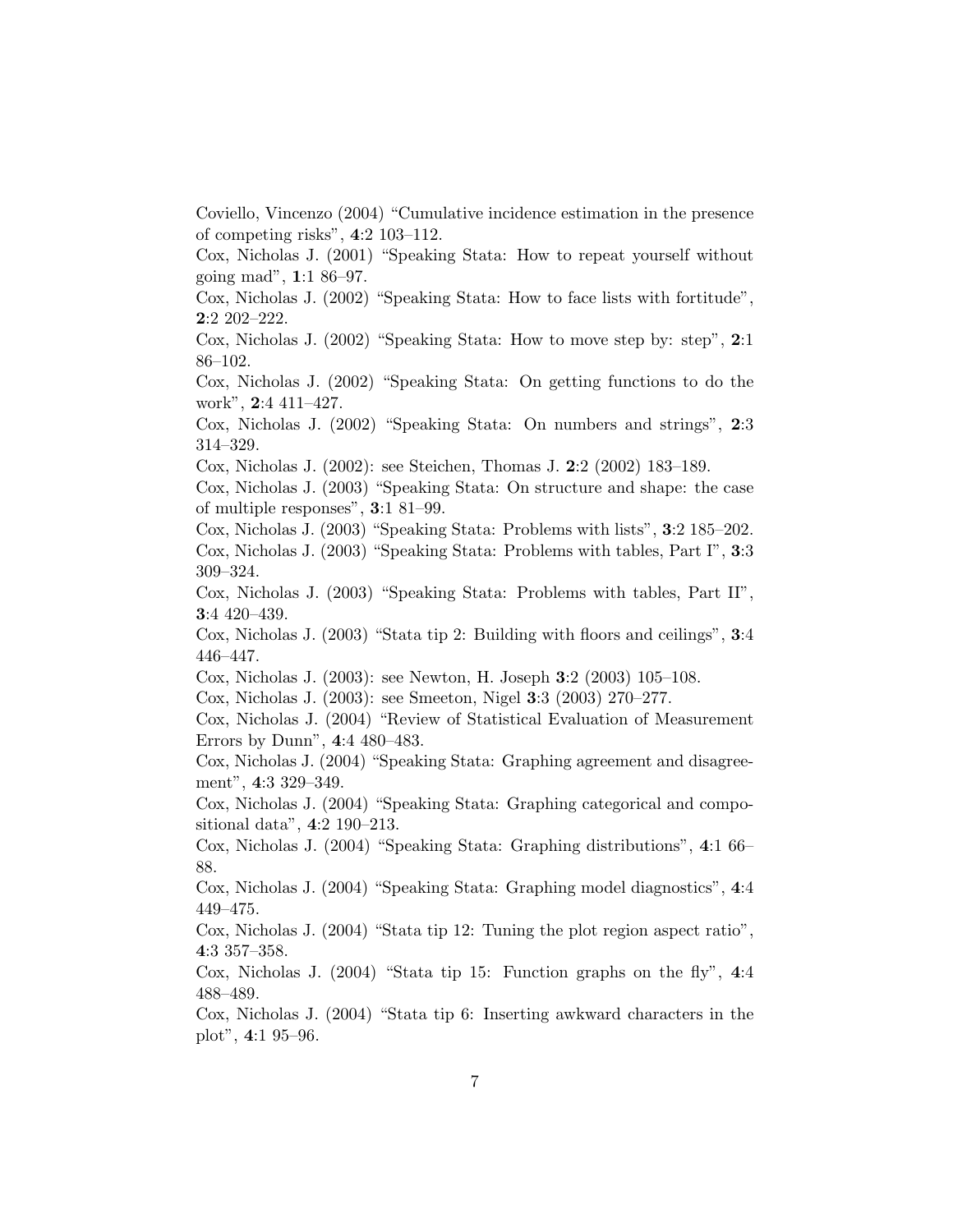Cox, Nicholas J. (2004) "Stata tip 9: Following special sequences", 4:2 223. Cox, Nicholas J. (2005) "A brief history of Stata on its 20th anniversary", 5:1 2–18.

Cox, Nicholas J. (2005) "Speaking Stata: Density probability plots", 5:2 259–273.

Cox, Nicholas J. (2005) "Speaking Stata: Smoothing in various directions", 5:4 574–593.

Cox, Nicholas J. (2005) "Speaking Stata: The protean quantile plot", 5:3 442–460.

Cox, Nicholas J. (2005) "Stata tip 17: Filling in the gaps", 5:1 135–136.

Cox, Nicholas J. (2005) "Stata tip 21: The arrows of outrageous fortune", 5:2 282–284.

Cox, Nicholas J. (2005) "Stata tip 24: Axis labels on two or more levels", 5:3 469.

Cox, Nicholas J. (2005) "Stata tip 27: Classifying data points on scatter plots", 5:4 604–606.

Cox, Nicholas J. (2005) "Suggestions on Stata programming style", 5:4 560– 566.

Cox, Nicholas J. (2005): see Kantor, David 5:3 (2005) 413–420.

Cox, Nicholas J. (2005): see Newton, H. Joseph 5:3 (2005) 287.

- Cox, Nicholas J. (2005): see Royston, Patrick 5:3 (2005) 405–412.
- Cox, Nicholas J. (2006) "Speaking Stata: Graphs for all seasons", 6:3 397– 419.
- Cox, Nicholas J. (2006) "Speaking Stata: In praise of trigonometric predictors", 6:4 561–579.

Cox, Nicholas J. (2006) "Speaking Stata: Time of day", 6:1 124–137.

Cox, Nicholas J. (2006) "Stata tip 30: May the source be with you", 6:1 149–150.

Cox, Nicholas J. (2006) "Stata tip 33: Sweet sixteen: Hexadecimal formats and precision problems", 6:2 282–283.

Cox, Nicholas J. (2006) "Stata tip 36: Which observations? Erratum", 6:4 596.

Cox, Nicholas J. (2006) "Stata tip 36: Which observations?", 6:3 430–432. Cox, Nicholas J. (2006) "Stata tip 39: In a list or out? In a range or out?", 6:4 593–595.

Cox, Nicholas J. (2007) "Speaking Stata: Counting groups, especially panels", 7:4 571–581.

Cox, Nicholas J. (2007) "Speaking Stata: Identifying spells", 7:2 249–265.

Cox, Nicholas J. (2007) "Speaking Stata: Making it count", 7:1 117–130.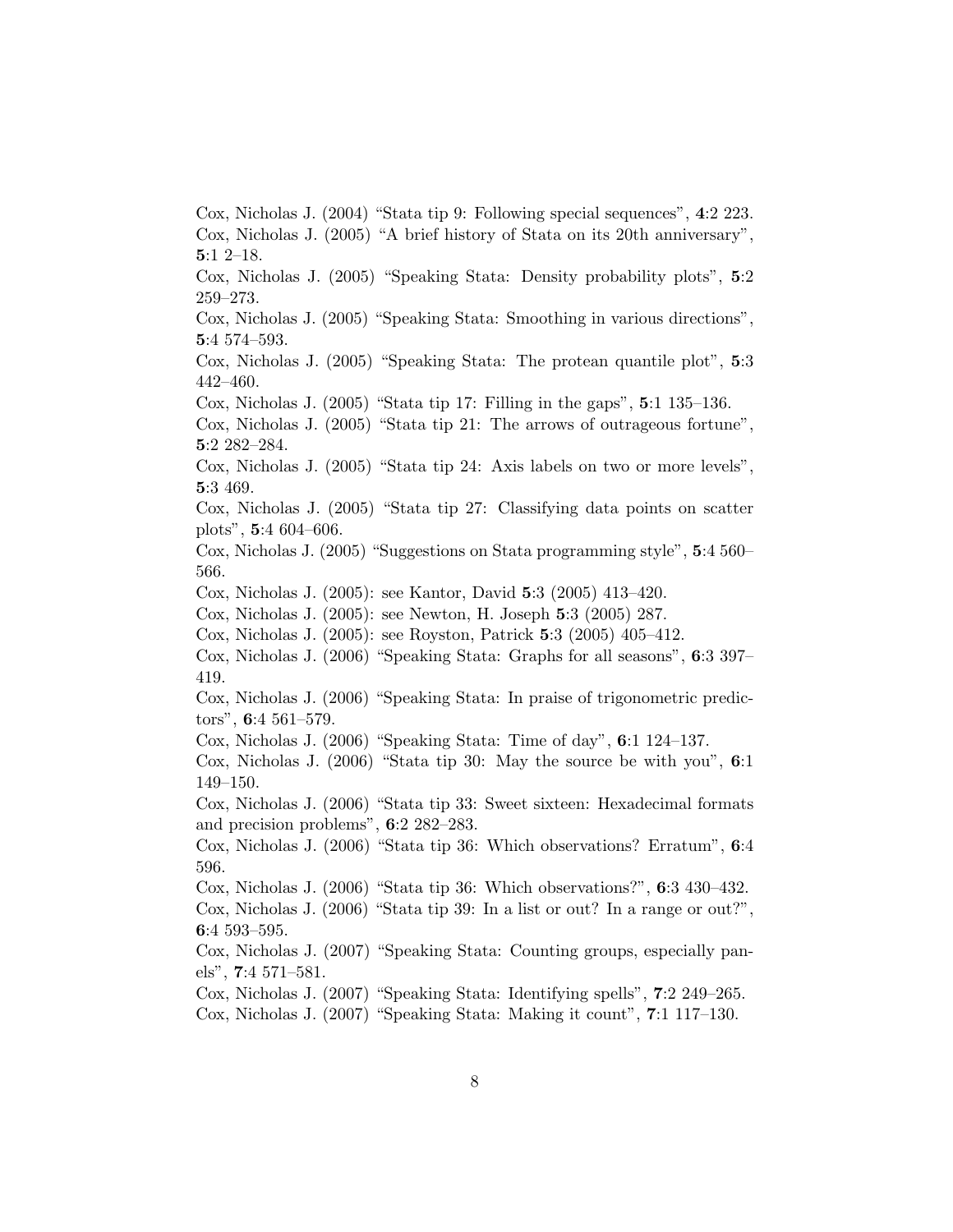Cox, Nicholas J. (2007) "Speaking Stata: Turning over a new leaf", 7:3 413–433.

Cox, Nicholas J. (2007) "Stata tip 43: Remainders, selections, sequences, extractions: Uses of the modulus", 7:1 143–145.

Cox, Nicholas J. (2007) "Stata tip 47: Quantile-quantile plots without programming", 7:2 275–279.

Cox, Nicholas J. (2007) "Stata tip 50: Efficient use of summarize", 7:3 438– 439.

Cox, Nicholas J. (2007) "Stata tip 51: Events in intervals", 7:3 440–443.

Cox, Nicholas J. (2007) "Stata tip 52: Generating composite categorical variables", 7:4 582–583.

Cox, Nicholas J. (2007) "Stata tip 55: Better axis labeling for time points and time intervals", 7:4 590–592.

Cox, Nicholas J. (2007): see Baum, Christopher F 7:2 (2007) 268–271.

Cox, Nicholas J. (2008) "Speaking Stata: Between tables and graphs", 8:2 269–289.

Cox, Nicholas J. (2008) "Speaking Stata: Correlation with confidence, or Fisher's z revisited", 8:3 413–439.

Cox, Nicholas J. (2008) "Speaking Stata: Distinct observations", 8:4 557– 568.

Cox, Nicholas J. (2008) "Speaking Stata: Spineplots and their kin", 8:1 105–121.

Cox, Nicholas J. (2008) "Stata tip 59: Plotting on any transformed scale", 8:1 142–145.

Cox, Nicholas J. (2008) "Stata tip 61: Decimal commas in results output and data input", 8:2 293–294.

Cox, Nicholas J. (2008) "Stata tip 62: Plotting on reversed scales", 8:2 295–298.

Cox, Nicholas J. (2008) "Stata tip 65: Beware the backstabbing backslash", 8:3 446–447.

Cox, Nicholas J. (2008) "Stata tip 67: J() now has greater replicating powers", 8:3 450–451.

Cox, Nicholas J. (2008) "Stata tip 70: Beware the evaluating equal sign", 8:4 586–587.

Cox, Nicholas J. (2008) "Stata tip 71: The problem of split identity, or how to", 8:4 588–591.

Cox, Nicholas J. (2009) "Speaking Stata: Creating and varying box plots", 9:3 478–496.

Cox, Nicholas J. (2009) "Speaking Stata: I. J. Good and quasi-Bayes smoothing of categorical frequencies", 9:2 306–314.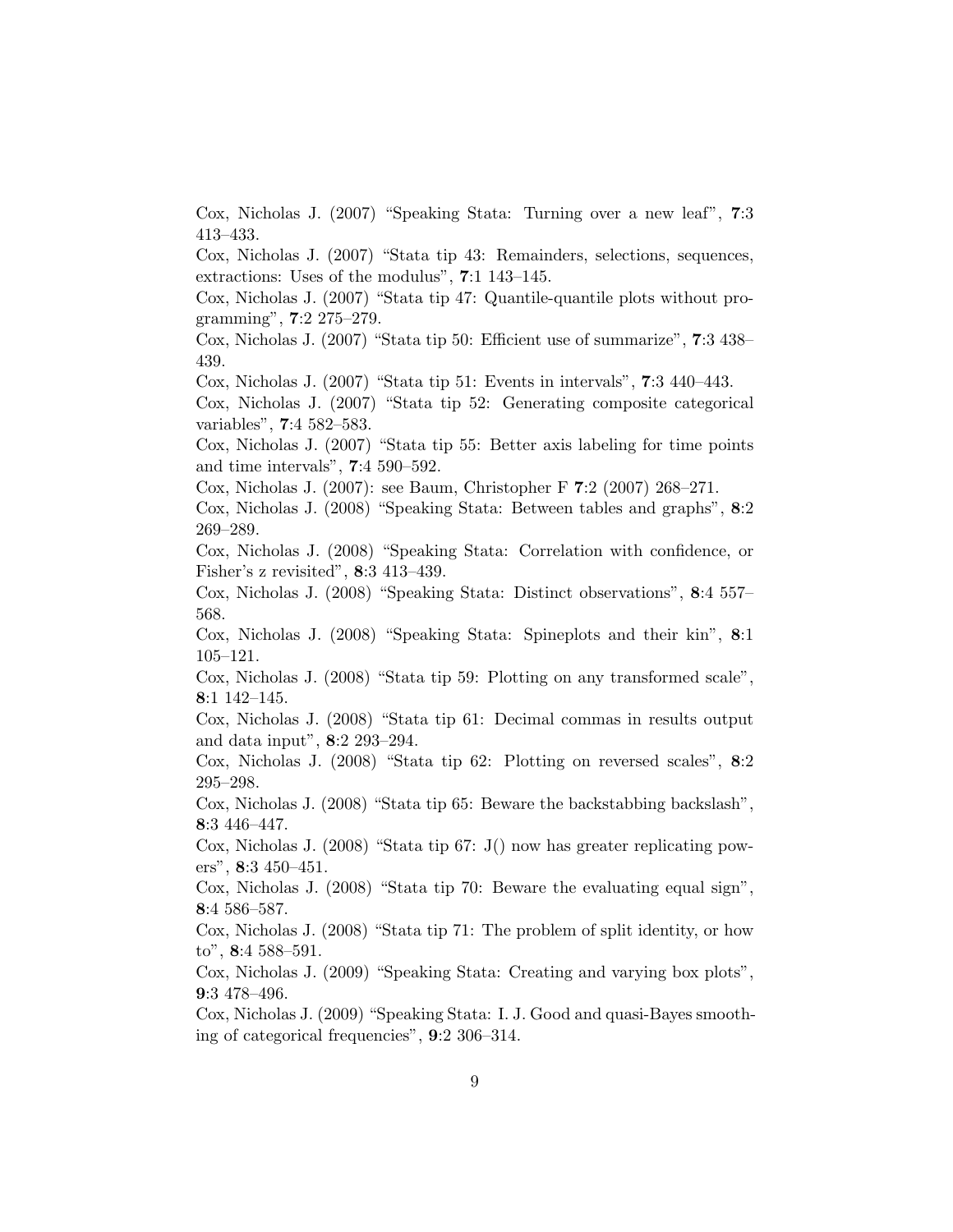Cox, Nicholas J. (2009) "Speaking Stata: Paired, parallel, or profile plots for changes, correlations, and other comparisons", 9:4 621–639.

Cox, Nicholas J. (2009) "Speaking Stata: Rowwise", 9:1 137–157.

Cox, Nicholas J. (2009) "Stata tip 76: Separating seasonal time series", 9:2 321–326.

Cox, Nicholas J. (2009) "Stata tip 78: Going gray gracefully: Highlighting subsets", 9:3 499–503.

Cox, Nicholas J. (2009) "Stata tip 79: Optional arguments to options", 9:3 504.

Cox, Nicholas J. (2009) "Stata tip 82: Grounds for grids on graphs", 9:4 648–651.

Cox, Nicholas J. (2010) "A conversation with Kit Baum", 10:1 3–8.

Cox, Nicholas J. (2010) "Speaking Stata: Finding variables", 10:2 281–296.

Cox, Nicholas J. (2010) "Speaking Stata: Graphing subsets", 10:4 670–681.

Cox, Nicholas J. (2010) "Speaking Stata: The limits of sample skewness and kurtosis", 10:3 482–495.

Cox, Nicholas J. (2010) "Speaking Stata: The statsby strategy", 10:1 143– 151.

Cox, Nicholas J. (2010) "Stata tip 68: Week assumptions", 10:4 682–685.

Cox, Nicholas J. (2010) "Stata tip 84: Summing missings", 10:1 157–159.

Cox, Nicholas J. (2010) "Stata tip 85: Looping over nonintegers", 10:1 160– 163.

Cox, Nicholas J. (2010) "Stata tip 91: Putting unabbreviated varlists into local", 10:3 503–504.

Cox, Nicholas J. (2010): see Timberlake, Teresa 10:1 (2010) 9–10.

Cox, Nicholas J. (2011) "Speaking Stata: Compared with...", 11:2 305–314.

Cox, Nicholas J. (2011) "Speaking Stata: Fun and fluency with functions", 11:3 460–471.

Cox, Nicholas J. (2011) "Speaking Stata: MMXI and all that: Handling Roman numerals within Stata", 11:1 126–142.

Cox, Nicholas J. (2011) "Stata tip 101: Previous but different", 11:3 472– 473.

Cox, Nicholas J. (2011) "Stata tip 102: Highlighting specific bars", 11:3 474–477.

Cox, Nicholas J. (2011) "Stata tip 104: Added text and title options", 11:4 632–633.

Cox, Nicholas J. (2011) "Stata tip 96: Cube roots", 11:1 149–154.

Cox, Nicholas J. (2011) "Stata tip 98: Counting substrings within strings", 11:2 318–320.

Cox, Nicholas J. (2011): see Gould, William 11:2 (2011) 323–324.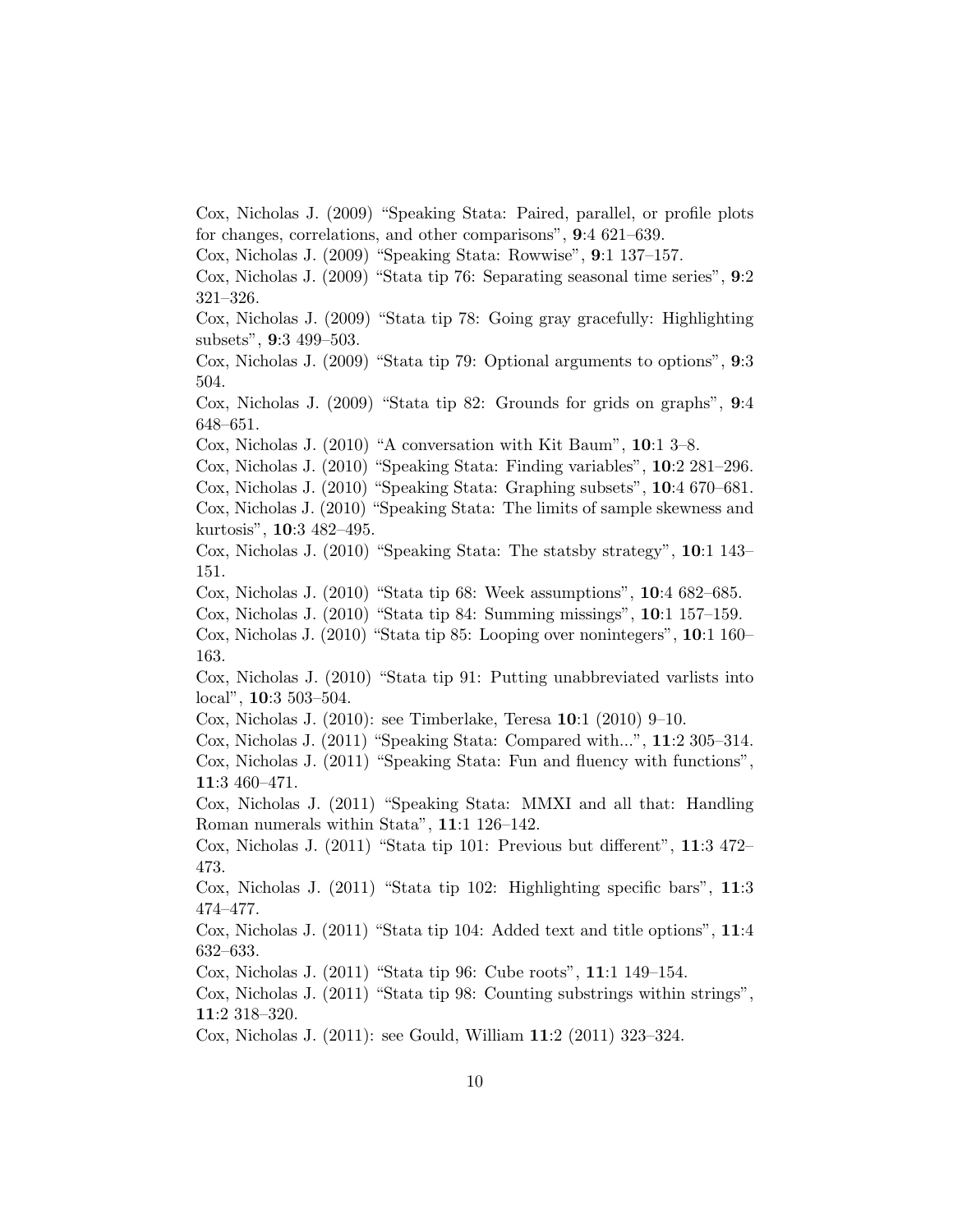Cox, Nicholas J. (2012) "Speaking Stata: Axis practice, or what goes where on a graph", 12:3 549–561.

Cox, Nicholas J. (2012) "Speaking Stata: Matrices as look-up tables", 12:4 748–758.

Cox, Nicholas J. (2012) "Speaking Stata: Output to order", 12:1 147–158.

Cox, Nicholas J. (2012) "Speaking Stata: Transforming the time axis", 12:2 332341.

Cox, Nicholas J. (2012) "Stata tip 111: More on working with weeks", 12:3 565–569.

Cox, Nicholas J. (2012) "Stata tip 111: More on working with weeks, erratum", 12:4 765.

Cox, Nicholas J. (2012) "Stata tip 113: Changing a variable's format: What it does and does not mean", 12:4 761–764.

Cox, Nicholas J. (2012): see Samuels, Steven J. 12:1 (2012) 159–161.

Cox, Nicholas J. (2013) "Speaking Stata: Creating and varying box plots: Correction", 13:2 398–400.

Cox, Nicholas J. (2013) "Speaking Stata: Trimming to taste", 13:3 640–666. Cox, Nicholas J. (2013) "Stata tip 114: Expand paired dates to pairs of dates", 13:1 217–219.

Cox, Nicholas J. (2013): see Newton, H. Joseph 13:4 (2013) 669–671.

Croux, Christophe (2009): see Verardi, Vincenzo 9:3 (2009) 439–453.

Crow, Kevin (2008) "Stata tip 72: Using the Graph Recorder to create a", 8:4 592–593.

Crow, Kevin (2009) "Stata tip 75: Setting up Stata for a presentation", 9:1 171–172.

Crowther, Michael J. (2012) "Graphical augmentations to the funnel plot to assess the impact of a new study on an existing meta-analysis", 12:4 605–622.

Crowther, Michael J. (2012) "Simulating complex survival data", 12:4 674– 687.

Crowther, Michael J. (2013) "Joint modeling of longitudinal and survival data", 13:1 165–184.

Crowther, Michael J. (2013) "Simulation-based sample-size calculation for designing new clinical trials and diagnostic test accuracy studies to update an existing meta-analysis", 13:3 451–473.

Cui, James (2005) "Buckley-James method for analyzing censored data, with an application to a cardiovascular disease and an HIV/AIDS study", 5:4 517–526.

Cui, James (2007) "QIC program and model selection in GEE analyses", 7:2 209–220.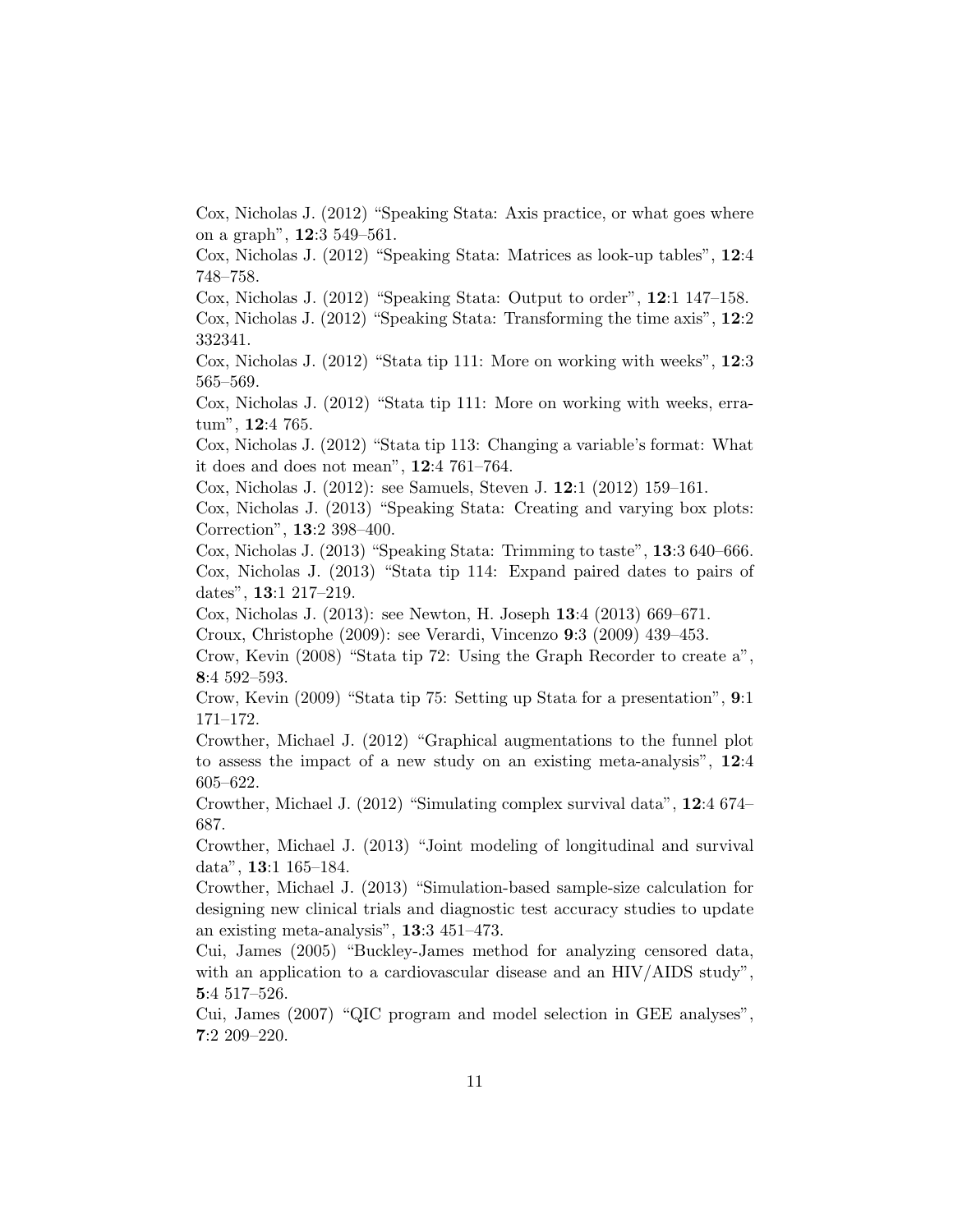Cui, James (2007) "Stata tip 42: The overlay problem: Offset for clarity", 7:1 141–142.

Cummings, Peter (2004) "Analysis of matched cohort data", 4:3 274–281.

Cummings, Peter (2009) "Methods for estimating adjusted risk ratios", 9:2 175–196.

Cummings, Peter (2011) "Estimating adjusted risk ratios for matched and unmatched data: An update", 11:2 290–298.

## D

Daidone, Silvio (2013): see Belotti, Federico 13:4 (2013) 718–758.

Dakin, Helen (2013): see Ramos-Goni, Juan Manuel 13:3 (2013) 474–491.

Daniel, Rhian M. (2011) "gformula: Estimating causal effects in the presence of time-varying confounding or mediation using the g-computation formula", 11:4 479–517.

Dardanoni, Valentino (2012) "A generalized missing-indicator approach to regression with imputed covariates", 12:4 575–604.

Deb, Partha (2006) "Maximum simulated likelihood estimation of a negative binomial regression model with multinomial endogenous treatment", 6:2 246–255.

Debarsy, Nicolas (2012): see Verardi, Vincenzo 12:4 (2012) 726–735.

Deeks, Jonathan J. (2008): see Harris, Ross J. 8:1 (2008) 3–28.

Dehon, Catherine (2010): see Verardi, Vincenzo 10:2 (2010) 259–266.

Depalo, Domenico (2009) "A seasonal unit-root test with Stata", 9:3 422– 438.

Depalo, Domenico (2010): see Belotti, Federico 10:3 (2010) 458–481.

Desbordes, Rodolphe (2012) "A robust instrumental-variables estimator", 12:2 169181.

Desmarais, Bruce A. (2013) "Testing for zero inflation in count models: Bias correction for the Vuong test", 13:4 810–835.

Dicle, Betul (2012): see Dicle, Mehmet F. 12:3 (2012) 454–460.

Dicle, Betul (2013) "Importing U.S. exchange rate data from the Federal Reserve and standardizing country names across datasets", 13:2 315–322.

Dicle, Mehmet F. (2011) "Importing financial data", 11:4 620–626.

Dicle, Mehmet F. (2012) "Importing presidential approval poll results", 12:3 454–460.

Dicle, Mehmet F. (2013) "Estimating Gewekes (1982) measure of instantaneous feedback", 13:1 136–140.

Dicle, Mehmet F. (2013) "Financial portfolio selection using the multifactor capital asset pricing model and imported options data", 13:3 603–617. Dicle, Mehmet F. (2013): see Dicle, Betul 13:2 (2013) 315–322.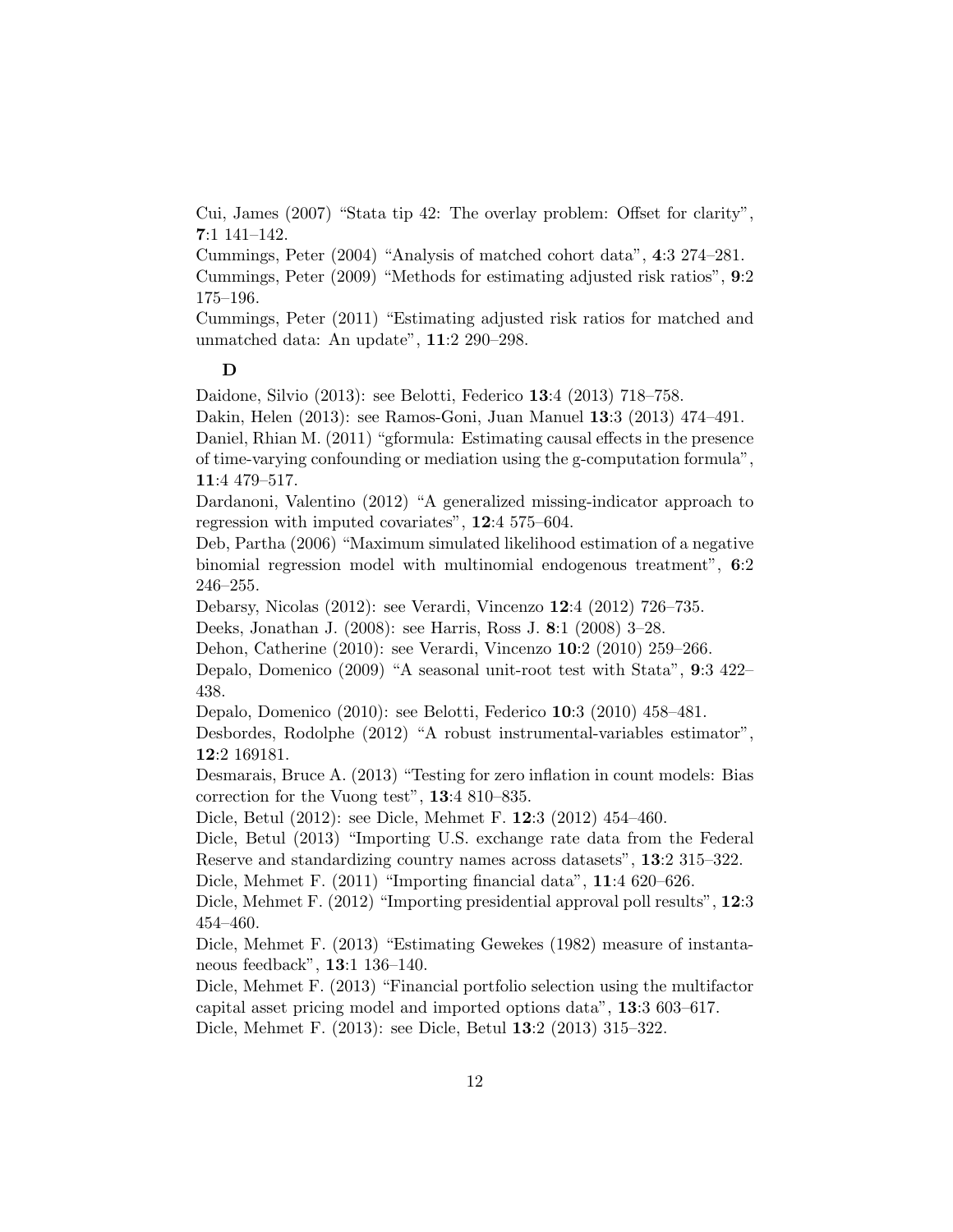Didelez, Vanessa (2011): see Palmer, Tom M. 11:3 (2011) 345–367.

Dinno, Alexis (2009) "Mata Matters: Overflow, underflow and the IEEE floating-point format", 9:2 291–298.

Djulbegovic, Benjamin (2013): see Miladinovic, Branko 13:1 (2013) 77–91. Donald, Alison (2013): see Crowther, Michael J. 13:3 (2013) 451–473.

Doris, Aedn (2011) "GMM estimation of the covariance structure of longitudinal data on earnings", 11:3 439–459.

Driver, Shannon (2004) "Stata tip 7: Copying and pasting under Windows", 4:2 220.

Driver, Shannon (2005) "Stata tip 18: Making keys functional", 5:1 137–138. Drukker, David (2004): see Abadie, Alberto 4:3 (2004) 290–311.

Drukker, David M. (2002) "Bootstrapping a conditional moments test for normality after tobit estimation", 2:2 125–139.

Drukker, David M. (2003) "Testing for serial correlation in linear panel-data models", 3:2 168–177.

Drukker, David M. (2006) "Generating Halton sequences using Mata", 6:2 214–228.

Drukker, David M. (2006) "Importing Federal Reserve economic data", 6:3 384–386.

Drukker, David M. (2006) "Maximum simulated likelihood: Introduction to a special issue", 6:2 153–155.

Drukker, David M. (2013) "A command for estimating spatial-autoregressive models with spatial-autoregressive disturbances and additional endogenous variables", 13:2 287–301.

Drukker, David M. (2013) "Creating and managing spatial-weighting matrices with the spmat command", 13:2 242–286.

Drukker, David M. (2013) "Maximum likelihood and generalized spatial two-stage least-squares estimators for a spatial-autoregressive model with spatial-autoregressive disturbances", 13:2 221–241.

Drukker, David M. (2013): see Cattaneo, Matias D. 13:3 (2013) 407–450. Dunn, Graham (2008): see Emsley, Richard 8:3 (2008) 334–353.

Dupont, William D. (2005) "Using density-distribution sunflower plots to explore bivariate relationships in dense data", 5:3 371–384.

Dupont, William D. (2007) "Review of A Handbook of Statistical Analyses Using Stata, Fourth Edition, by Rabe-Hesketh and Everitt", 7:2 245–248.

Dupont, William D. (2010) "Review of Multivariable Model-building: A Pragmatic Approach to Regression Analysis Based on Fractional Polynomials for Modeling Continuous Variables, by Royston and Sauerbrei", 10:2 297–302.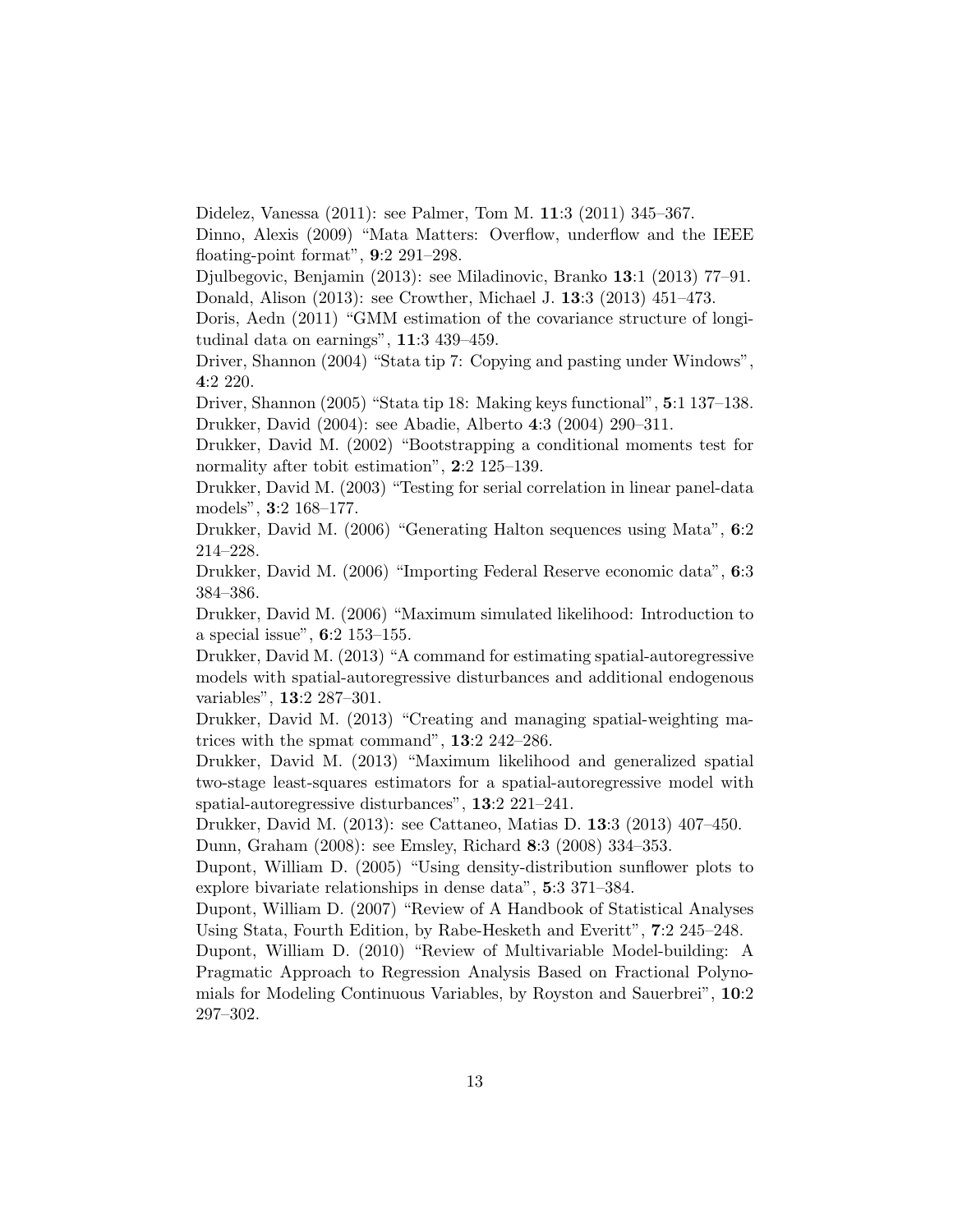# E

Eberhardt, Markus (2012) "Estimating panel time-series models with heterogeneous slopes", 12:1 61–71.

Eckman, Stephanie (2011): see Kohler, Ulrich 11:4 (2011) 627–631.

Eddings, Wesley (2012) "Diagnostics for multiple imputation in Stata", 12:3 353–367.

Elo, Irma (2003): see Rodriguez, German 3:1 (2003) 32–46.

Emsley, Richard (2008) "Implementing double-robust estimators of causal effects", 8:3 334–353.

Eng, John (2007) "File filtering in Stata: Handling complex data formats and navigating log files efficiently", 7:1 98–105.

#### F

Fagerland, Morten W. (2012) "A generalized HosmerLemeshow goodnessof-fit test for multinomial logistic regression models", 12:3 447–453.

Fagerland, Morten W. (2012) "Exact and mid-p confidence intervals for the odds ratio", 12:3 505–524.

Falcaro, Milena (2010) "riskplot: A graphical aid to investigate the effect of multiple categorical risk factors", 10:1 61–68.

Farbmacher, Helmut (2011) "Estimation of hurdle models for overdispersed count data", 11:1 82–94.

Farnworth, Michael G. (2012) "Faster estimation of a discrete-time proportional hazards model with gamma frailty", 12:2 242256.

Feiveson, A. H. (2002) " Power by simulation", 2:2 107–124.

Fenty, Justin (2004) "Analyzing distances", 4:1 1–26.

Fewell, Zoe (2004) "Controlling for time-dependent confounding using marginal structural models", 4:4 402–420.

Filoso, Valerio (2013) "Regression anatomy, revealed", 13:1 92–106.

Finlay, Keith (2009) "Implementing weak-instrument robust tests for a general class of instrumental-variables models", 9:3 398–421.

Fiorio, Carlo V. (2004) "Confidence intervals for kernel density estimation", 4:2 168–179.

Flynn, Zachary L. (2013) "Parametric inference using structural break tests", 13:4 836–861.

Frank, Mark W. (2007): see Blackburne III, Edward F. 7:2 (2007) 197–208. Franklin, Charles H. (2006) "Stata tip 29: For all times and all places", 6:1 147–148.

Freese, Jeremy (2001): see Long, J. Scott 1:1 (2001) 51–57.

Freese, Jeremy (2002) "Least likely observations in regression models for categorical outcomes", 2:3 296–300.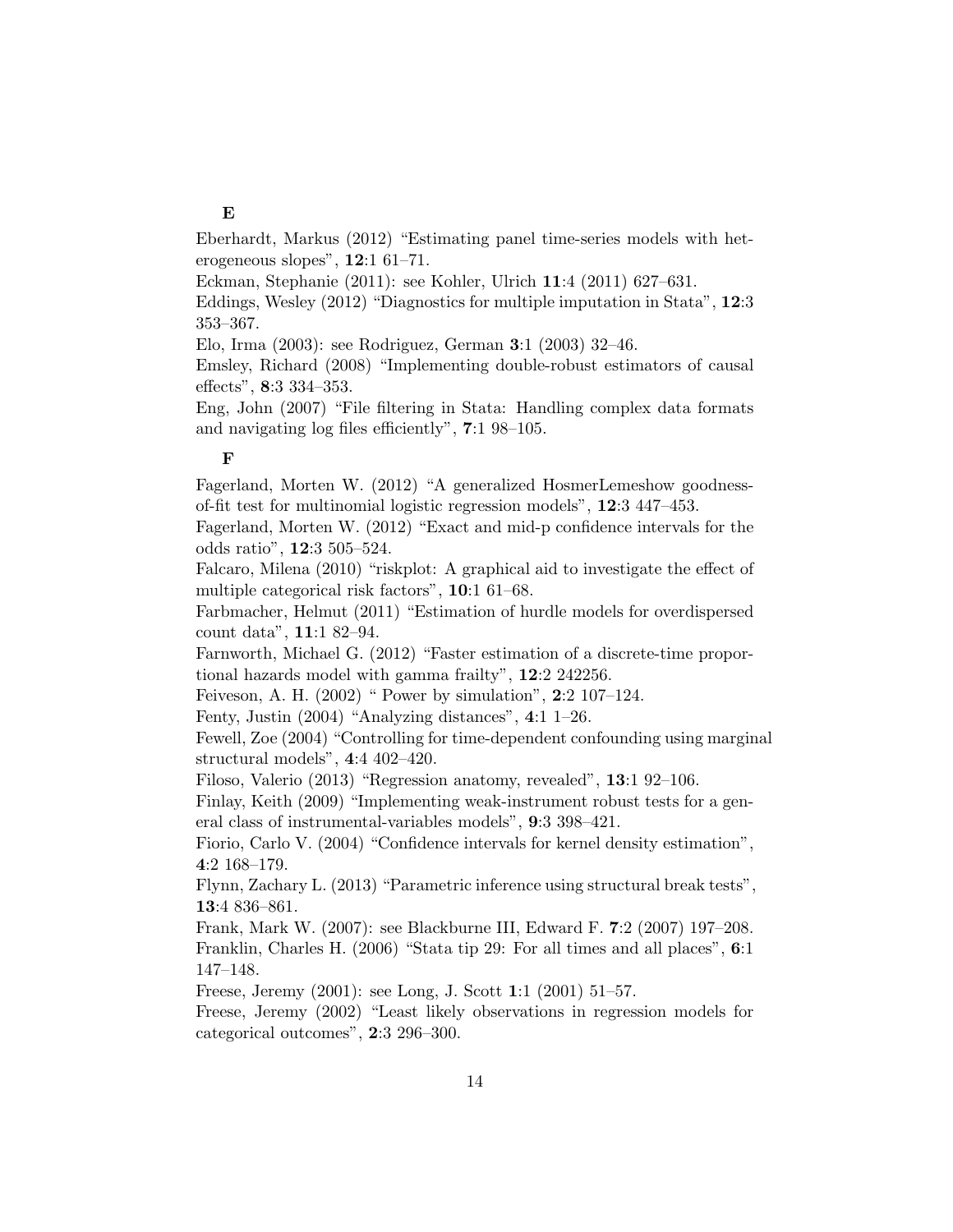Freese, Jeremy (2002) "Review of Statistics with Stata (Updated for Version  $(7)$ ", **2**:2 223–225.

Frolich, Markus (2010) "Estimation of quantile treatment effects with Stata", 10:3 423–457.

## G

Galanti, Maria Rosaria (2011): see Caria, Maria Paola 11:3 (2011) 386–402. Galati, John C. (2008): see Carlin, John B. 8:1 (2008) 49–67.

Gallup, John Luke (2012) "A new system for formatting estimation tables", 12:1 3–28.

Gallup, John Luke (2012) "A programmer's command to build formatted statistical tables", 12:4 655–673.

Garcia, Bruno (2013) "Implementation of a double-hurdle model", 13:4 776– 794.

Garrett, Joanne M. (2003) "Review of Statistical Modeling for Biomedical Researchers by Dupont", 3:2 203–207.

Gates, Richard (2006) "A Mata Geweke-Hajivassiliou-Keane multivariate normal simulator", 6:2 190–213.

Gates, Richard (2006): see Drukker, David M. 6:2 (2006) 214–228.

Gelman, Andrew (2009) "A statisticians perspective on Mostly Harmless Econometrics: An Empiricist's Companion, by Joshua D. Angrist and Jorn-Steffen Pischke", 9:2 315–320.

Genton, Marc G. (2010): see Marchenko, Yulia V. 10:4 (2010) 507–539.

Gini, Rosa (2006) "Automatic generation of documents", 6:1 22–39.

Gini, Rosa (2008) "Stata tip 56: Writing parameterized text files", 8:1 134– 136.

Goerg, Sebastian J. (2009) "Nonparametric testing of distributionsthe EppsSingleton two-sample test using the empirical characteristic function", 9:3 454–465.

Golbe, Devra L. (2010) "Stata tip 83: Merging multilingual datasets", 10:1 152–156.

Gorst-Rasmussen, Anders (2012) "tt: Treelet transform with Stata", 12:1 130–146.

Gould, William (2001) "Statistical software certification", 1:1 29–50.

Gould, William (2003) "Stata tip 3: How to be assertive", 3:4 448.

Gould, William (2005) "Mata Matters: Using views onto the data", 5:4 567–573.

Gould, William (2005) "Mata matters: Translating Fortran", 5:3 421–441.

Gould, William (2006) "Mata Matters: Creating new variables–sounds boring, isn't", 6:1 112–123.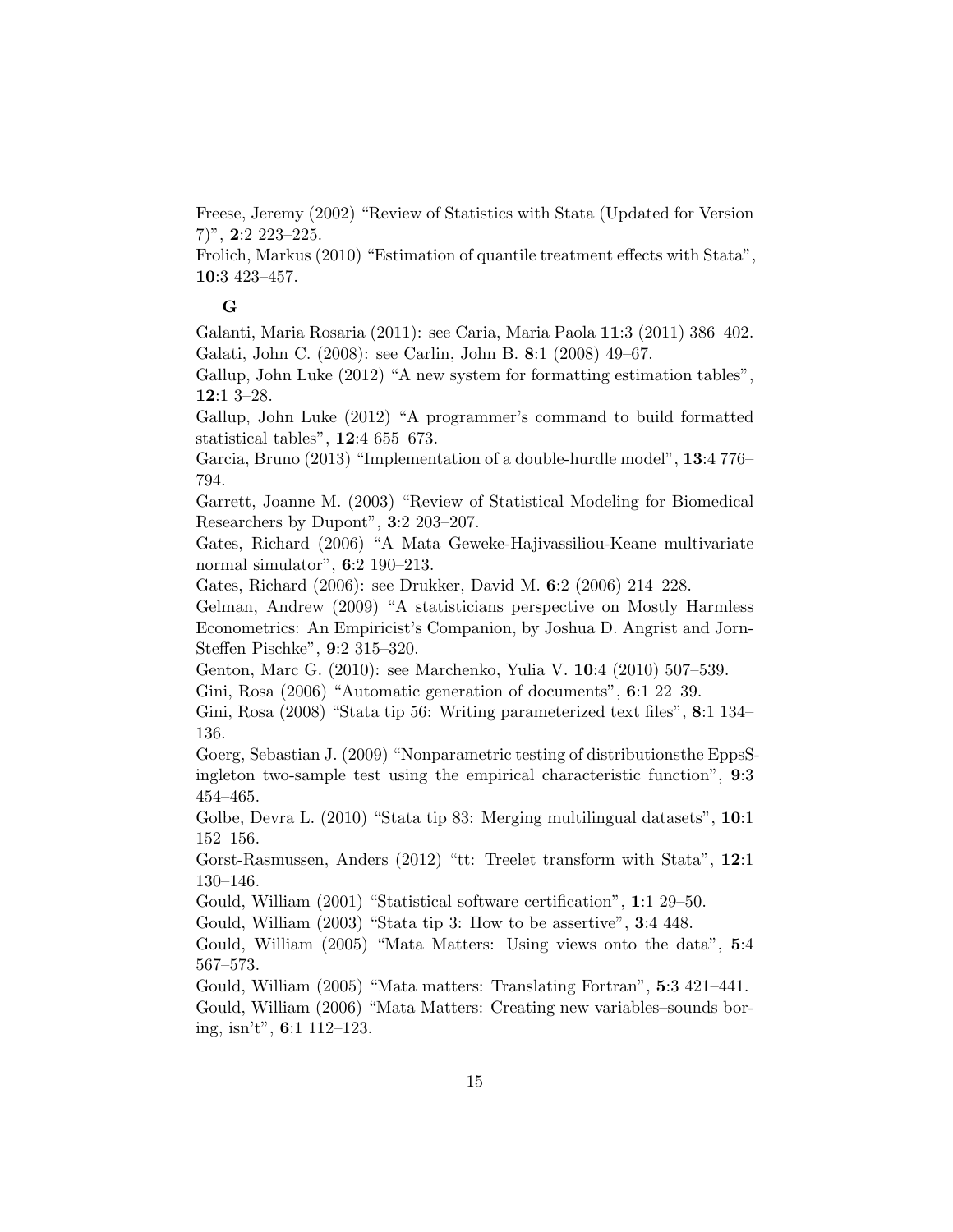Gould, William (2006) "Mata Matters: Interactive use", 6:3 387–396. Gould, William (2006) "Mata Matters: Precision", 6:4 550–560. Gould, William (2006) "Stata tip 35: Detecting whether data have changed", 6:3 428–429. Gould, William (2007) "Mata Matters: Structures", 7:4 556–570. Gould, William (2007) "Mata Matters: Subscripting", 7:1 106–116. Gould, William (2008) "Mata Matters: Macros", 8:3 401–412. Gould, William (2008) "Stata tip 57: How to reinstall Stata", 8:1 137–138. Gould, William (2009) "Mata Matters: File processing", 9:4 599–620. Gould, William (2010) "Mata Matters: Stata in Mata", 10:1 125–142. Gould, William (2011) "Stata tip 100: Mata and the case of the missing macros", 11:2 323–324. Greenland, Sander (2006): see Orsini, Nicola 6:1 (2006) 40–57. Greenland, Sander (2008): see Orsini, Nicola 8:1 (2008) 29–48. Greenland, Sander (2011): see Orsini, Nicola 11:1 (2011) 1–29. Greenwood, Philip (2003): see Carlin, John B. 3:3 (2003) 226–244. Grieve, Richard (2013): see Ng, Edmond S.-W. 13:1 (2013) 141–164. Gu, Yuanyuan (2013) "Fitting the generalized multinomial logit model in Stata", 13:2 382–397. Guan, Weihua (2002) "Programmable GLM: Two user-defined links", 2:4 378–390. Guan, Weihua (2003) "From the help desk: Bootstrapped standard errors", 3:1 71–80. Guimaraes, Paulo (2004) "Understanding the multinomial-Poisson transformation", 4:3 265–273. Guimaraes, Paulo (2013) "A score test for group comparisons in single-index models", 13:4 876–883. Guimares, Paulo (2010) "A simple feasible procedure to fit models with high-dimensional fixed effects", 10:4 628-649. Guimares, Paulo (2005) "A simple approach to fit the beta-binomial model", 5:3 385–394. Gutierrez, Roberto G. (2002) "Parametric frailty and shared frailty survival models", 2:1 22–44. Gutierrez, Roberto G. (2002): see Guan, Weihua 2:4 (2002) 378–390. Gutierrez, Roberto G. (2003) "From the help desk: Local polynomial regression and Stata plugins", 3:4 412–419. Gutierrez, Roberto G. (2008): see Marchenko, Yulia V. 8:3 (2008) 305–333. Gutierrez, Roberto G. (2009) "Stata tip 74: firstonly, a new option for tab2", 9:1 169–170. Gutierrez, Roberto G. (2011): see Boswell, Theresa 11:1 (2011) 143–144.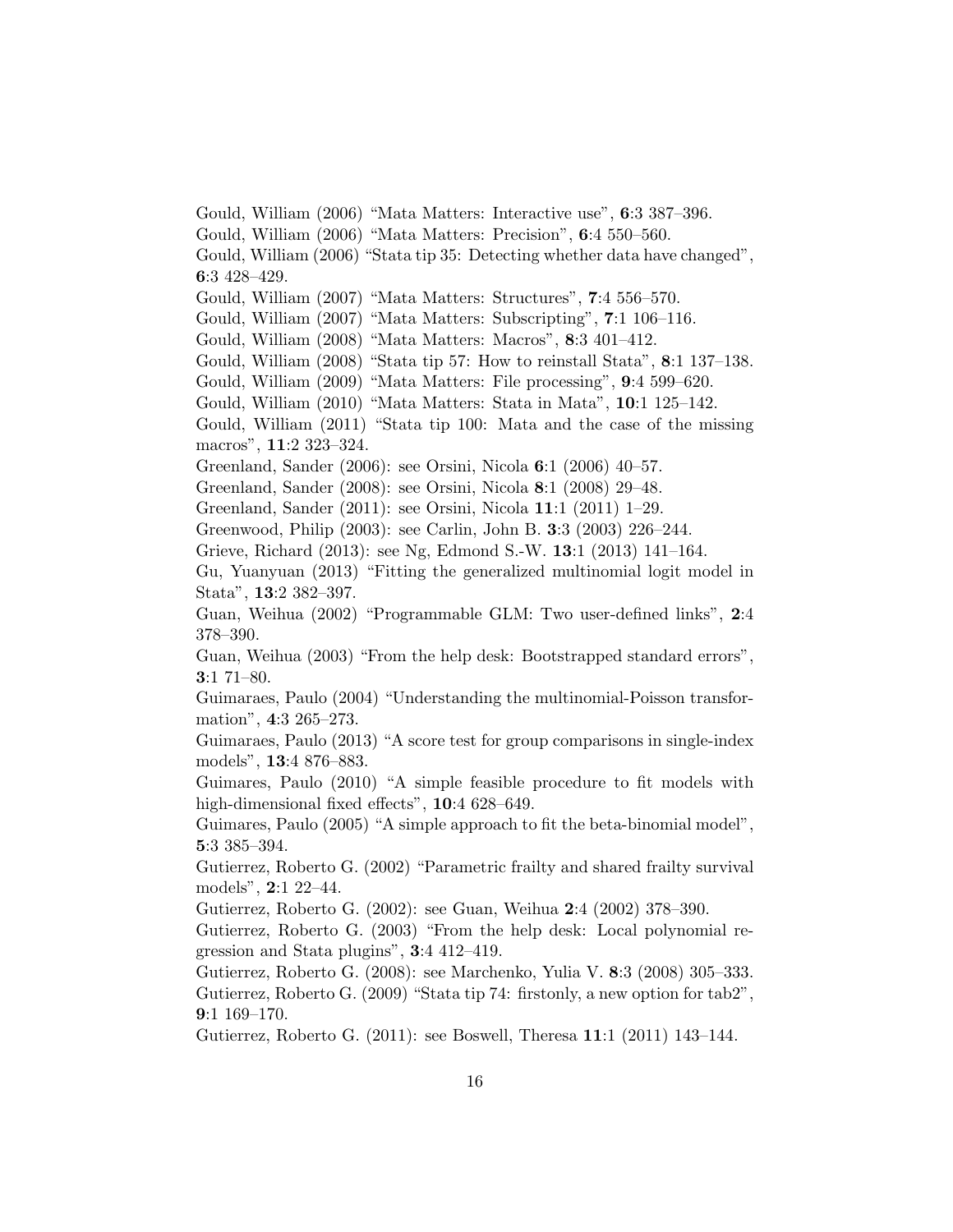#### $\mathbf H$

Haan, Peter (2006) "Estimation of multinomial logit models with unobserved heterogeneity using maximum", 6:2 229–245.

Hahn, Markus (2008): see Sinning, Mathia 8:4 (2008) 480–492.

Hailpern, Susan M. (2003) "Odds ratios and logistic regression: further examples of their use and interpretation", 3:3 213–225.

Hailpern, Susan M. (2005) "Teaching statistics to physicians using Stata", 5:2 248–258.

Hamilton, Lawrence (2005) "A short history of Statistics with Stata", 5:1 35–37.

Hanson, Michael S. (2005) "Stata tip 26: Maximizing compatibility between", 5:4 603.

Harbord, Roger M. (2004): see Sterne, Jonathan A.C. 4:2 (2004) 127–141.

Harbord, Roger M. (2008) "Meta-regression in Stata", 8:4 493–519.

Harbord, Roger M. (2008): see Harris, Ross J. 8:1 (2008) 3–28.

Harbord, Roger M. (2009) "Updated tests for small-study effects in metaanalyses", 9:2 197–210.

Harbord, Roger M. (2009) "metandi: Meta-analysis of diagnostic accuracy using hierarchical logistic regression", 9:2 211–229.

Harden, Jeffrey J. (2013): see Desmarais, Bruce A. 13:4 (2013) 810–835.

Hardin, James W. (2002) "The robust variance estimator for two-stage models", 2:3 253–266.

Hardin, James W. (2003) "Instrumental variables, bootstrapping, and generalized linear models", 3:4 351–360.

Hardin, James W. (2003) "Measurement error, GLMs, and notational conventions", 3:4 329–341.

Hardin, James W. (2003) "The regression-calibration method for fitting generalized linear models with additive measurement error", 3:4 361–372.

Hardin, James W. (2003) "The regression-calibration method for fitting generalized linear models with additive measurement error", 3:4 373–385.

Hardin, James W. (2003) "Variance estimation for the instrumental variables approach to measurement error in generalized linear models", 3:4 342– 350.

Hardin, James W. (2012): see Harris, Tammy 12:4 (2012) 736–747.

Hardin, James W. (2013): see Harris, Tammy 13:2 (2013) 337–343.

Hardouin, Jean-Benoit (2007) "Rasch analysis: Estimation and tests with raschtest", 7:1 22–44.

Hardouin, Jean-Benoit (2011) "Nonparametric item response theory using Stata", 11:1 30–51.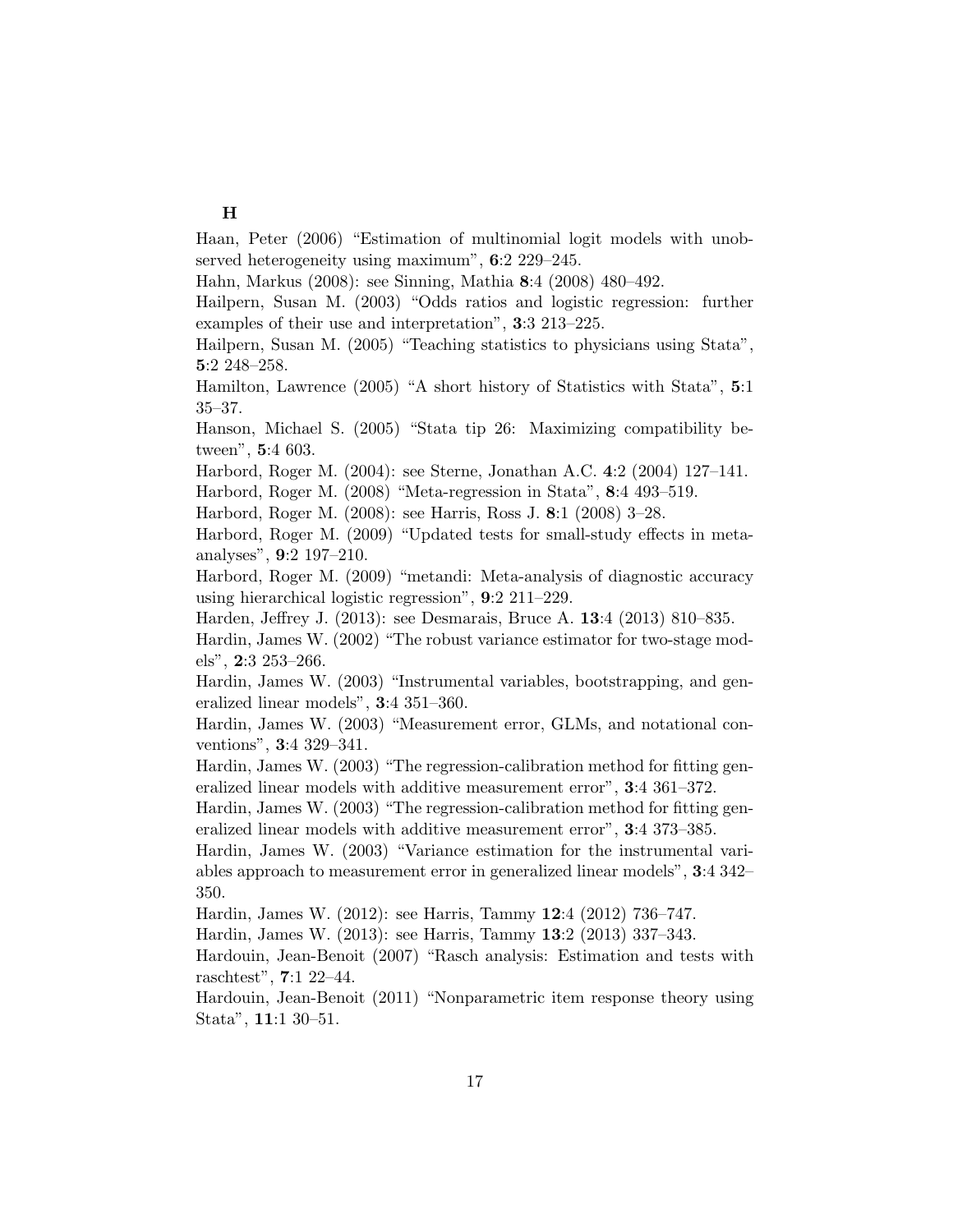Harel, Ofer (2011): see Wagstaff, David A. 11:3 (2011) 403–419.

Harris, Ross J. (2008) "metan: fixed- and random-effects meta-analysis", 8:1 3–28.

Harris, Ross J. (2009): see Harbord, Roger M. 9:2 (2009) 197–210.

Harris, Tammy (2012) "Modeling underdispersed count data with generalized Poisson regression", 12:4 736–747.

Harris, Tammy (2013) "Exact Wilcoxon signed-rank and Wilcoxon MannWhitney ranksum tests", 13:2 337–343.

Harrison, David A. (2004) "Sample size and power calculations using the noncentral t-distribution", 4:2 142–153.

Harrison, David A. (2005) "Stata tip 20: Generating histogram bin variables", 5:2 280–281.

Harrison, David A. (2006) "Stata tip 34: Tabulation by listing", 6:3 425– 427.

Harrison, David A. (2007) "Stata tip 41: Monitoring loop iterations", 7:1 140.

Hasebe, Takuya (2013) "Copula-based maximum-likelihood estimation of sample-selection models", 13:3 547–573.

Hassell, James (2004): see Linhart, Jean Marie 4:1 (2004) 56–65.

Havnes, Tarjei (2012): see Almas, Ingvild 12:3 (2012) 393–405.

He, Xin (2012): see Xiao, Tao 12:2 (2012) 257283.

Heeringa, Steven G. (2008): see West , Brady T. 8:4 (2008) 520–531.

Heiss, Florian (2002) "Structural choice analysis with nested logit models", 2:3 227–252.

Hemming, Karla (2013) "A menu-driven facility for sample-size calculations in cluster randomized controlled trials", 13:1 114–135.

Hendrickx, John (2002) "Review of Regression Models for Categorical Dependent Variables Using Stata by Long and Freese", 2:1 103–105.

Hernn, Miguel A. (2004): see Fewell, Zoe 4:4 (2004) 402–420.

Herr, Jane Leber (2004): see Abadie, Alberto 4:3 (2004) 290–311.

Herrin, Jeph (2008) "Stata tip 64: Cleaning up user-entered string variables", 8:3 444–445.

Herrin, Jeph (2009) "Stata tip 77: (Re)using macros in multiple do-files", 9:3 497–498.

Herrmann, Michael (2013) "Stata tip 115: How to properly estimate the multinomial probit model with heteroskedastic errors", 13:2 401–405.

Hesketh, Kylie (2004): see Vidmar, Suzanna 4:1 (2004) 50–55.

Hicks, Raymond (2011) "Causal mediation analysis", 11:4 605–619.

Higbee, Kenneth (2004) "Stata tip 14: Using value labels in expressions", 4:4 486–487.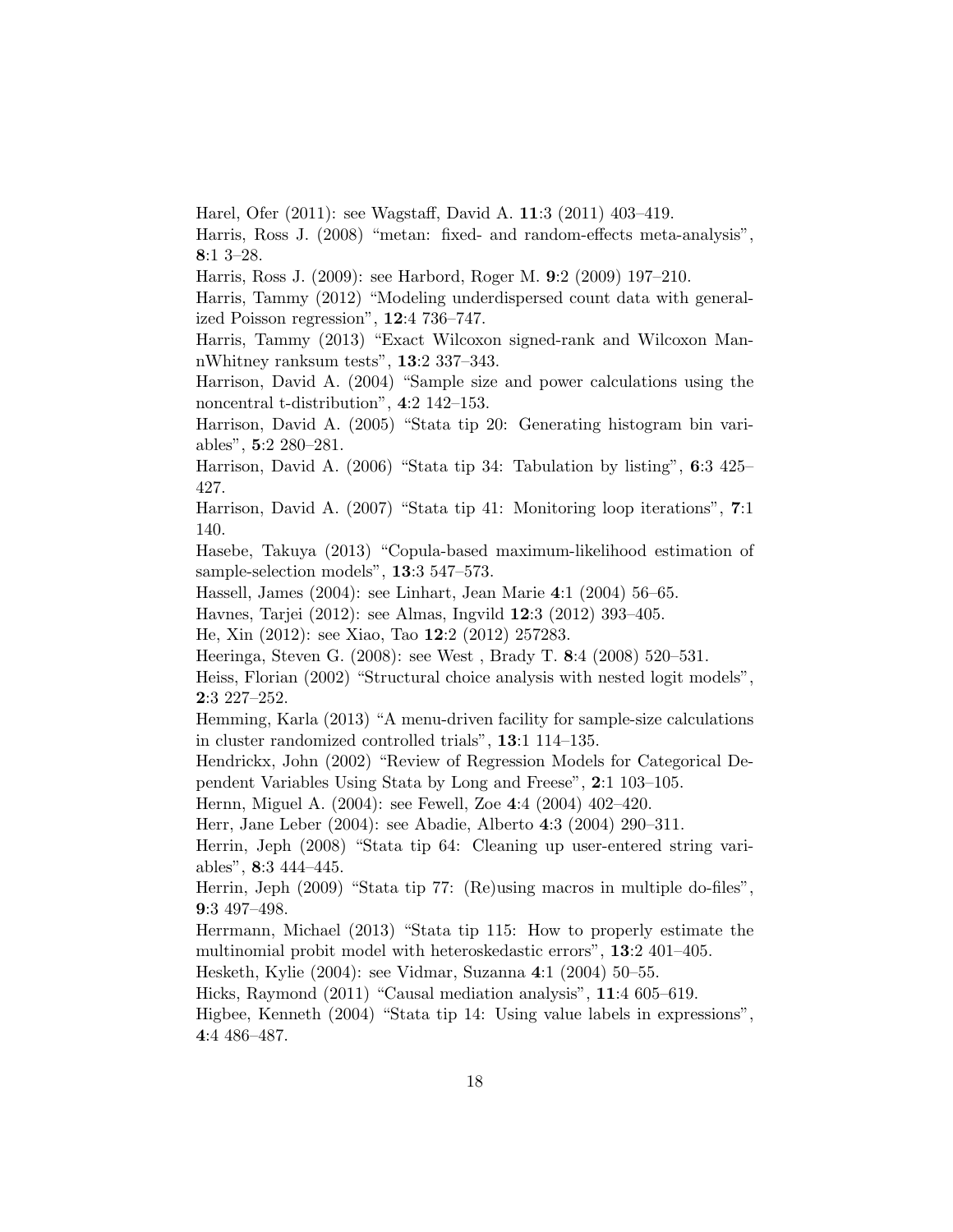Higgins, Julian P. T. (2009): see White, Ian R. 9:1 (2009) 57–69.

Higgins, Julian P.T. (2008): see Harbord, Roger M. 8:4 (2008) 493–519.

Hilbe, Joseph M. (2005) "The birth of the bulletin", 5:1 39–40.

Hilbe, Joseph M. (2010) "Creating synthetic discrete-response regression models", 10:1 104–124.

Hinchliffe, Sally R. (2013) "Extending the flexible parametric survival model for competing risks", 13:2 344–355.

Hinchliffe, Sally R. (2013) "Flexible parametric illness-death models", 13:4 759–775.

Hinchliffe, Sally R. (2013): see Crowther, Michael J. 13:3 (2013) 451–473.

Hoechle, Daniel (2007) "Robust standard errors for panel regressions with cross-sectional dependence", 7:3 281–312.

Hole, Arne Risa (2006) "Calculating Murphy-Topel variance estimates in Stata: A simplified procedure", 6:4 521–529.

Hole, Arne Risa (2007) "Fitting mixed logit models by using maximum simulated likelihood", 7:3 388–401.

Hole, Arne Risa (2013): see Gu, Yuanyuan 13:2 (2013) 382–397.

Holland, Ashley D. (2013): see Cattaneo, Matias D. 13:3 (2013) 407–450. Holm, Anders (2011): see Kohler, Ulrich 11:3 (2011) 420–438.

Hooper, Richard (2013) "Versatile sample-size calculation using simulation", 13:1 21–38.

Horton, Nicholas J. (2008) "Review of Multilevel and Longitudinal Modeling", 8:4 579–582.

Horton, Nicholas J. (2011) "Stata tip 95: Estimation of error covariances in a linear", 11:1 145–148.

Horton, Nicholas J. (2011): see Caria, Maria Paola 11:3 (2011) 386–402.

Hosmer, David W. (2002) "Review of An Introduction to Survival Analysis Using Stata", 2:4 428–431.

Hosmer, David W. (2002) "Using Aalen's linear hazards model to investigate time-varying effects in the proportional hazards regression model", 2:4 331– 350.

Hosmer, David W. (2012): see Fagerland, Morten W. 12:3 (2012) 447–453. Hoyos, Rafael E. De (2006) "Testing for cross-sectional dependence in paneldata models", 6:4 482–496.

Hozo, Iztok (2013): see Miladinovic, Branko 13:1 (2013) 77–91.

## I

Iacus, Stefano (2009): see Blackwell, Matthew 9:4 (2009) 524–546. Ichino, Andrea (2002): see Becker, Sascha O. 2:4 (2002) 358–377. Ilardi, Giuseppe (2013): see Belotti, Federico 13:4 (2013) 718–758.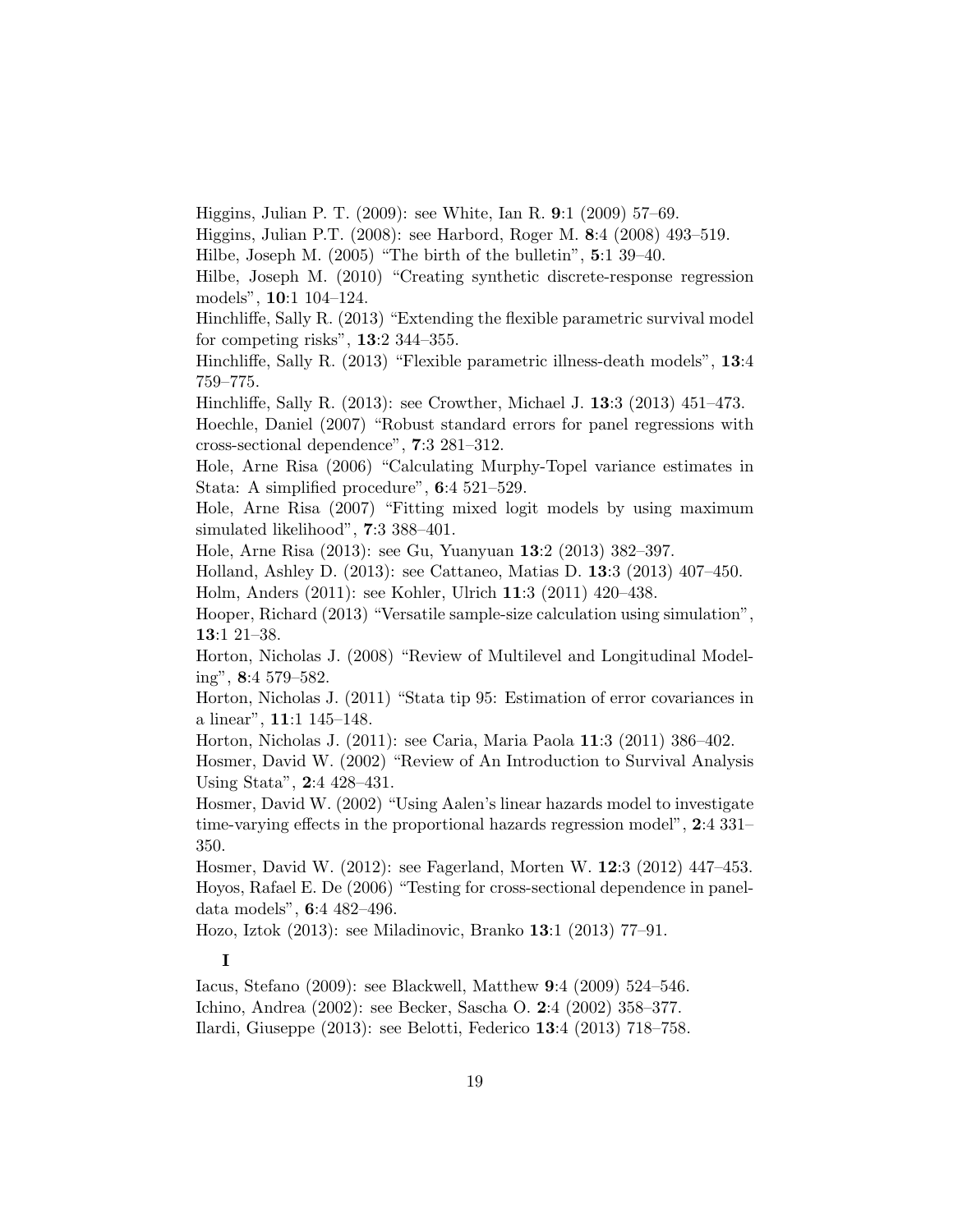Imbens, Guido W. (2004): see Abadie, Alberto 4:3 (2004) 290–311.

J

Janes, Holly (2009) "Accommodating covariates in receiver operating characteristic analysis", 9:1 17–39.

Janes, Holly (2009): see Pepe, Margaret S. 9:1 (2009) 1–16.

Jann, Ben (2004) "Stata tip 8: Splitting time-span records with categorical time-varying covariates", 4:2 221–222.

Jann, Ben (2005) "Making regression tables from stored estimates", 5:3 288–308.

Jann, Ben (2005) "Tabulation of multiple responses", 5:1 93–122.

Jann, Ben (2007) "Making regression tables simplified", 7:2 227–244.

Jann, Ben (2007) "Stata tip 44: Get a handle on your sample", 7:2 266–267. Jann, Ben (2008) "Multinomial goodness-of-fit: Large-sample tests with survey design correction and exact tests for small samples", 8:2 147–169.

Jann, Ben (2008) "The Blinder-Oaxaca decomposition for linear regression models", 8:4 453–479.

Jann, Ben (2010) "Tabulating SPost results using estout and esttab", 10:1 46–60.

Jeanty, P. Wilner (2010) "Using the world development indicators database for statistical analysis in Stata", 10:1 30–45.

Jeanty, P. Wilner (2011) "Managing the U.S. Census 2000 and World Development Indicators databases for statistical analysis in Stata", 11:4 589–604. Jeanty, P. Wilner (2013) "Dealing with identifier variables in data management and analysis", 13:4 699–718.

Jenkins, Stephen P. (2001): see Kerm, Philippe Van 1:1 (2001) 107–112.

Jenkins, Stephen P. (2003) "Review of Maximum Likelihood Estimation with Stata by Gould, Pitblado, and Sribney", 3:4 440–444.

Jenkins, Stephen P. (2003): see Cappellari, Lorenzo 3:3 (2003) 278–294.

Jenkins, Stephen P. (2006) "Stata tip 32: Do not stop", 6:2 281.

Jenkins, Stephen P. (2006): see Cappellari, Lorenzo 6:2 (2006) 156–189.

Jenkins, Stephen P. (2008) "Review of Applied Health Economics by Jones, Rice, Bago d'Uva, and Balia", 8:1 122–128.

Ji, Yong-bae (2010) "Data envelopment analysis", 10:2 267–280.

Jr., J. Charles Huber (2010) "Using Stata with PHASE and Haploview: Commands for importing and exporting data", 10:3 359–368.

Jr., W. Dale Plummer, (2005): see Dupont, William D. 5:3 (2005) 371–384. Juul, Svend (2003) "Lean mainstream schemes for Stata 8 graphics", 3:3 295–301.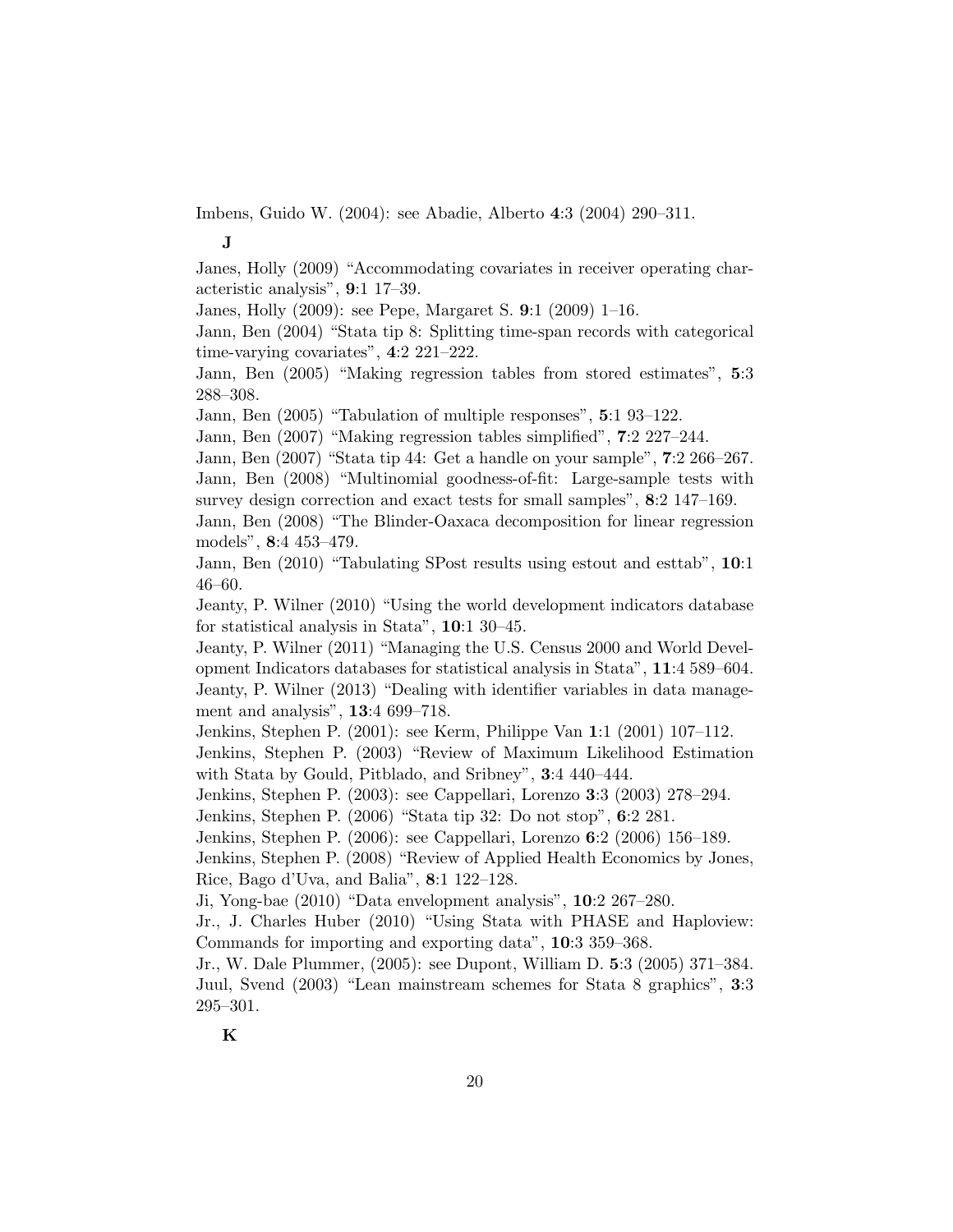Kaiser, Johannes (2007) "An exact and a Monte Carlo proposal to the Fisher-Pitman permutation tests for paired replicates and for independent samples", 7:3 402–412.

Kaiser, Johannes (2009) "A general-purpose method for two-group randomization tests", 9:1 70–85.

Kaiser, Johannes (2009): see Goerg, Sebastian J. 9:3 (2009) 454–465.

Kalter, Frank (2008) "Review of Event History Analysis with Stata by Blossfeld, Golsch, and Rohwer", 8:1 129–133.

Kantor, David (2005) "Depending on conditions: a tutorial on the cond() function", 5:3 413–420.

Karlson, Kristian Bernt (2011): see Kohler, Ulrich 11:3 (2011) 420–438.

Kerm, Philippe Van (2001) "Generalized Lorenz curves and related graphs: an update for Stata 7", 1:1 107–112.

Kerm, Philippe Van (2003) "Adaptive kernel density estimation", 3:2 148– 156.

Kerm, Philippe Van (2007) "Stata tip 54: Post your results", 7:4 587–589.

Kerm, Philippe Van (2012) "Kernel-smoothed cumulative distribution function estimation with akdensity", 12:3 543–548.

Keshk, Omar M. G. (2003) "CDSIMEQ: A program to implement two-stage probit least squares", 3:2 157–167.

Khan, Shakeeb (2013): see Blevins, Jason R. 13:3 (2013) 588–602.

Kieser, Meinhard (2011): see Kunz, Cornelia U. 11:2 (2011) 240–254.

Kim, Lois G. (2004) "Compliance-adjusted intervention effects in survival data", 4:3 257–264.

King, Gary (2009): see Blackwell, Matthew 9:4 (2009) 524–546.

Kleinman, Lawrence C. (2013): see Norton, Edward C. 13:3 (2013) 492–509.

Knox, Stephanie (2013): see Gu, Yuanyuan 13:2 (2013) 382–397.

Kohler, Ulrich (2003): see Cox, Nicholas J. 3:1 (2003) 81–99.

Kohler, Ulrich (2004) "Review of A Visual Guide to Stata Graphics by Mitchell", 4:4 476–479.

Kohler, Ulrich (2005) "Data inspection using biplots", 5:2 208–233.

Kohler, Ulrich (2005) "Stata tip 16: Using input to generate variables", 5:1 134.

Kohler, Ulrich (2005) "Stata tip 25: Sequence index plots", 5:4 601–602.

Kohler, Ulrich (2006): see Brzinsky-Fay, Christian 6:4 (2006) 435–460.

Kohler, Ulrich (2011) "Comparing coefficients of nested nonlinear probability models", 11:3 420–438.

Kohler, Ulrich (2011) "Stata tip 103: Expressing confidence with gradations", 11:4 627–631.

Kohler, Ulrich (2012) "Apportionment methods", 12:3 375–392.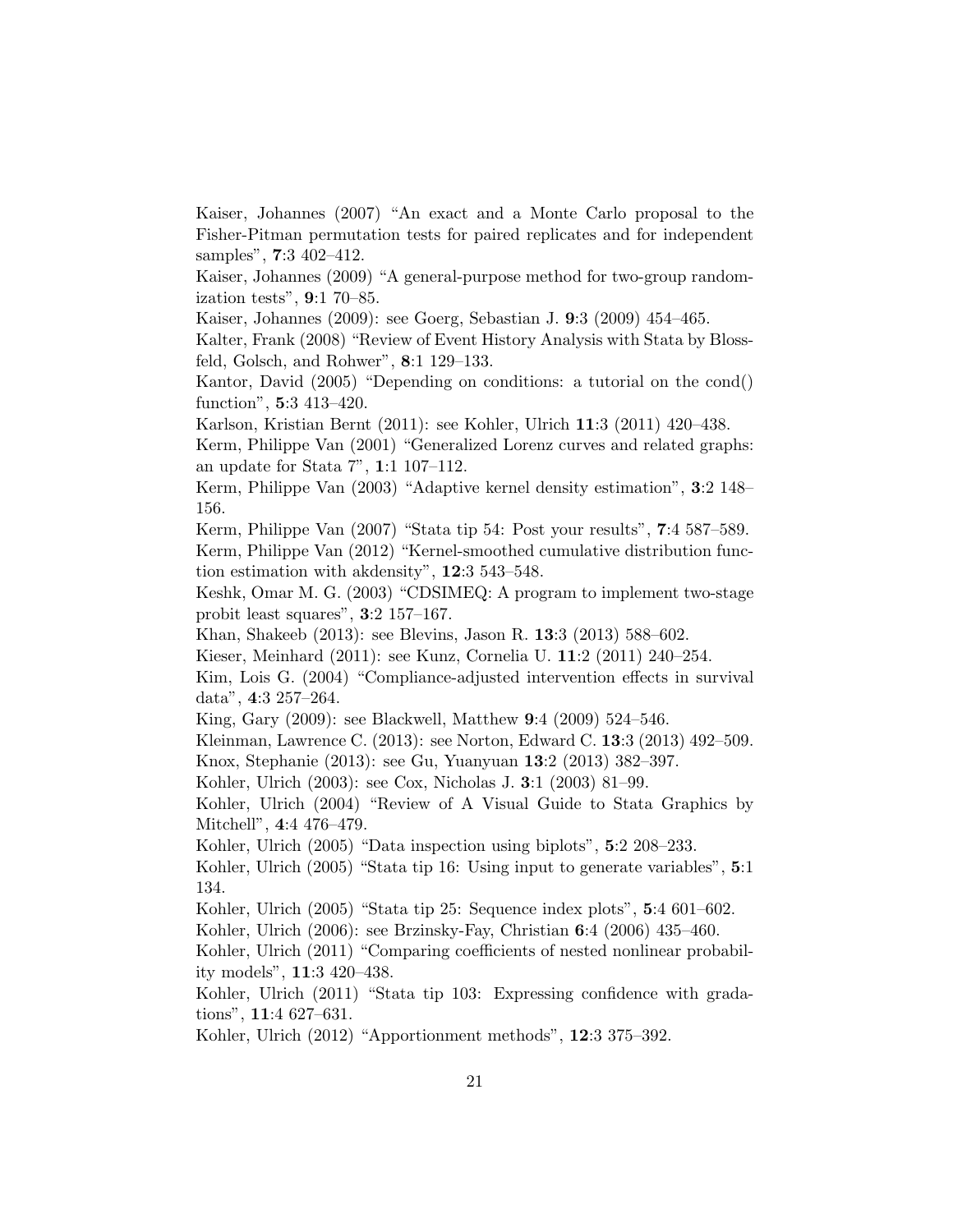Kolenikov, Stanislav (2009) "Confirmatory factor analysis using confa", 9:3 329–373.

Kolenikov, Stanislav (2010) "Resampling variance estimation for complex survey data", 10:2 165–199.

Kolenikov, Stanislav (2012) "Scrambled Halton sequences in Mata", 12:1 29–44.

Kolev, Gueorgui I. (2006) "Stata tip 31: Scalar or variable? The problem of ambiguous names", 6:2 279–280.

Kontopantelis, Evangelos (2010) "metaan: Random-effects meta-analysis", 10:3 395–407.

Kontopantelis, Evangelos (2013) "A short guide and a forest plot command (ipdforest) for one-stage meta-analysis", 13:3 574–587.

Kreuter, Frauke (2007) "A survey on survey statistics: What is done and can be done in Stata", 7:1 1–21.

Kunz, Cornelia U. (2011) "Simon's minimax and optimal and Jung's admissible two-stage designs with or without curtailment", 11:2 240–254.

#### L

Lachenbruch, Peter A. (2009): see Gutierrez, Roberto G. 9:1 (2009) 169– 170.

Lachenbruch, Peter A. (2010) "Stata tip 89: Estimating means and percentiles following", 10:3 496–499.

Lachenbruch, Peter A. (2012) "Stata tip 109: How to combine variables with missing values", 12:2 345–346.

Lachenbruch, Tony (2005) "Memories of Stata", 5:1 38.

Lacy, Michael G. (2009): see Kaiser, Johannes 9:1 (2009) 70–85.

Lambert, Paul C. (2007) "Modeling of the cure fraction in survival studies", 7:3 351–375.

Lambert, Paul C. (2009) "Further development of exible parametric models for survival analysis", 9:2 265–290.

Lambert, Paul C. (2010): see Rutherford, Mark J. 10:4 (2010) 606–627.

Lambert, Paul C. (2012): see Andersson, Therese M.-L. 12:4 (2012) 623– 638.

Lambert, Paul C. (2012): see Crowther, Michael J. 12:4 (2012) 674–687.

Lambert, Paul C. (2013): see Crowther, Michael J. 13:1 (2013) 165–184.

Lambert, Paul C. (2013): see Hinchliffe, Sally R. 13:2 (2013) 344–355.

Lambert, Paul C. (2013): see Hinchliffe, Sally R. 13:4 (2013) 759–775.

Langan, Dean (2012): see Crowther, Michael J. 12:4 (2012) 605–622.

Lazzari, Elisa De (2012): see Quint, Lloren 12:4 (2012) 702–717.

Lee, Choonjoo (2010): see Ji, Yong-bae 10:2 (2010) 267–280.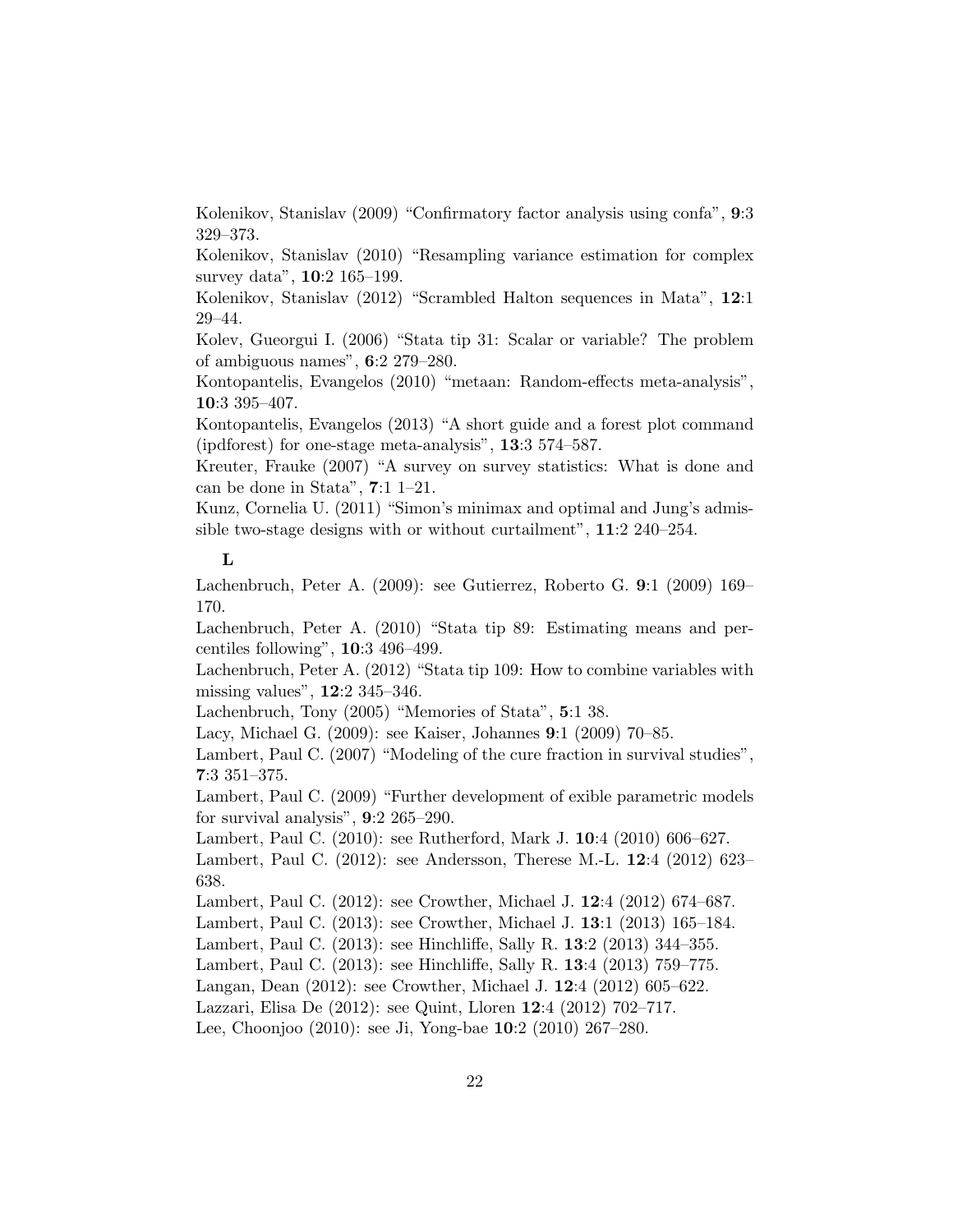Lee, Mei-Ling Ting (2012): see Xiao, Tao 12:2 (2012) 257283.

Lemeshow, Stanley (2005) "Review of Regression Methods in Biostatistics: Linear, Logistic, Survival, and Repeated Measures Models by Vittinghoff, Glidden, Shiboski, and McCulloch", 5:2 274–278.

Lemeshow, Stanley (2006): see Archer, Kellie J. 6:1 (2006) 97–105.

Leon, Antonio Ponce de (2002): see Reichenheim, Michael E. 2:3 (2002) 267–279.

Leonard, Mary (2007): see Shults, Justine 7:2 (2007) 147–166.

Levendis, John (2011): see Dicle, Mehmet F. 11:4 (2011) 620–626.

Levendis, John (2013): see Dicle, Betul 13:2 (2013) 315–322.

Levendis, John (2013): see Dicle, Mehmet F. 13:1 (2013) 136–140.

Levinsohn, James (2004): see Petrin, Amil 4:2 (2004) 113–123.

Li, Cheng (2013) "Little's test of missing completely at random", 13:4 795– 809.

Li, Ning (2003): see Carlin, John B. 3:3 (2003) 226–244.

Libois, Francois (2013) "Semiparametric fixed-effects estimator", 13:2 329– 336.

Liebau, Elisabeth (2012): see Schonlau, Matthias 12:1 (2012) 72–93.

Lin, Danyu Y. (2008): see Marchenko, Yulia V. 8:3 (2008) 305–333.

Lindsey, Charles (2010) "Model fit assessment via marginal model plots", 10:2 215–225.

Lindsey, Charles (2010) "Optimal power transformation via inverse response plots", 10:2 200–214.

Lindsey, Charles (2010) "Power transformation via multivariate BoxCox", 10:1 69–81.

Lindsey, Charles (2010) "Variable selection in linear regression", 10:4 650– 669.

Linhart, Jean Marie (2003): see Gutierrez, Roberto G. 3:4 (2003) 412–419. Linhart, Jean Marie (2004) "From the help desk: Kaplan-Meier plots with stsatrisk", 4:1 56–65.

Linhart, Jean Marie (2008) "Mata Matters: Overflow, underflow and the IEEE floating-point format", 8:2 255–268.

Linz, Teresa (2009): see Baum, Christopher F 9:1 (2009) 161–165.

Lockwood, J. R. (2010): see Mihaly, Kata 10:1 (2010) 82–103.

Lockwood, J. R. (2012): see McCaffrey, Daniel F. 12:3 (2012) 406–432.

Lokshin, Michael (2004) "Maximum likelihood estimation of endogenous switching regression models", 4:3 282–289.

Lokshin, Michael (2006) "Difference-based semiparametric estimation of partial linear regression models", 6:3 377–383.

Lokshin, Michael (2007): see Chiburis, Richard 7:2 (2007) 167–182.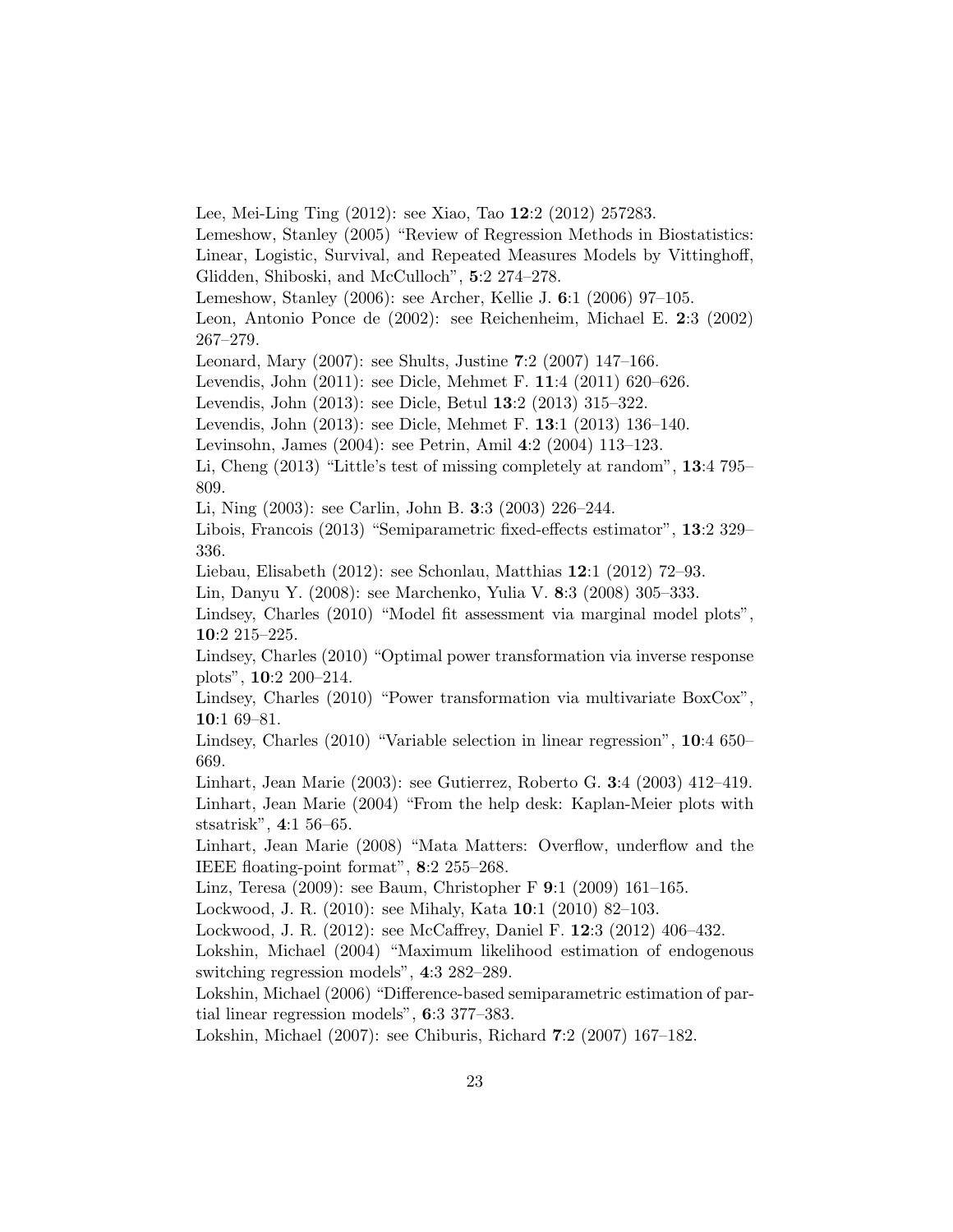Lokshin, Michael (2008) "Creating print-ready tables in Stata", 8:3 374–389. Lokshin, Michael (2011) "Impact of interventions on discrete outcomes: Maximum likelihood estimation of the binary choice models with binary endogenous regressors", 11:3 368–385.

Long, J. Scott (2001) " Predicted probabilities for count models", 1:1 51–57. Long, J. Scott (2005): see Xu, Jun 5:4 (2005) 537–559.

Long, J. Scott (2010): see Jann, Ben 10:1 (2010) 46–60.

Longest, Kyle C. (2008) "fuzzy: A program for performing qualitative comparative analyses (QCA) in Stata", 8:1 79–104.

Longton, Gary (2009): see Janes, Holly 9:1 (2009) 17–39.

Longton, Gary (2009): see Pepe, Margaret S. 9:1 (2009) 1–16.

Longton, Gary M. (2008): see Cox, Nicholas J. 8:4 (2008) 557–568.

Lopez-Feldman, Alejandro (2006) "Decomposing inequality and obtaining marginal effects", 6:1 106–111.

Luca, Giuseppe De (2008) "SNP and SML estimation of univariate and bivariate binary-choice models", 8:2 190–220.

Luca, Giuseppe De (2011) "Bayesian model averaging and weighted-average least squares: Equivariance, stability, and numerical issues", 11:4 518–544. Luca, Giuseppe De (2011) "Estimation of ordered response models with sample selection", 11:2 213–239.

Luca, Giuseppe De (2012): see Dardanoni, Valentino 12:4 (2012) 575–604. Lukacsy, Katarna (2011) "Generating random samples from user-defined distributions", 11:2 299–304.

Luniak, Magdalena (2005): see Kohler, Ulrich 5:2 (2005) 208–233.

Luniak, Magdalena (2006): see Brzinsky-Fay, Christian 6:4 (2006) 435–460. Lunt, Mark (2008): see Emsley, Richard 8:3 (2008) 334–353.

## M

Magno, Giovanni L. Lo (2013) "Sar: Automatic generation of statistical reports", 13:1 39–64.

Magnus, Jan R. (2011): see Luca, Giuseppe De 11:4 (2011) 518–544.

Magnusson, Leandro M. (2009): see Finlay, Keith 9:3 (2009) 398–421.

Magnusson, Leandro M. (2013): see Flynn, Zachary L. 13:4 (2013) 836–861.

Makles, Anna (2012) "Stata tip 110: How to get the optimal k-means cluster solution", 12:2 347–351.

Mander, A. P. (2001) "Haplotype analysis in population-based association studies", 1:1 58–75.

Mander, A. P. (2002) "Analysis of quantitative traits using regression and log-linear modeling when phase is unknown", 2:1 65–70.

Mander, Adrian (2009): see Chatfield, Mark 9:2 (2009) 299–305.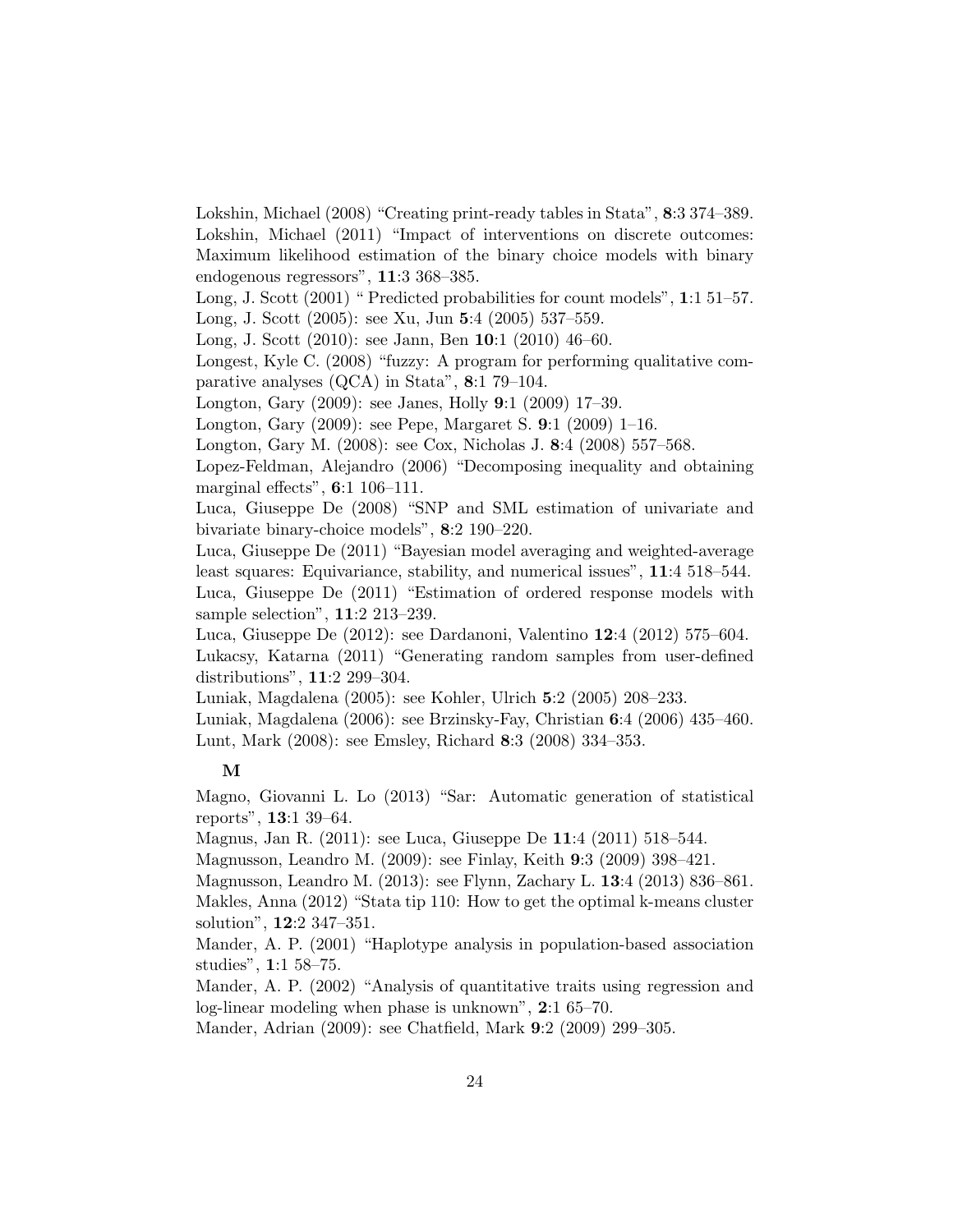Marchenko, Yulia (2006) "Estimating variance components in Stata", 6:1 1–21.

Marchenko, Yulia (2012): see Eddings, Wesley 12:3 (2012) 353–367.

Marchenko, Yulia V. (2008) "Semiparametric analysis of case-control genetic data in the presence of environmental factors", 8:3 305–333.

Marchenko, Yulia V. (2009) "Improved degrees of freedom for multivariate significance tests obtained from multiply imputed, small-sample data", 9:3 388–397.

Marchenko, Yulia V. (2010) "A suite of commands for fitting the skewnormal and skew-t models", 10:4 507–539.

Marsh, Jen (2013): see Hemming, Karla 13:1 (2013) 114–135.

Mattei, Alessandra (2008): see Bia, Michela 8:3 (2008) 354–373.

McCabe, Sean Esteban (2012): see West, Brady T. 12:4 (2012) 718–725.

McCaffrey, Daniel F. (2010): see Mihaly, Kata 10:1 (2010) 82–103.

McCaffrey, Daniel F. (2012) "A review of Stata commands for fixed-effects", 12:3 406–432.

McCathie, Alice (2012): see Verardi, Vincenzo 12:2 (2012) 299307.

McDowell, Allen (2001) "From the help desk", 1:1 76–85.

McDowell, Allen (2002) "From the help desk: It's all about the sampling", 2:2 190–201.

McDowell, Allen (2002) "From the help desk: Transfer functions", 2:1 71– 85.

McDowell, Allen (2003) "From the help desk: hurdle models", 3:2 178–184. McDowell, Allen (2004) "From the help desk: Polynomial distributed lag models", 4:2 180–189.

McDowell, Allen (2004) "From the help desk: Seemingly unrelated regression with unbalanced equations", 4:4 442–448.

McGready, John (2003) "Review of A Short Introduction to Stata For Biostatistics by Hills and De Stavola", 3:1 100–104.

McKnight, Barbara (2004): see Cummings, Peter 4:3 (2004) 274–281.

Melly, Blaise (2010): see Frolich, Markus 10:3 (2010) 423–457.

Mensi, Carolina (2012): see Consonni, Dario 12:4 (2012) 688–701.

Mergoupis, Thanos (2011): see Brown, Graham K. 11:4 (2011) 545–555.

Merryman, Scott (2007) "Stata tip 49: Range frame plots", 7:3 436–437.

Merryman, Scott (2008) "Review of A Visual Guide to Stata Graphics, Second Edition by Michael N. Mitchell", 8:3 440–443.

Mihaly, Kata (2010) "Centering and reference groups for estimates of fixed effects: Modifications to felsdvreg", 10:1 82–103.

Mihaly, Kata (2012): see McCaffrey, Daniel F. 12:3 (2012) 406–432.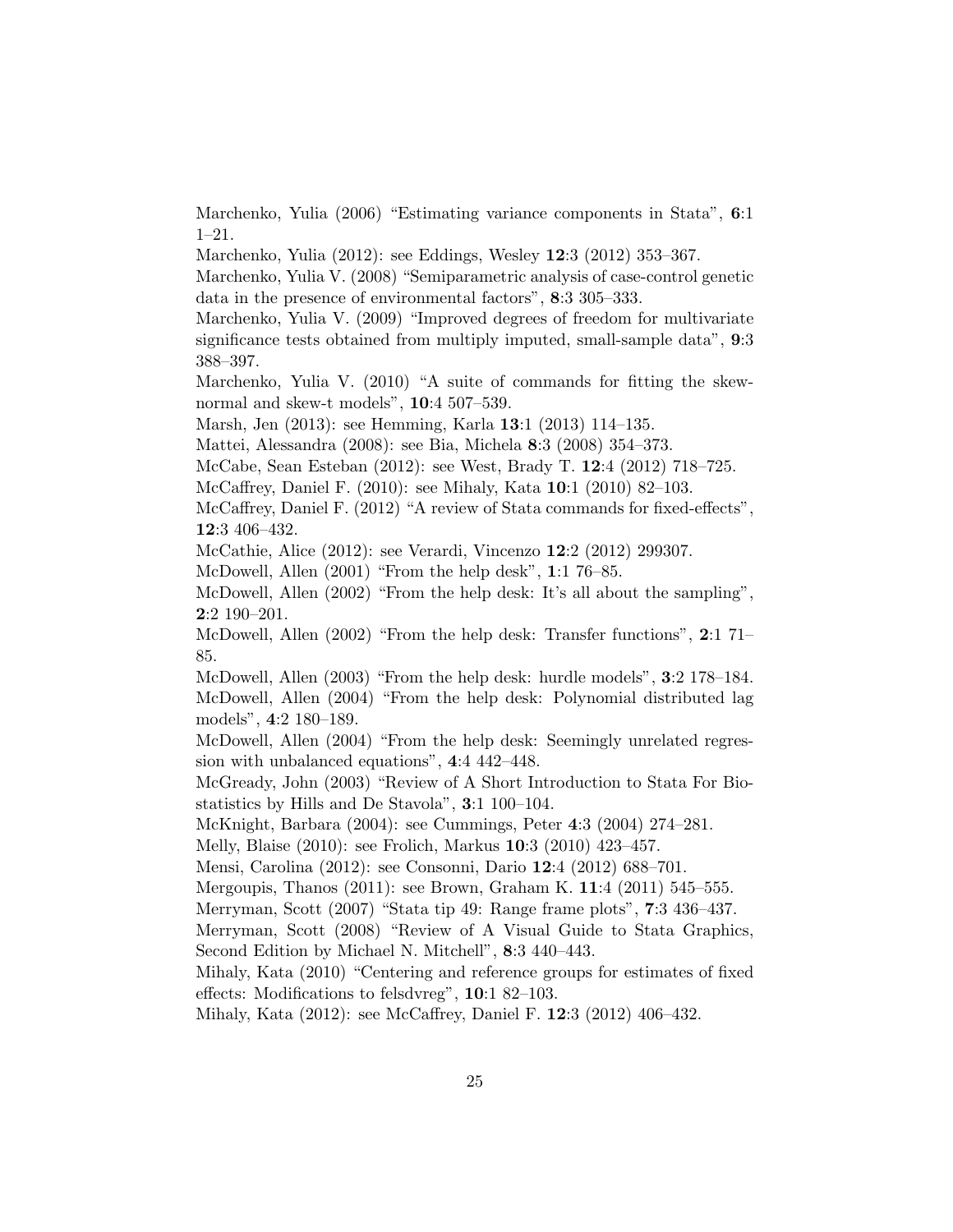Mikusheva, Anna (2006) "Tests and confidence sets with correct size when instruments are potentially weak", 6:3 335–347.

Miladinovic, Branko (2013) "Trial sequential boundaries for cumulative metaanalyses", 13:1 77–91.

Miles, Daniel (2011): see Ozimek, Adam 11:1 (2011) 106–119.

Miller, Morgen M. (2013): see Norton, Edward C. 13:3 (2013) 492–509.

Miranda, Alfonso (2004) "FIML estimation of an endogenous switching model for count data", 4:1 40–49.

Miranda, Alfonso (2006) "Maximum likelihood estimation of endogenous switching and sample selection models for binary, ordinal, and count variables", 6:3 285–308 .

Mitchell, Michael N. (2005) "Visualizing main effects and interactions for binary logit models", 5:1 64–82.

Miura, Hirotaka (2012) "Stata graph library for network analysis", 12:1 94–129.

Modica, Salvatore (2012): see Dardanoni, Valentino 12:4 (2012) 575–604.

Mogstad, Magne (2012): see Almas, Ingvild 12:3 (2012) 393–405.

Moreira, Marcelo J. (2003) "Implementing tests with correct size in the simultaneous equations model", 3:1 57–70.

Moreno, Santiago (2006): see Thompson, John 6:4 (2006) 530–549.

Moreno, Santiago G. (2008): see Palmer, Tom M. 8:2 (2008) 242–254.

Mulcahy, Michael (2006) "Review of A Gentle Introduction to Stata by Acock", 6:3 420–424.

Muro, Juan (2010) "Computing MurphyTopel-corrected variances in a heckprobit model with endogeneity", 10:2 252–258.

Murray, Jeffrey C. (2013): see Cook, Daniel E. 13:2 (2013) 323–328.

Mller, Daniel (2005) "Stata in space: Econometric analysis of spatially explicit raster data", 5:2 224–238.

#### N

Nannicini, Tommaso (2007) "Simulation-based sensitivity analysis for matching estimators", 7:3 334–350.

Nante, Nicola (2005): see Orsini, Nicola 5:3 (2005) 355–370.

Necozione, Stefano (2007): see Vittorini, Pierpaolo 7:1 (2007) 84–97.

Neumayer, Eric (2010) "Making spatial analysis operational: Commands for generating spatial-effect variables in monadic and dyadic data", 10:4 585–605.

Newson, Roger (2001) "Review of Generalized Linear Models and Extensions by Hardin and Hilbe", 1:1 98–100.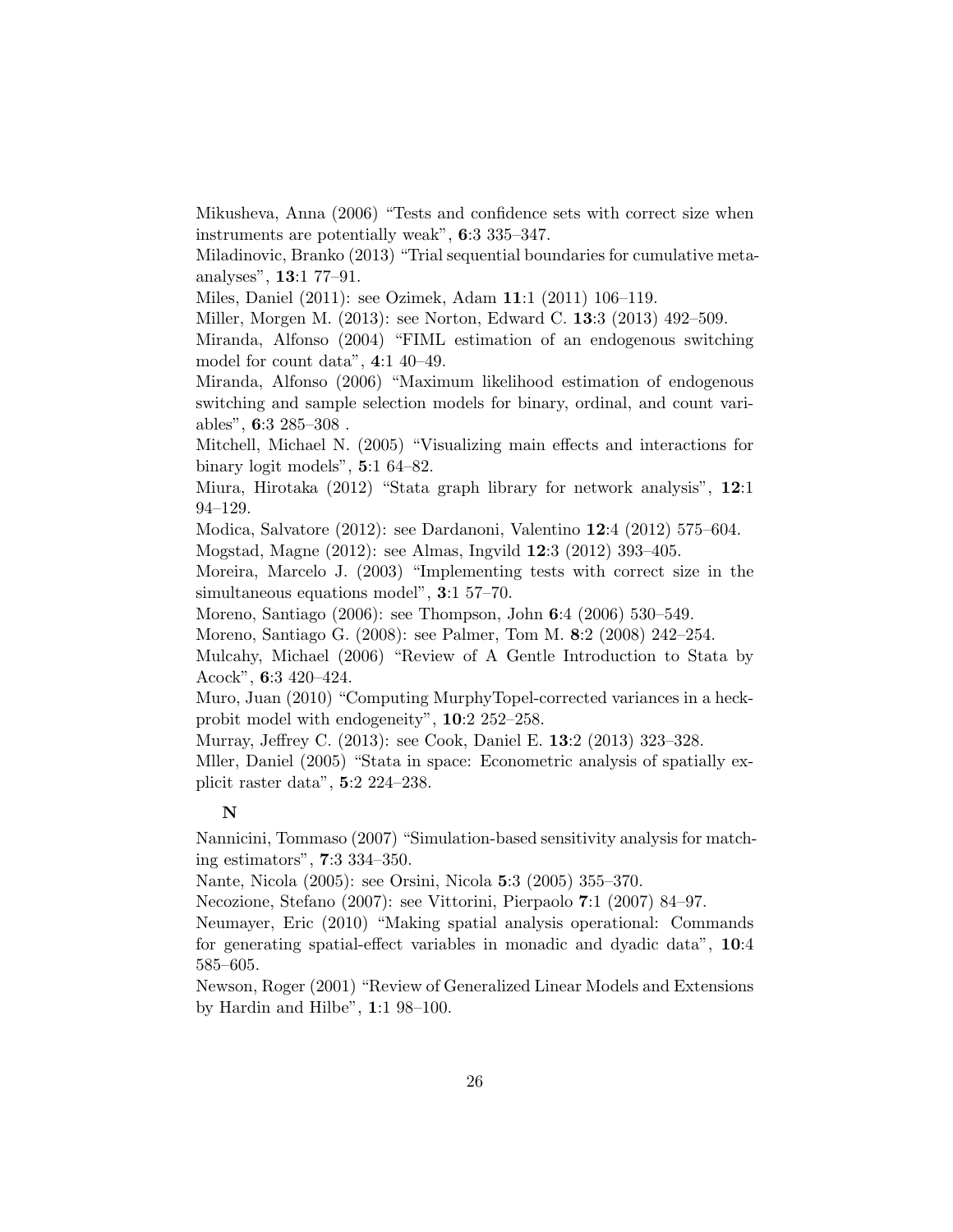Newson, Roger (2002) "Parameters behind "nonparametric" statistics: Kendall's tau,Somers' D and median differences", 2:1 45–64.

Newson, Roger (2003) "Confidence intervals and p-values for delivery to the end user", 3:3 245–269.

Newson, Roger (2003) "Multiple-test procedures and smile plots", 3:2 109– 132.

Newson, Roger (2003) "Stata tip 1: The eform() option of regress", 3:4 445. Newson, Roger (2004) "Generalized power calculations for generalized linear models and more", 4:4 379–401.

Newson, Roger (2004) "Stata tip 13: generate and replace use the current sort order", 4:4 484–485.

Newson, Roger (2004) "Stata tip 5: Ensuring programs preserve dataset sort order", 4:1 94.

Newson, Roger (2005) "Review of Generalized Latent Variable Modeling by Skrondal and Rabe-Hesketh", 5:1 130–133.

Newson, Roger (2006) "Confidence intervals for rank statistics: Percentile slopes, differences, and ratios", 6:4 497–520.

Newson, Roger (2006) "Confidence intervals for rank statistics: Somers' D and extensions", 6:3 309–334.

Newson, Roger B. (2010) "Comparing the predictive powers of survival models using Harrells C or Somers D", 10:3 339–358.

Newson, Roger B. (2010) "Frequentist q-values for multiple-test procedures", 10:4 568–584.

Newson, Roger B. (2011): see Lokshin, Michael 11:3 (2011) 368–385.

Newson, Roger B. (2012) "From resultssets to resultstables in Stata", 12:2 191213.

Newson, Roger B. (2012) "Sensible parameters for univariate and multivariate splines", 12:3 479–504.

Newson, Roger B. (2013) "Attributable and unattributable risks and fractions and other scenario comparisons", 13:4 672–698.

Newson, Roger B. (2013) "Bonferroni and Holm approximations for Sidak and HollandCopenhaver q-values", 13:2 379–381.

Newton, H. Joseph (2003) "The Stata Journal so far: Editors' report", 3:2 105–108.

Newton, H. Joseph (2005) "A conversation with William Gould", 5:1 19–31. Newton, H. Joseph (2005) "Editorial Announcements", 5:3 287.

Newton, H. Joseph (2013) "The Stata Journal Editors Prize 2013: Erik Thorlund Parner and Per Kragh Andersen", 13:4 669–671.

Ng, Edmond S.-W. (2013) "Two-stage nonparametric bootstrap sampling with shrinkage correction for clustered data", 13:1 141-164.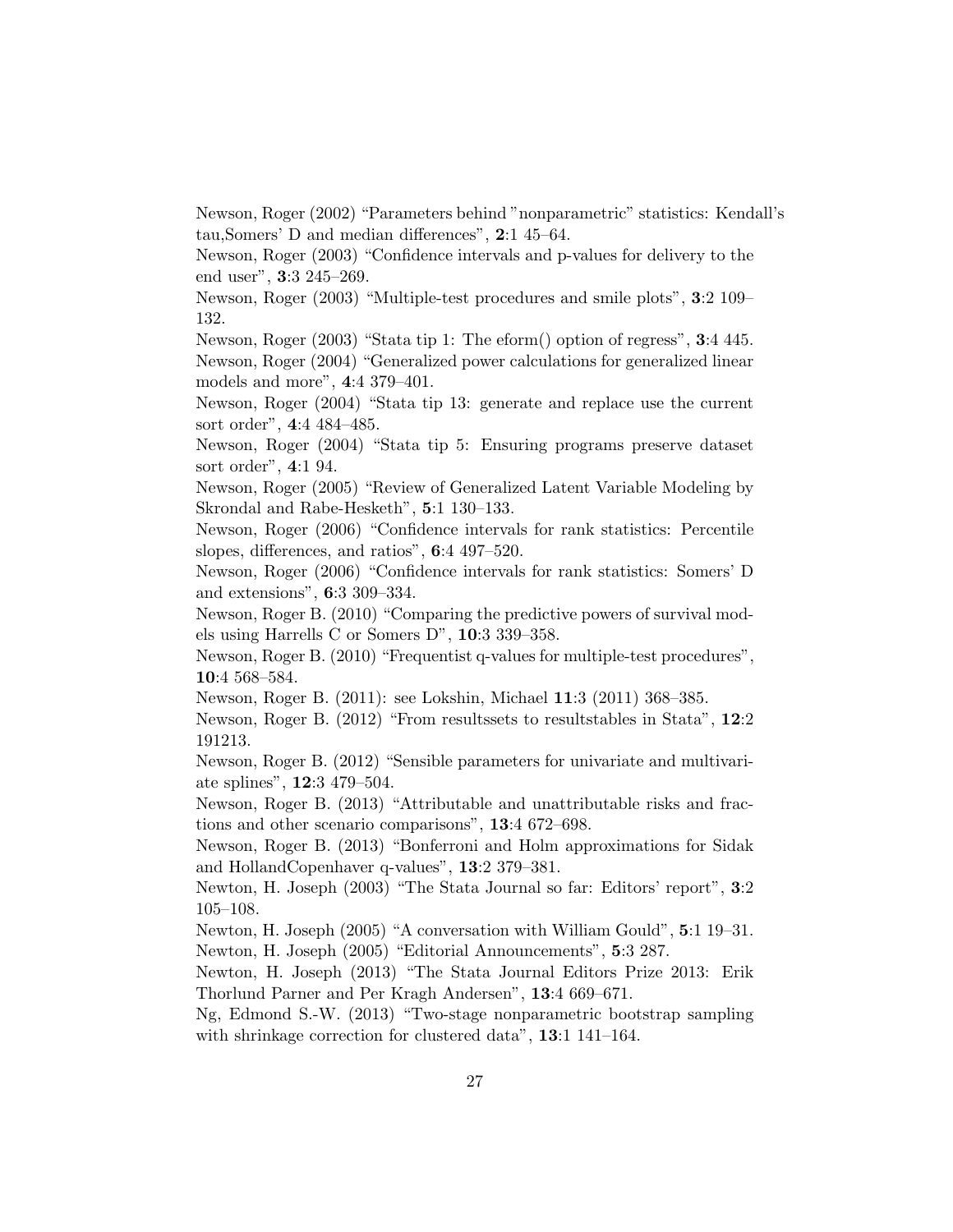Nichols, Austin (2007) "Causal inference with observational data", 7:4 507– 541.

Nichols, Austin (2007) "Review of An Introduction to Modern Econometrics Using Stata by Baum", 7:1 131–136.

Nichols, Austin (2008) "Erratum and discussion of propensity-score reweighting", 8:4 532–539.

Norton, Edward C. (2004) "Computing interaction effects and standard errors in logit and probit models", 4:2 154–167.

Norton, Edward C. (2013) "Computing adjusted risk ratios and risk differences in Stata", 13:3 492–509.

### $\Omega$

Okulicz-Kozaryn, Adam (2013) "kmlmap: A Stata command for producing Googles Keyhole Markup Language", 13:1 107–113.

Orio, Ferdinando di (2007): see Vittorini, Pierpaolo 7:1 (2007) 84–97.

Orsini, Nicola (2004): see Bottai, Matteo 4:4 (2004) 429–435.

Orsini, Nicola (2005) "Introduction to game-theory calculations", 5:3 355– 370.

Orsini, Nicola (2006) "Generalized least squares for trend estimation of summarized dose-response data", 6:1 40–57.

Orsini, Nicola (2008) "A tool for deterministic and probabilistic sensitivity analysis of epidemiologic studies", 8:1 29–48.

Orsini, Nicola (2011) "A procedure to tabulate and plot results after flexible modeling of a quantitative covariate", 11:1 1–29.

Orsini, Nicola (2011) "Logistic quantile regression in Stata", 11:3 327–344. Orsini, Nicola (2013) "Doubly robust estimation in generalized linear models", 13:1 185–205.

Orsini, Nicola (2013) "Review of Flexible Parametric Survival Analysis Using Stata: Beyond the Cox Model by Patrick Royston and Paul C. Lambert", 13:1 212–216.

Orsini, Nicola (2013): see Bottai, Matteo 13:2 (2013) 302–314.

Ozimek, Adam (2011) "Stata utilities for geocoding and generating travel time and travel distance information", 11:1 106–119.

ONeill, Donal (2011): see Doris, Aedn 11:3 (2011) 439–459.

## P

Pacifico, Daniele (2012) "Fitting nonparametric mixed logit models via expectation-maximization algorithm", 12:2 284298.

Pacifico, Daniele (2013) "lclogit: A Stata command for fitting latent-class conditional logit models via the expectation-maximization algorithm", 13:3 625–639.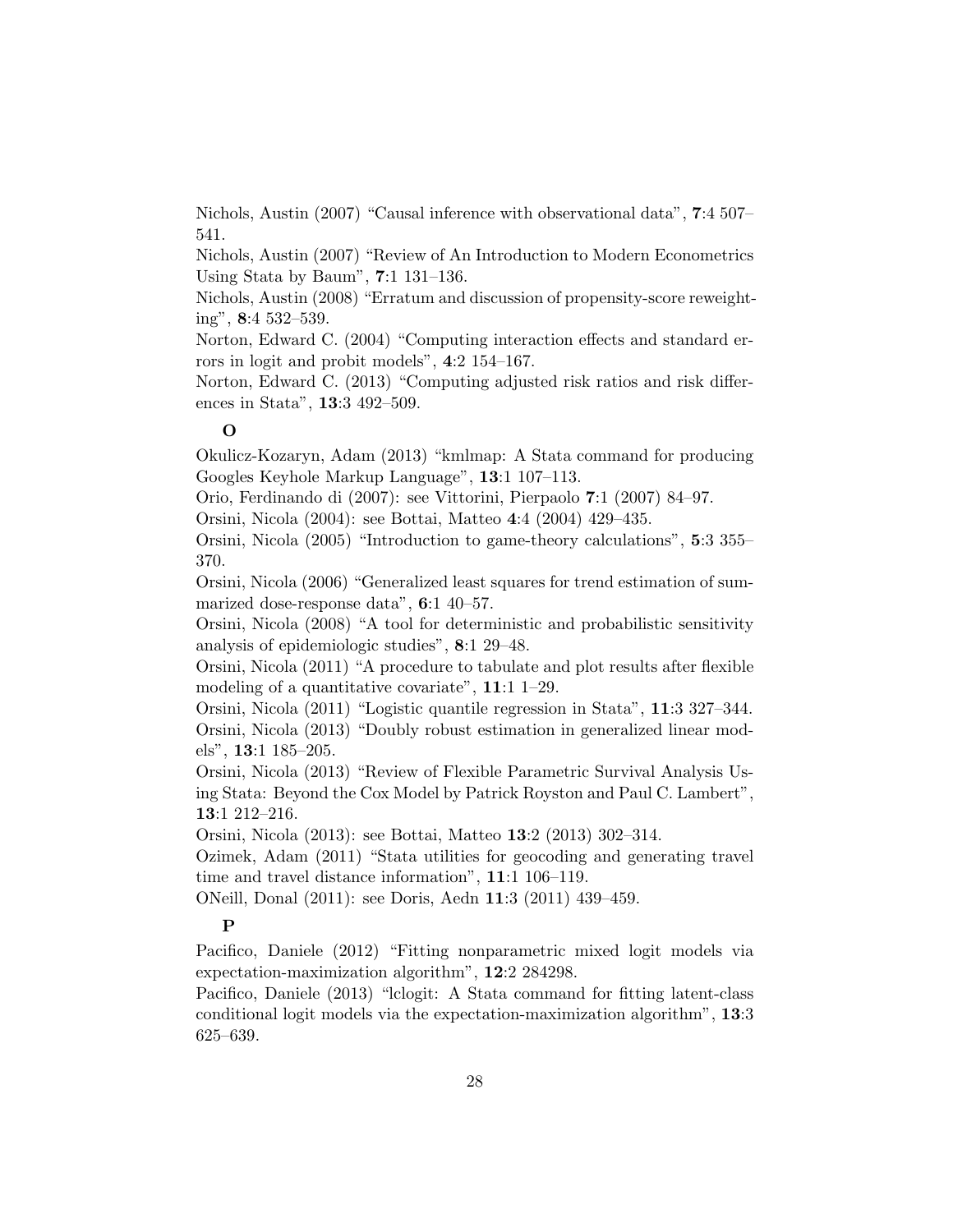Pagano, Marcello (2011): see Tebaldi, Pietro 11:2 (2011) 271–289.

Palmer, Tom (2006): see Thompson, John 6:4 (2006) 530–549.

Palmer, Tom M. (2008) "Contour-enhanced funnel plots for meta-analysis", 8:2 242–254.

Palmer, Tom M. (2011) "Nonparametric bounds for the causal effect in a binary instrumental-variable model", 11:3 345–367.

Pan, Huiqi (2013): see Vidmar, Suzanna I. 13:2 (2013) 366–378.

Pantazis, Nikos (2010) "Analyzing longitudinal data in the presence of informative drop-out: The jmre1 command", 10:2 226–251.

Parmar, Mahesh K. B. (2009): see Barthel, Friederike M.-S. 9:4 (2009) 505– 523.

Parner, Erik (2013): see Wimberley, Theresa 13:1 (2013) 3–20.

Parner, Erik T. (2010) "Regression analysis of censored data using pseudoobservations", 10:3 408–422.

Pasquini, Jacopo (2006): see Gini, Rosa 6:1 (2006) 22–39.

Pauliac, Christian H. Salas (2013) "group2: Generating the finest partition that is coarser than two given partitions", 13:4 867–875.

Peng, Hua (2013): see Drukker, David M. 13:2 (2013) 242–286.

Pepe, Margaret S. (2009) "Estimation and comparison of receiver operating characteristic curves", 9:1 1–16.

Pepe, Margaret S. (2009): see Janes, Holly 9:1 (2009) 17–39.

Peracchi, Franco (2012): see Dardanoni, Valentino 12:4 (2012) 575–604.

Perez-Hernandez, Marco A. (2003): see Salgado-Ugarte, Isaias H. 3:2 (2003) 133–147.

Perotti, Valeria (2011): see Luca, Giuseppe De 11:2 (2011) 213–239.

Persyn, Damiaan (2008) "Error-correction based cointegration tests for panel data", 8:2 232–241.

Peters, Jaime L. (2008): see Palmer, Tom M. 8:2 (2008) 242–254.

Petrin, Amil (2004) "Production function estimation in Stata using inputs to control for unobservables", 4:2 113–123.

Pickles, Andrew (2002): see Rabe-Hesketh, Sophia 2:1 (2002) 1–21.

Pickles, Andrew (2003): see Rabe-Hesketh, Sophia 3:4 (2003) 386–411.

Pickles, Andrew (2008): see Emsley, Richard 8:3 (2008) 334–353.

Pickles, Andrew (2010): see Falcaro, Milena 10:1 (2010) 61–68.

Pisati, Maurizio (2004) "Simple thematic mapping", 4:4 361–378.

Pitblado, Jeff (2002): see McDowell, Allen 2:2 (2002) 190–201.

Pitblado, Jeffrey S. (2003): see Gutierrez, Roberto G. 3:4 (2003) 412–419.

Pitblado, Jeffrey S. (2004): see Linhart, Jean Marie 4:1 (2004) 56–65.

Plmper, Thomas (2010): see Neumayer, Eric 10:4 (2010) 585–605.

Poen, Eva (2008): see Herrin, Jeph 8:3 (2008) 444–445.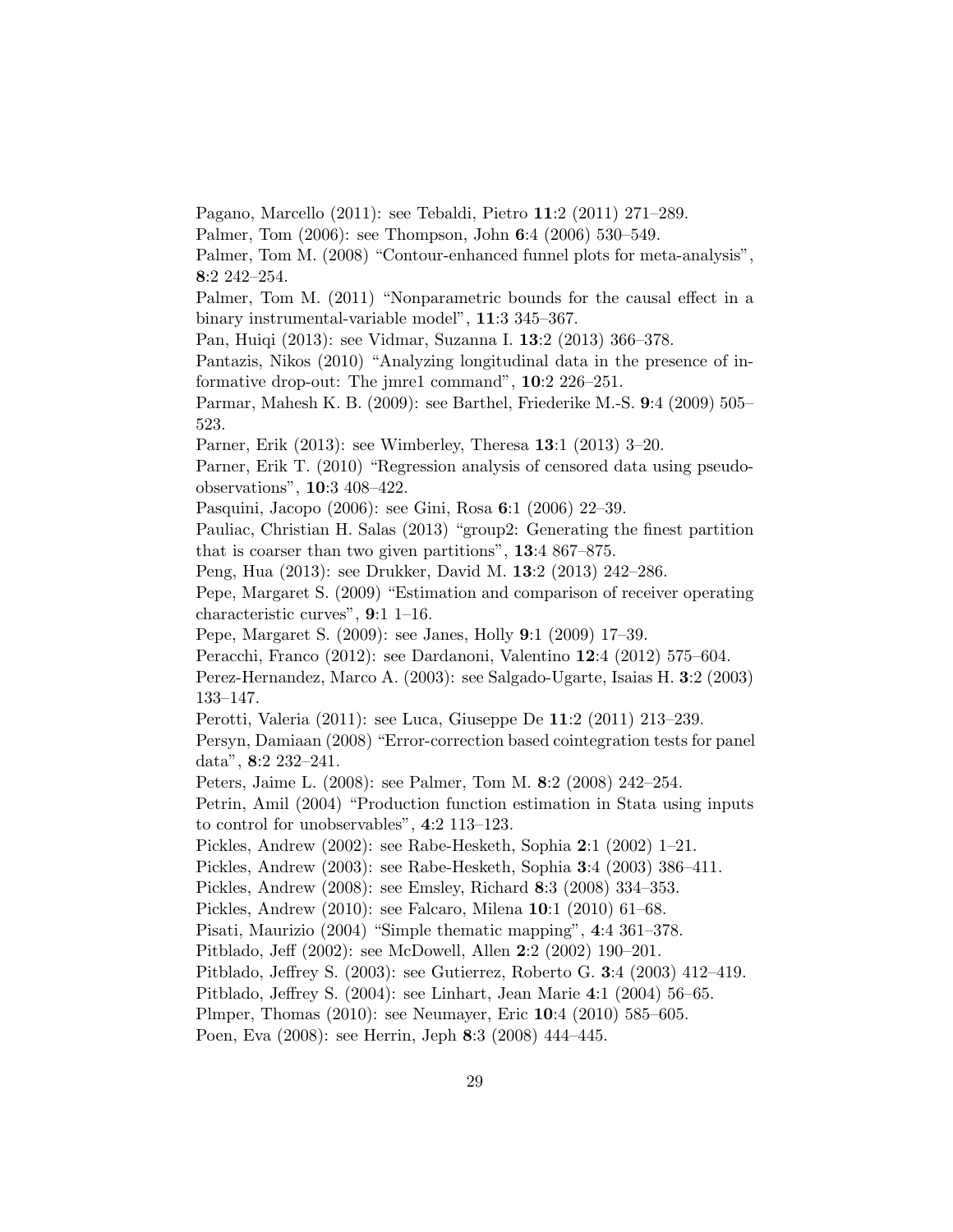Poi, Brian (2008): see Yasar, Mahmut 8:2 (2008) 221–231.

Poi, Brian P. (2002) "From the help desk: Demand system estimation", 2:4 403–410.

Poi, Brian P. (2003) "From the help desk: Swamy's random-coefficients model", 3:3 302–308.

Poi, Brian P. (2003): see Moreira, Marcelo J. 3:1 (2003) 57–70.

Poi, Brian P. (2004) "From the help desk: Some bootstrapping techniques", 4:3 312–328.

Poi, Brian P. (2004): see Petrin, Amil 4:2 (2004) 113–123.

Poi, Brian P. (2006) "Jackknife instrumental variables estimation in Stata", 6:3 364–376.

Poi, Brian P. (2006): see Mikusheva, Anna 6:3 (2006) 335–347.

Poi, Brian P. (2008) "Demand-system estimation: Update", 8:4 554–556.

Poi, Brian P. (2008) "Stata tip 58: nl is not just for nonlinear models", 8:1 139–141.

Poi, Brian P. (2012) "Easy demand-system estimation with quaids", 12:3 433–446.

Porro, Giuseppe (2009): see Blackwell, Matthew 9:4 (2009) 524–546.

Portugal, Pedro (2010): see Guimares, Paulo 10:4 (2010) 628–649.

Powers, Daniel A. (2011) "mvdcmp: Multivariate decomposition for nonlinear response models", 11:4 556–576.

Prucha, Ingmar (2013): see Drukker, David M. 13:2 (2013) 221–241.

Prucha, Ingmar (2013): see Drukker, David M. 13:2 (2013) 242–286.

Prucha, Ingmar (2013): see Drukker, David M. 13:2 (2013) 287–301.

## $\bf Q$

Quint, Lloren (2012) "HTML output in Stata", 12:4 702–717.

#### R

Rabe-Hesketh, Sophia (2002) " Reliable estimation of generalized linear mixed models using adaptive quadrature", 2:1 1–21.

Rabe-Hesketh, Sophia (2003) "Maximum likelihood estimation of generalized linear models with covariate measurement error", 3:4 386–411.

Rabe-Hesketh, Sophia (2006): see Miranda, Alfonso 6:3 (2006) 285–308 .

Rabe-Hesketh, Sophia (2007): see Zheng, Xiaohui 7:3 (2007) 313–333.

Raciborski, Rafal (2008) "kountry: A Stata utility for merging cross-country data from multiple sources", 8:3 390–400.

Raciborski, Rafal (2008): see Yasar, Mahmut 8:2 (2008) 221–231.

Raciborski, Rafal (2009) "Graphical representation of multivariate data using Chernoff faces", 9:3 374–387.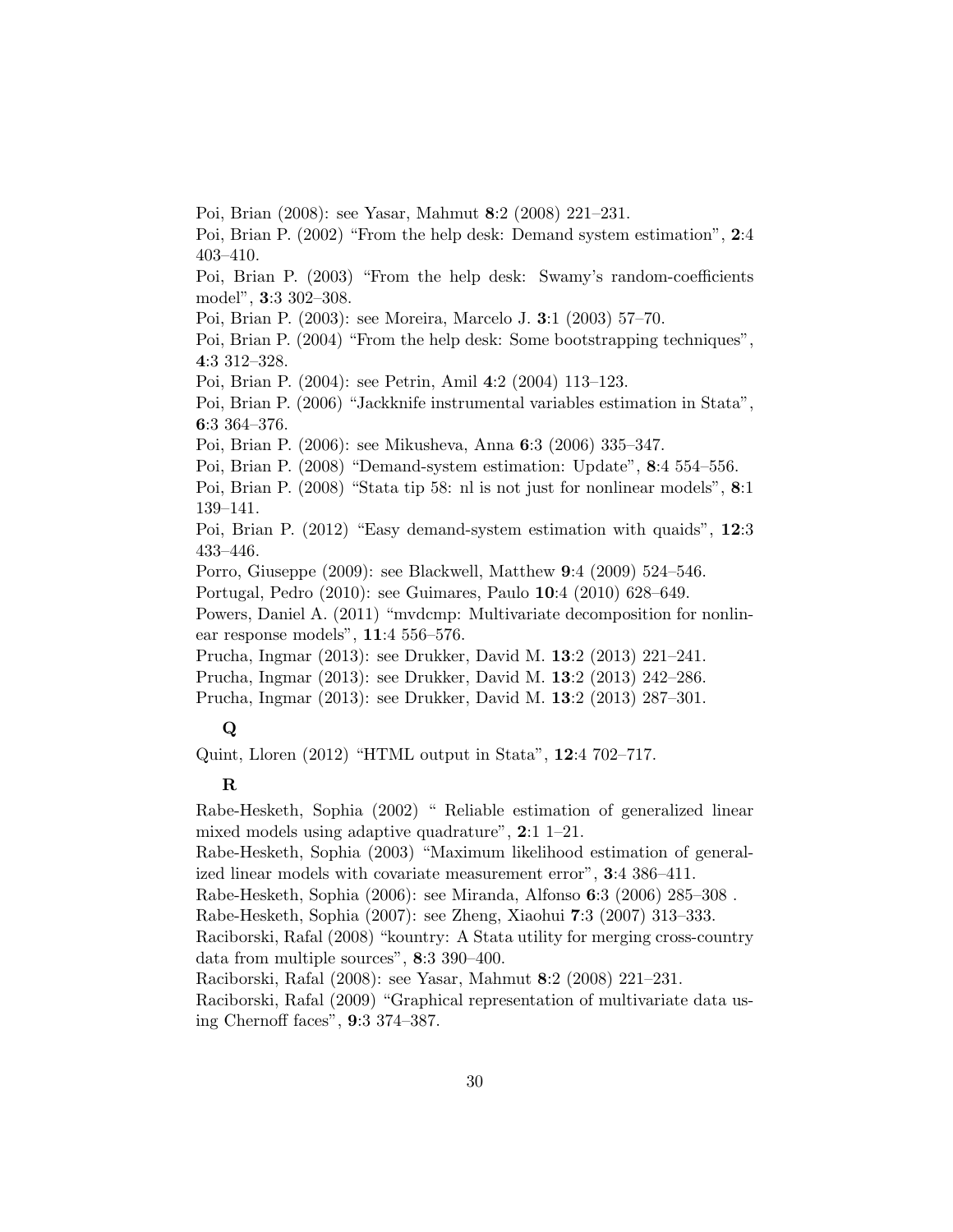Raciborski, Rafal (2011) "Right-censored Poisson regression model", 11:1 95–105.

Raciborski, Rafal (2013): see Drukker, David M. 13:2 (2013) 221–241.

Raciborski, Rafal (2013): see Drukker, David M. 13:2 (2013) 242–286.

Raciborski, Rafal (2013): see Drukker, David M. 13:2 (2013) 287–301.

Ramos-Goni, Juan Manuel (2011) "eq5d: A command to calculate index values for the EQ-5D quality-of-life instrument", 11:1 120–125.

Ramos-Goni, Juan Manuel (2013) "Response mapping to translate health outcomes into the generic health-related quality-of-life instrument EQ-5D: Introducing the mrs2eq and oks2eq commands", 13:3 474–491.

Ramsahai, Roland R. (2011): see Palmer, Tom M. 11:3 (2011) 345–367.

Ratcliffe, Sarah J. (2007): see Shults, Justine 7:2 (2007) 147–166.

Reeves, David (2010): see Kontopantelis, Evangelos 10:3 (2010) 395–407.

Reeves, David (2013): see Kontopantelis, Evangelos 13:3 (2013) 574–587.

Reichenheim, Michael E. (2002) "Estimation of sensitivity and specificity arising from validity studies with incomplete designs", 2:3 267–279.

Reichenheim, Michael E. (2002) "Two-graph receiver operating characteristic", 2:4 351–357.

Reichenheim, Michael E. (2004) "Confidence intervals for the kappa statistic", 4:4 421–428.

Reiter, Jerome P. (2009): see Marchenko, Yulia V. 9:3 (2009) 388–397.

Riley, Alan R. (2008) "Stata tip 60: Making fast and easy changes to files with filefilter", 8:2 290–292.

Riley, Alan R. (2008) "Stata tip 69: Producing log files based on successful", 8:4 583–585.

Riquelme, Andres (2013) "Valid tests when instrumental variables do not perfectly satisfy the exclusion restriction", 13:3 528–546.

Rising, Bill (2010) "Stata tip 86: The missing() function", 10:2 303–304.

Rivero-Arias, Oliver (2011): see Ramos-Goni, Juan Manuel 11:1 (2011) 120–125.

Rivero-Arias, Oliver (2013): see Ramos-Goni, Juan Manuel 13:3 (2013) 474–491.

Rizzuto, Debora (2005): see Orsini, Nicola 5:3 (2005) 355–370.

Rodriguez, German (2003) "Intra-class correlation in random-effects models for binary data", 3:1 32–46.

Roodman, David (2009) "How to do xtabond2: An introduction to difference and system GMM in Stata", 9:1 86–136.

Roodman, David (2011) "Fitting fully observed recursive mixed-process models with cmp", 11:2 159–206.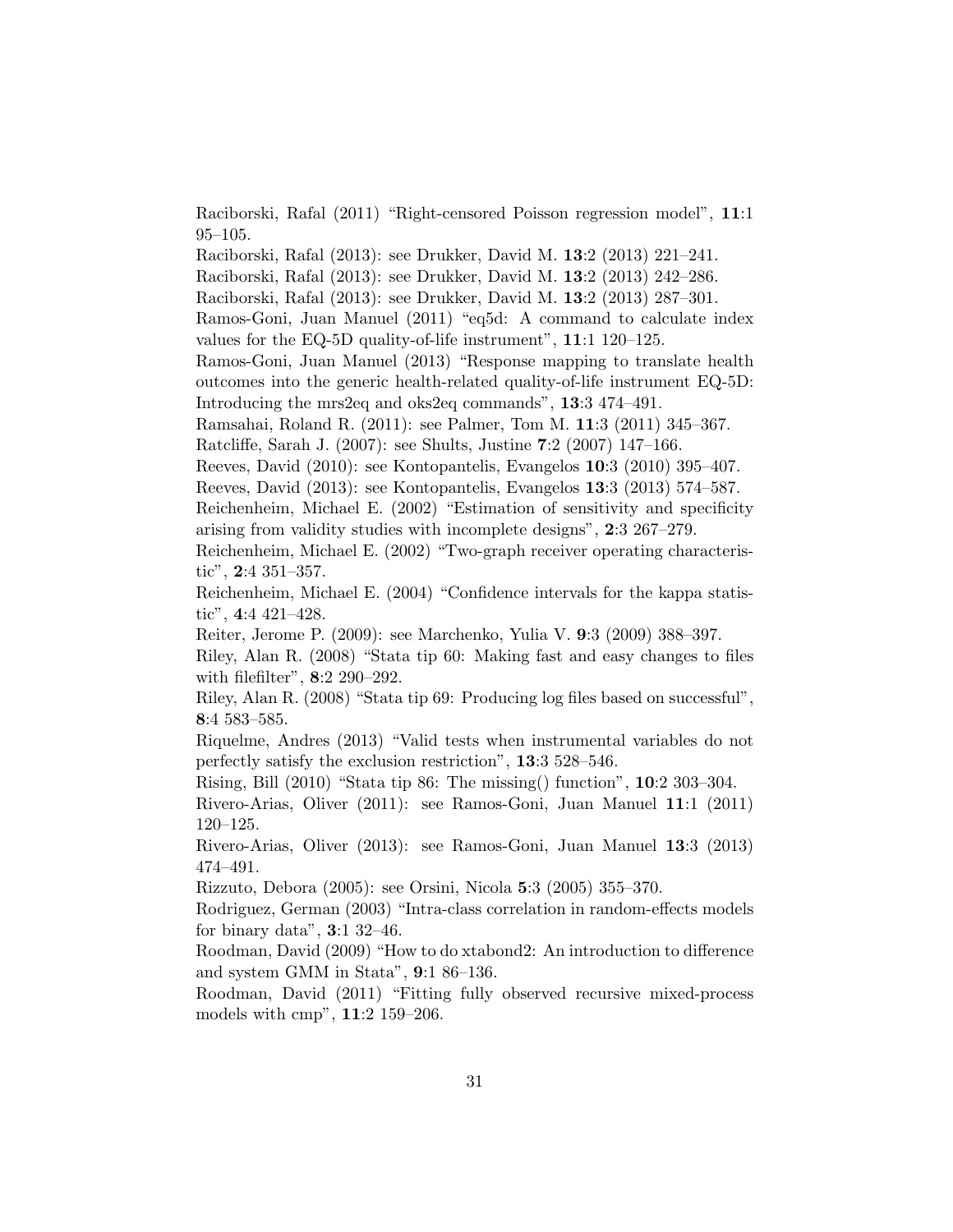Royston, Patrick (2001) " Flexible alternatives to the Cox model, and more", 1:1 1–28.

Royston, Patrick (2001) "Sort a list of items", 1:1 105–106.

Royston, Patrick (2002) "A menu-driven facility for complex sample size calculation in randomized controlled trials with a survival or a binary outcome", 2:2 151–163.

Royston, Patrick (2002): see Hosmer, David W. 2:4 (2002) 331–350.

Royston, Patrick (2004) "Flexible parametric alternatives to the Cox model: update", 4:1 98–101.

Royston, Patrick (2004) "Multiple imputation of missing values", 4:3 227– 241.

Royston, Patrick (2004) "Stata tip 11: The nolog option with maximumlikelihood modeling commands", 4:3 356.

Royston, Patrick (2004): see Driver, Shannon 4:2 (2004) 220.

Royston, Patrick (2005) "A multivariable scatterplot smoother", 5:3 405– 412.

Royston, Patrick (2005) "Multiple imputation of missing values: Update of ice", 5:4 527–536.

Royston, Patrick (2005) "Multiple imputation of missing values: update", 5:2 188–201.

Royston, Patrick (2005) "Stata at 20: a personal view", 5:1 43–45.

Royston, Patrick (2005) "Stata tip 19: A way to leaner, faster graphs", 5:2 279.

Royston, Patrick (2005): see Barthel, Friederike Maria-Sophie 5:1 (2005) 123–129.

Royston, Patrick (2006) "Explained variation for survival models", 6:1 83– 96.

Royston, Patrick (2006): see Barthel, Friederike Maria-Sophie 6:3 (2006) 348–363.

Royston, Patrick (2007) "Multivariable modeling with cubic regression splines: A principled approach", 7:1 45–70.

Royston, Patrick (2007) "Profile likelihood for estimation and confidence intervals", 7:3 376–387.

Royston, Patrick (2007) "Multiple imputation of missing values: further update of ice, with an emphasis on interval censoring", 7:4 445–464.

Royston, Patrick (2008): see Carlin, John B. 8:1 (2008) 49–67.

Royston, Patrick (2009) "Bootstrap assessment of the stability of multivariable models", 9:4 547–570.

Royston, Patrick (2009) "Multiple imputation of missing values: Further update of ice, with an emphasis on categorical variables", 9:3 466–477.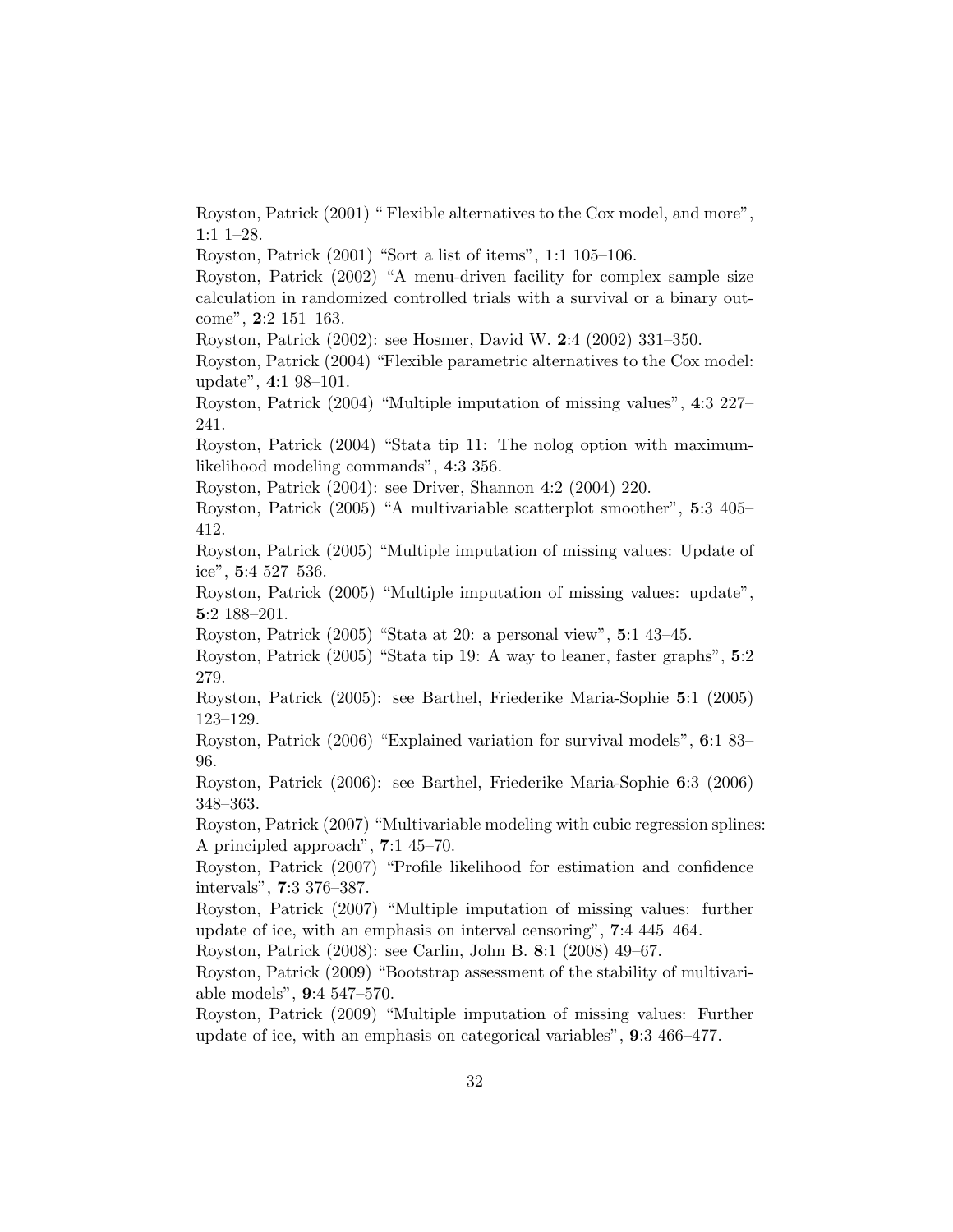Royston, Patrick (2009) "Multiple imputation of missing values: New features for mim", 9:2 252–264.

Royston, Patrick (2009) "Two techniques for investigating interactions between treatment and continuous covariates in clinical trials", 9:2 230–251.

Royston, Patrick (2009): see Barthel, Friederike M.-S. 9:4 (2009) 505–523.

Royston, Patrick (2009): see Lambert, Paul C. 9:2 (2009) 265–290.

Royston, Patrick (2010) "Projection of power and events in clinical trials with a time-to-event outcome", 10:3 386–394.

Royston, Patrick (2012) "Tools to simulate realistic censored survival-time distributions", 12:4 639–654.

Royston, Patrick (2013) "cmpute: A tool to generate or replace a variable", 13:4 862–866.

Royston, Patrick (2013) "marginscontplot: Plotting the marginal effects of continuous predictors", 13:3 510–527.

Rutherford, Mark J. (2010) "Ageperiodcohort modeling", 10:4 606–627.

Ryan, Philip (2004) "Stata tip 10: Fine control of axis title positions", 4:3 354–355.

Ryan, Philip (2004) "Stata tip 4: Using display as an online calculator", 4:1 93.

Ryan, Philip (2005) "Stata tip 22: Variable name abbreviation", 5:3 465– 466.

Ryckman, Kelli R. (2013): see Cook, Daniel E. 13:2 (2013) 323–328.

## S

Sajaia, Zurab (2004): see Lokshin, Michael 4:3 (2004) 282–289.

Sajaia, Zurab (2008): see Lokshin, Michael 8:3 (2008) 374–389.

Salgado-Ugarte, Isaias H. (2003) "Exploring the use of variable bandwidth kernel density estimators", 3:2 133–147.

Samuels, Steven J. (2012) "Stata tip 105: Daily dates with missing days", 12:1 159–161.

Sangnier, Marc (2013) "Allocation of ordered exclusive choices", 13:3 618– 624.

Sanz, Sergi (2012): see Quint, Lloren 12:4 (2012) 702–717.

Sarafidis, Vasilis (2006): see Hoyos, Rafael E. De 6:4 (2006) 482–496.

Sasieni, Peter D. (2012) "Ageperiodcohort models in Stata", 12:1 45–60.

Sass, Tim R. (2010): see Mihaly, Kata 10:1 (2010) 82–103.

Sass, Tim R. (2012): see McCaffrey, Daniel F. 12:3 (2012) 406–432.

Sauerbrei, Willi (2007): see Royston, Patrick 7:1 (2007) 45–70.

Sauerbrei, Willi (2009): see Royston, Patrick 9:2 (2009) 230–251.

Sauerbrei, Willi (2009): see Royston, Patrick 9:4 (2009) 547–570.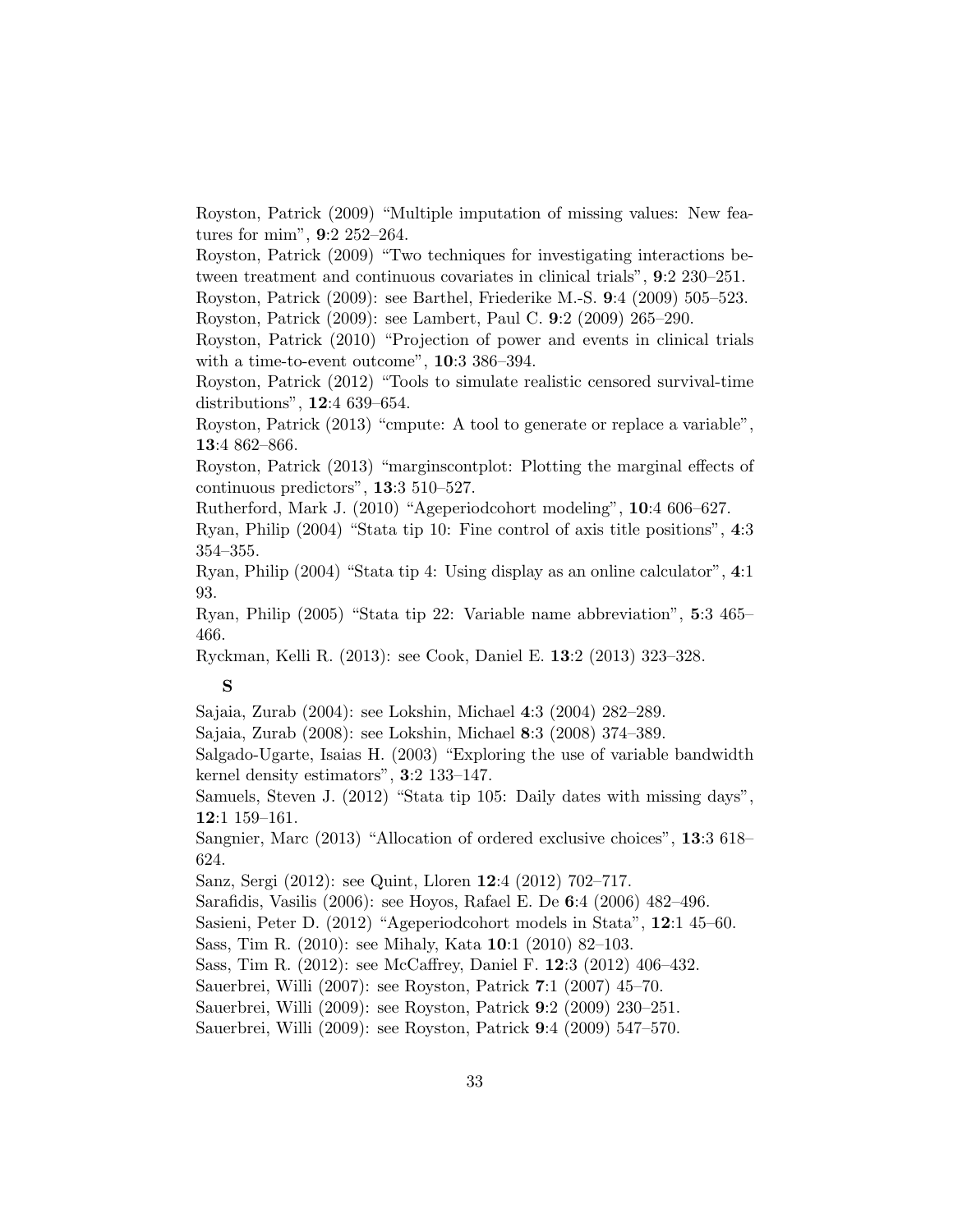Saunders, Catherine L. (2003) "Sample size calculations for main effects and interactions in case-control studies using Stata's nchi2 and npnchi2 functions", 3:1 47–56.

Schaffer, Mark E. (2003): see Baum, Christopher F 3:1 (2003) 1–31.

Schaffer, Mark E. (2007): see Baum, Christopher F 7:4 (2007) 465–506.

Schank, Thorsten (2006): see Andrews, Martyn 6:4 (2006) 461–481.

Schechter, Clyde (2011) "Stata tip 99: Taking extra care with encode", 11:2 321–322.

Schmeidiche, Henrik (2003): see Hardin, James W. 3:4 (2003) 351–360.

Schmeidiche, Henrik (2003): see Hardin, James W. 3:4 (2003) 361–372.

Schmeidiche, Henrik (2003): see Hardin, James W. 3:4 (2003) 373–385.

Schonlau, Matthias (2002) "The clustergram: A graph for visualizing hierarchical and nonhierarchical cluster analyses", 2:4 391–402.

Schonlau, Matthias (2005) "Boosted regression (boosting): An introductory tutorial and a Stata plugin", 5:3 330–354.

Schonlau, Matthias (2012) "Respondent-driven sampling", 12:1 72–93.

Schumm, L. Philip (2005) "Review of Data Analysis Using Stata by Kohler and Kreuter", 5:4 594–600.

Schumm, L. Philip (2006) "Stata tip 28: Precise control of dataset sort order", 6:1 144–146.

Schumm, L. Philip (2013) "Review of Data Analysis Using Stata, Third Edition, by Kohler and Kreuter", 13:1 206–211.

Schunck, Reinhard (2013) "Within and between estimates in random-effects models: Advantages and drawbacks of correlated random effects and hybrid models", 13:1 65–76.

Scott, David A. (2013): see Hinchliffe, Sally R. 13:4 (2013) 759–775.

Sebille, Veronique (2011): see Hardouin, Jean-Benoit 11:1 (2011) 30–51.

Sheather, Simon (2010): see Lindsey, Charles 10:1 (2010) 69–81.

Sheather, Simon (2010): see Lindsey, Charles 10:2 (2010) 200–214.

Sheather, Simon (2010): see Lindsey, Charles 10:2 (2010) 215–225.

Sheather, Simon (2010): see Lindsey, Charles 10:4 (2010) 650–669.

Sheehan, Nuala A. (2011): see Palmer, Tom M. 11:3 (2011) 345–367.

Shults, Justine (2007) "Improved generalized estimating equation analysis via xtqls for quasi-least squares in Stata", 7:2 147–166.

Silva, J. (2011) "poisson: Some convergence issues", 11:2 215–225.

Sinning, Mathia (2008) "The Blinder-Oaxaca decomposition for nonlinear regression models", 8:4 480–492.

Sjolander, Arvid (2013): see Orsini, Nicola 13:1 (2013) 185–205.

Skrondal, Anders (2002): see Rabe-Hesketh, Sophia 2:1 (2002) 1–21.

Skrondal, Anders (2003): see Rabe-Hesketh, Sophia 3:4 (2003) 386–411.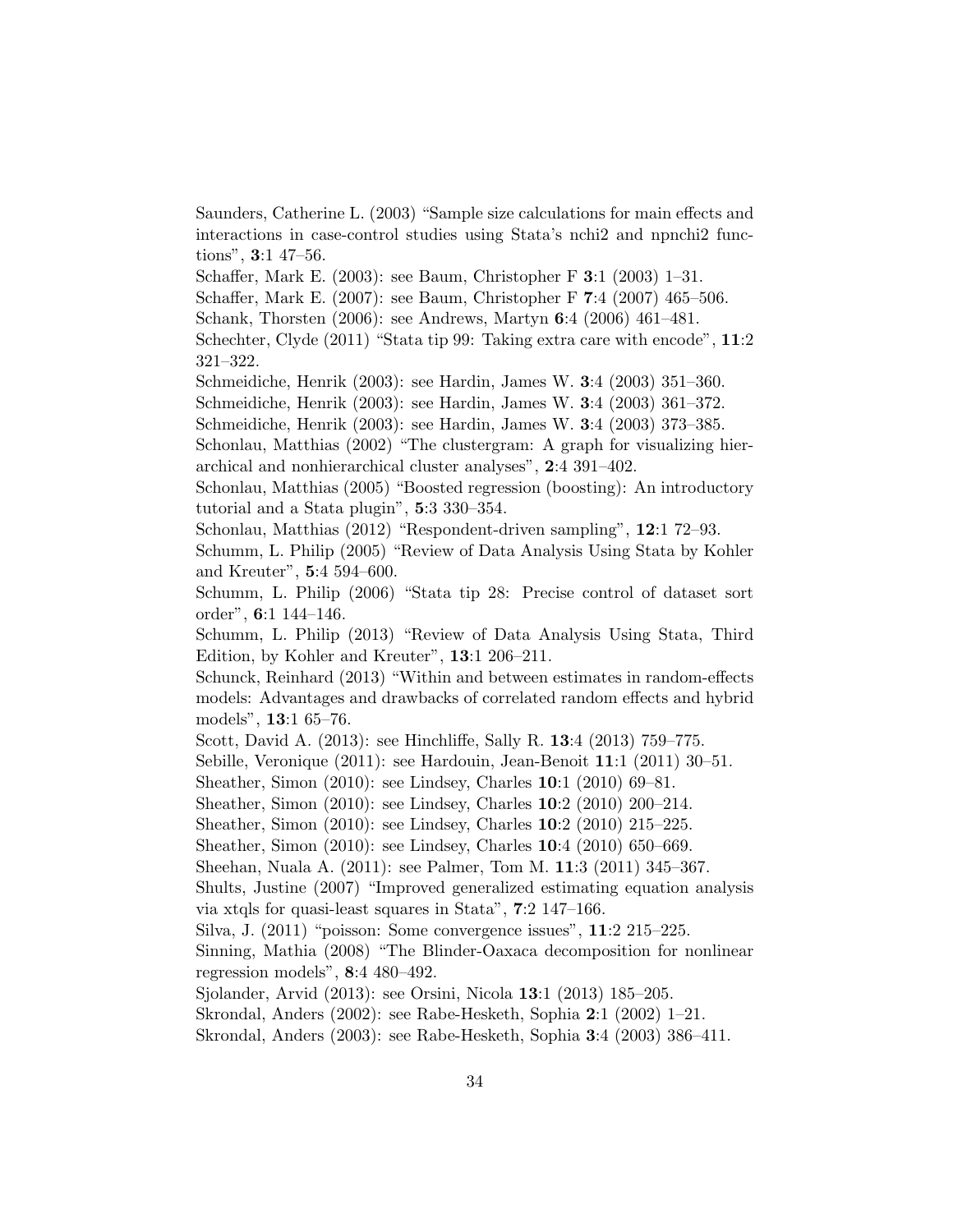Slaymaker, Emma (2005) "Using the file command to produce formatted output for other applications", 5:2 239–247.

Smeeton, Nigel (2003) "Do-it-yourself shuffling and the number of runs under randomness", 3:3 270–277.

Sonderhof, Katja (2009): see Cornelissen, Thomas 9:4 (2009) 571–583.

Sosa-Escudero, Walter (2008) "Tests for unbalanced error-components models under local misspecification", 8:1 68–78.

Stavola, Bianca L. De (2011): see Daniel, Rhian M. 11:4 (2011) 479–517.

Steichen, Thomas J. (2002) "A note on the concordance correlation coefficient", 2:2 183–189.

Steichen, Thomas J. (2004) "Submenus and dialogs for meta-analysis commands", 4:2 124–126.

Sterne, Jonathan A. C. (2002) "G-estimation of causal effects, allowing for time-varying confounding", 2:2 164–182.

Sterne, Jonathan A. C. (2004): see Fewell, Zoe 4:4 (2004) 402–420.

Sterne, Jonathan A. C. (2008): see Harris, Ross J. 8:1 (2008) 3–28.

Sterne, Jonathan A. C. (2009): see Harbord, Roger M. 9:2 (2009) 197–210.

Sterne, Jonathan A.C. (2004) "Funnel plots in meta-analysis", 4:2 127–141.

Stewart, Mark (2006) "Maximum simulated likelihood estimation of randomeffects dynamic probit models with autocorrelated errors", 6:2 256–272.

Stewart, Mark B. (2004) "Semi-nonparametric estimation of extended ordered probit models", 4:1 27–39.

Stillman, Steven (2003) "Review of Generalized Estimating Equations by Hardin and Hilbe", 3:2 208–210.

Stillman, Steven (2003): see Baum, Christopher F 3:1 (2003) 1–31.

Stillman, Steven (2007): see Baum, Christopher F 7:4 (2007) 465–506.

Stovring, Henrik (2007) "A generic function evaluator implemented in Mata", 7:4 542–555.

Stvring, Henrik (2013): see Wimberley, Theresa 13:1 (2013) 3–20.

Suarez, Cristina (2010): see Muro, Juan 10:2 (2010) 252–258.

Sutton, Alex J. (2008): see Palmer, Tom M. 8:2 (2008) 242–254.

Sutton, Alex J. (2012): see Crowther, Michael J. 12:4 (2012) 605–622.

Sutton, Alex J. (2013): see Crowther, Michael J. 13:3 (2013) 451–473.

Sweetman, Olive (2011): see Doris, Aedn 11:3 (2011) 439–459.

## T

Tauchmann, Harald (2012) "Partial frontier efficiency analysis", 12:3 461– 478.

Tebaldi, Pietro (2011) "M statistic commands: Interpoint distance distribution analysis", 11:2 271–289.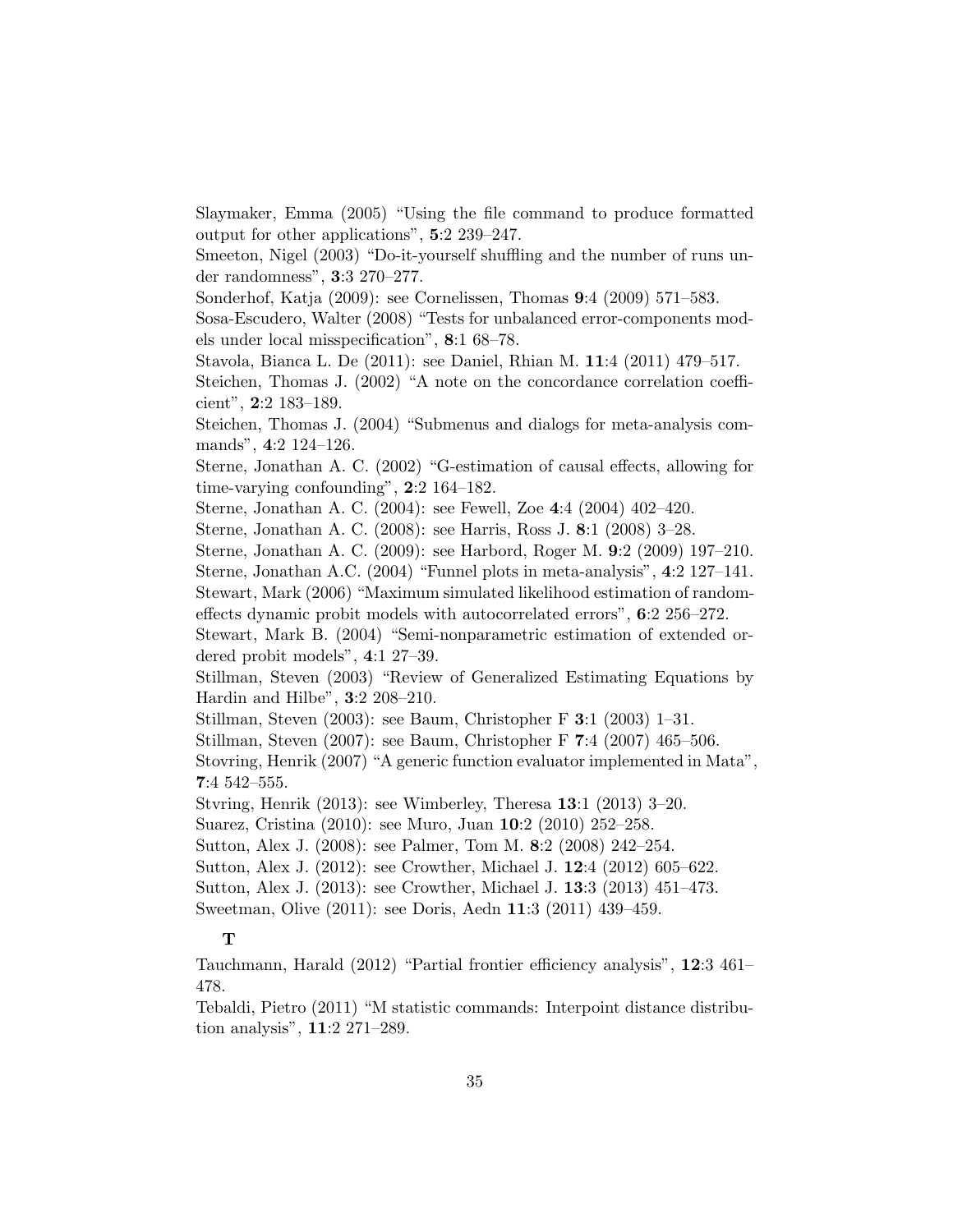Tenreyro, Silvana (2011): see Silva, J. 11:2 (2011) 215–225.

Terracol, Antoine (2008) "Review of Stata par la pratique : statistiques,", 8:4 569–573.

Terracol, Antoine (2008) "Stata par la pratique : statistiques, graphiques", 8:4 574–578.

Thompson, John (2006) "Bayesian analysis in Stata with WinBUGS", 6:4 530–549.

Thompson, John R. (2010): see Rutherford, Mark J. 10:4 (2010) 606–627.

Tilling, Kate (2002): see Sterne, Jonathan A. C. 2:2 (2002) 164–182.

Tilling, Kate (2004): see Fewell, Zoe 4:4 (2004) 402–420.

Timberlake, Teresa (2010) "Ana Isabel Palma Carlos Timberlake (1943- 2009)", 10:1 9–10.

Tingley, Dustin (2011): see Hicks, Raymond 11:4 (2011) 605–619.

Touloumi, Giota (2010): see Pantazis, Nikos 10:2 (2010) 226–251.

Trivedi, Pravin K. (2006): see Deb, Partha 6:2 (2006) 246–255.

## U

Uhlendorff, Arne (2006): see Haan, Peter 6:2 (2006) 229–245. Upward, Richard (2006): see Andrews, Martyn 6:4 (2006) 461–481.

#### V

Vaisey, Stephen (2008): see Longest, Kyle C. 8:1 (2008) 79–104.

Valliant, Richard (2007): see Kreuter, Frauke 7:1 (2007) 1–21.

Vanlaar, Ward (2008) "A shortcut through long loops: An illustration", 8:4 540–553.

Verardi, Vincenzo (2009) "Robust regression in Stata", 9:3 439–453.

Verardi, Vincenzo (2010) "Multivariate outlier detection in Stata", 10:2 259–266.

Verardi, Vincenzo (2012) "Robinson's square root of N consistent semiparametric regression estimator in Stata", 12:4 726–735.

Verardi, Vincenzo (2012) "The S-estimator of multivariate location and scatter in Stata", 12:2 299307.

Verardi, Vincenzo (2012): see Desbordes, Rodolphe 12:2 (2012) 169181.

Verardi, Vincenzo (2013): see Libois, Francois 13:2 (2013) 329–336.

Vidmar, Suzanna (2004) "Standardizing anthropometric measures in children and adolescents with new functions for egen", 4:1 50–55.

Vidmar, Suzanna I. (2013) "Standardizing anthropometric measures in children and adolescents with functions for egen: Update", 13:2 366–378.

Visintainer, Paul F. (2003): see Hailpern, Susan M. 3:3 (2003) 213–225.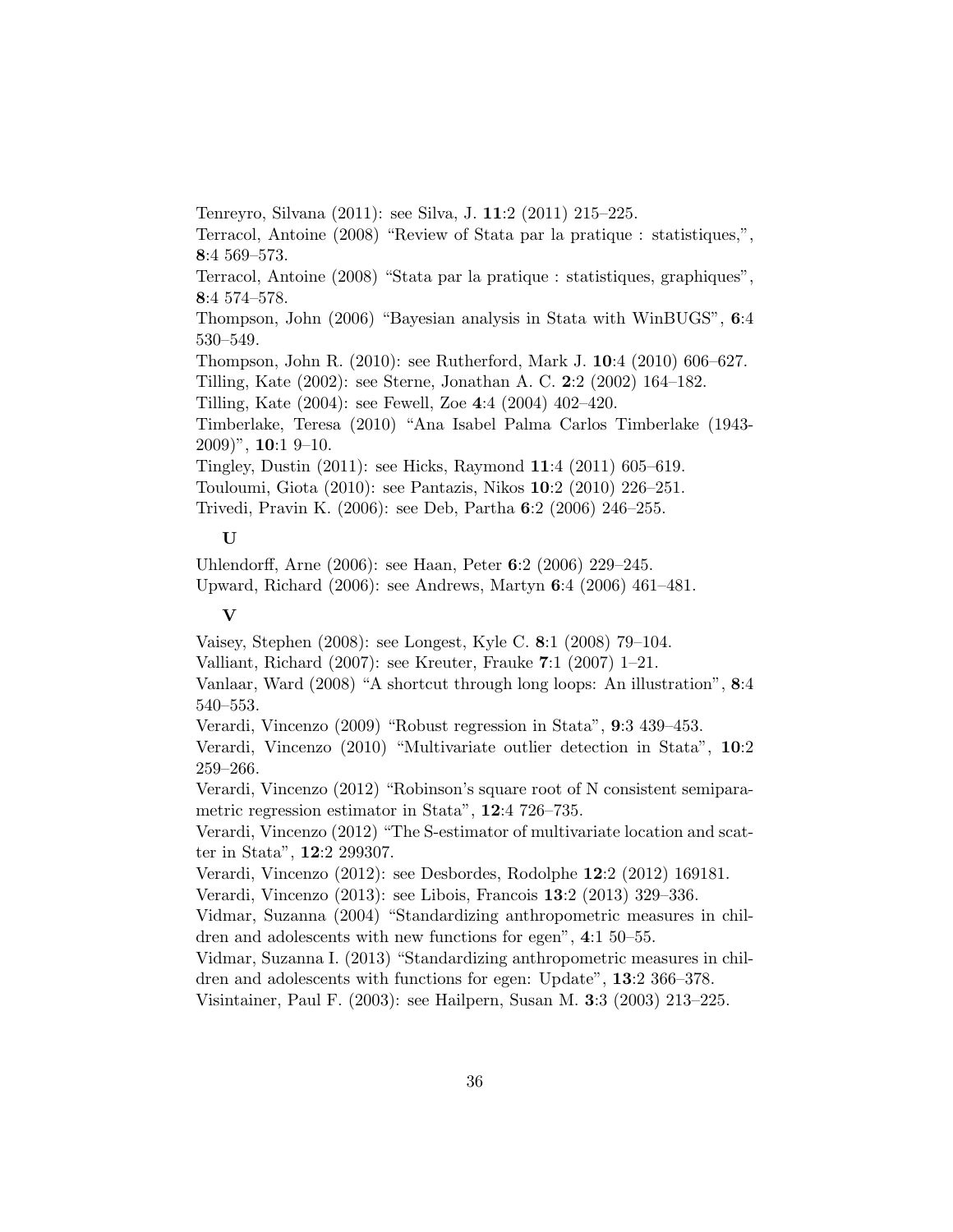Vittorini, Pierpaolo (2007) "Stata and the WeeW information system", 7:1 84–97.

#### W

Wagstaff, David A. (2011) "A closer examination of three small-sample approximations to the multiple-imputation degrees of freedom", 11:3 403–419. Walker, Sarah (2002): see White, Ian R. 2:2 (2002) 140–150.

Wang, Hua (2004): see Norton, Edward C. 4:2 (2004) 154–167.

Wang, Qunyong (2012) "Long-run covariance and its applications in cointegration regression", 12:3 525–542.

Wang, Qunyong (2012) "Menu-driven X-12-ARIMA seasonal adjustment in Stata", 12:2 214241.

Wang, Zhiqiang (2007) "Two postestimation commands for assessing confounding effects in epidemiological studies", 7:2 183–196.

Watson, Ian (2005) "Further processing of estimation results: Basic programming with matrices", 5:1 83–91.

Weber, Sylvain (2010) "bacon: An effective way to detect outliers in multivariate data using Stata (and Mata)", 10:3 331–338.

Weesie, Jeroen (2005) "Multilingual datasets", 5:2 162–187.

Weesie, Jeroen (2005) "Value label utilities: labeldup and labelrename", 5:2 154–161.

Weiss, Martin (2008) "Stata tip 66: ds- A hidden gem", 8:3 448–449.

Weiss, Martin (2009) "Stata tip 80: Constructing a group variable with specified group sizes",  $9:4640-642$ .

Weiss, Martin (2009): see Buis, Maarten L. 9:4 (2009) 643–647.

Weiss, Martin (2010) "Stata tip 90: Displaying partial results", 10:3 500– 502.

West, Brady T. (2008) "A closer examination of subpopulation analysis of complex-sample survey data", 8:4 520–531.

West, Brady T. (2012) "Incorporating complex sample design effects when only final survey weights are available", 12:4 718–725.

Westerlund, Joakim (2008): see Persyn, Damiaan 8:2 (2008) 232–241.

White, Ian R. (2002) "strbee: Randomization-based efficacy estimator", 2:2 140–150.

White, Ian R. (2004): see Kim, Lois G. 4:3 (2004) 257–264.

White, Ian R. (2009) "Meta-analysis with missing data", 9:1 57–69.

White, Ian R. (2009) "Multivariate random-effects meta-analysis", 9:1 40– 56.

White, Ian R. (2009): see Royston, Patrick 9:2 (2009) 252–264.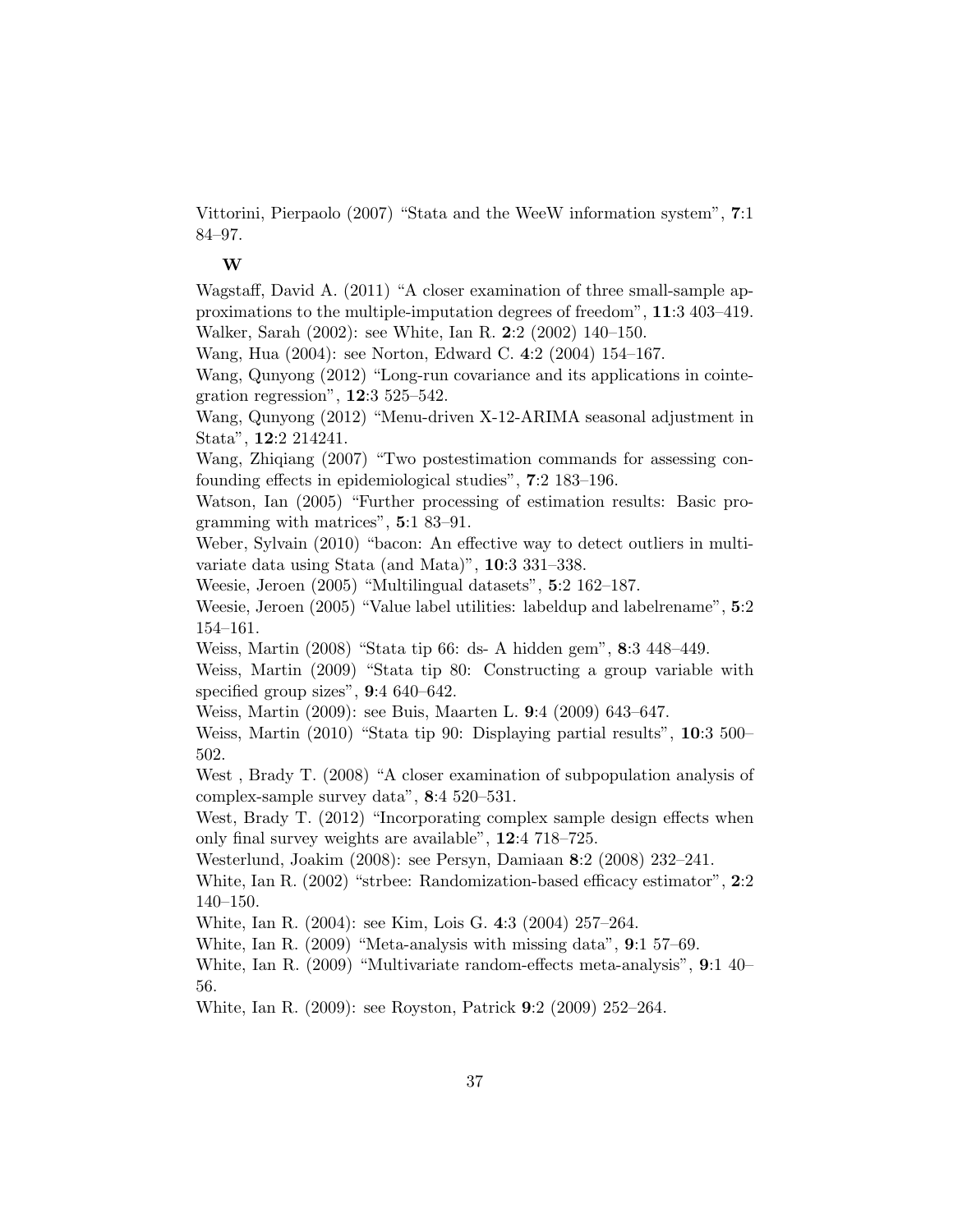White, Ian R. (2010) "simsum: Analyses of simulation studies including Monte Carlo error", 10:3 369–385.

White, Ian R. (2011) "Multivariate random-effects meta-regression: Updates to mvmeta", 11:2 255–270.

Whiting, Penny (2009): see Harbord, Roger M. 9:2 (2009) 211–229.

Whitmore, G. A. (2012): see Xiao, Tao 12:2 (2012) 257283.

Whitten, Guy D. (2011): see Williams, Laron K. 11:4 (2011) 577–588.

Wiggins, Vince (2010) "Stata tip 93: Handling multiple y axes on twoway graphs", 10:4 689–690.

Williams, Laron K. (2011) "Dynamic simulations of autoregressive relationships", 11:4 577–588.

Williams, Richard (2004) "Review of Statistics with Stata (Updated for Version 8) by Hamilton", 4:2 216–219.

Williams, Richard (2006) "Generalized ordered logit/partial proportional odds models for ordinal dependent variables", 6:1 58–82.

Williams, Richard (2006) "Review of Regression Models for Categorical Dependent Variables Using Stata, Second Edition, by Long and Freese", 6:2 273–278.

Williams, Richard (2007) "Stata tip 46: Step we gaily, on we go", 7:2 272– 274.

Williams, Richard (2010) "Fitting heterogeneous choice models with oglm", 10:4 540–567.

Williams, Richard (2012) "Using the margins command to estimate and interpret adjusted predictions and marginal effects", 12:2 308331.

Wimberley, Theresa (2013) "Stata as a numerical tool for scientific thought experiments: A tutorial with worked examples", 13:1 3–20.

Winter, Nicholas (2004) "Review of A Handbook of Statistical Analyses Using Stata by Rabe-Hesketh and Everitt", 4:3 350–353.

Winter, Nicholas (2004): see Ryan, Philip 4:3 (2004) 354–355.

Winter, Nicholas J.G. (2005) "Stata tip 23: Regaining control over axis ranges", 5:3 467–468.

Wittenberg, Martin (2010) "An introduction to maximum entropy and minimum cross-entropy estimation using Stata", 10:3 315–330.

Wolfe, Frederick (2004): see Fewell, Zoe 4:4 (2004) 402–420.

Wolfe, Rory (2006) "Review of Multilevel and Longitudinal Modeling Using Stata by Rabe-Hesketh and Skrondal", 6:1 138–143.

Wolk, Alicja (2008): see Orsini, Nicola 8:1 (2008) 29–48.

Wu, Na (2012): see Wang, Qunyong 12:2 (2012) 214241.

Wu, Na (2012): see Wang, Qunyong 12:3 (2012) 525–542.